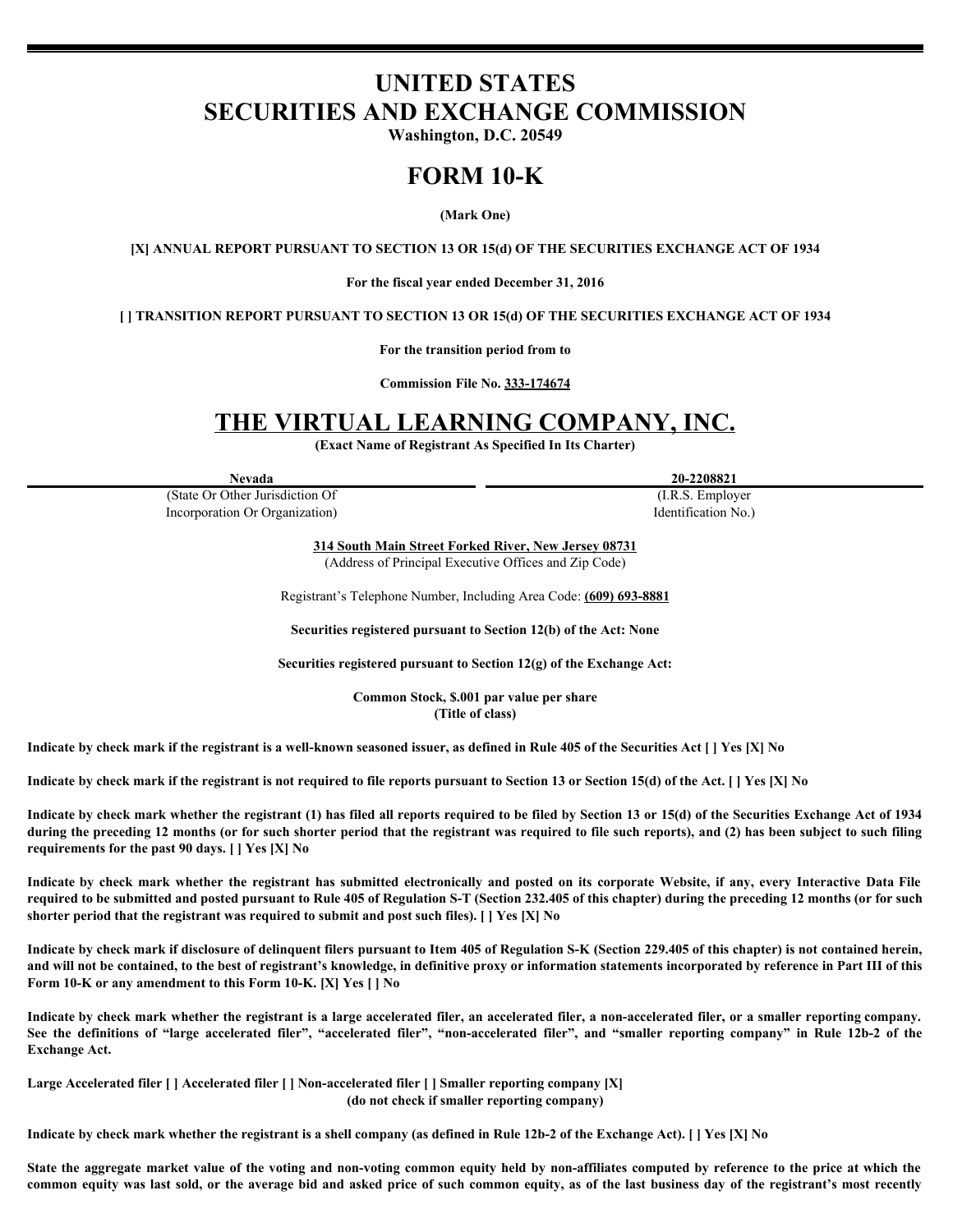**Indicate the number of shares outstanding of each of the registrant's classes of common stock as of the latest practicable date.**

| <b>Class</b>                    | Outstanding at April 17, 2017 |
|---------------------------------|-------------------------------|
|                                 |                               |
| Common Stock, par value \$0.001 | 23,789,524                    |

completed second fiscal quarter. \$0<br>
Indicate the number of shares outstanding of each of the registrant's classes of common stock as of the latest practicable date.<br>
Class<br>
Class<br>
Common Stock, par value \$0.001<br>
23,789,52 incorporated: (1) Any annual report to security holders; (2) Any proxy or information statement; and (3) Any prospectus filed pursuant to Rule 424(b) or (c) under the Securities Act of 1933. The listed documents should be clearly described for identification purposes (e.g., annual report to security holders for fiscal year ended December 31, 2015): **None**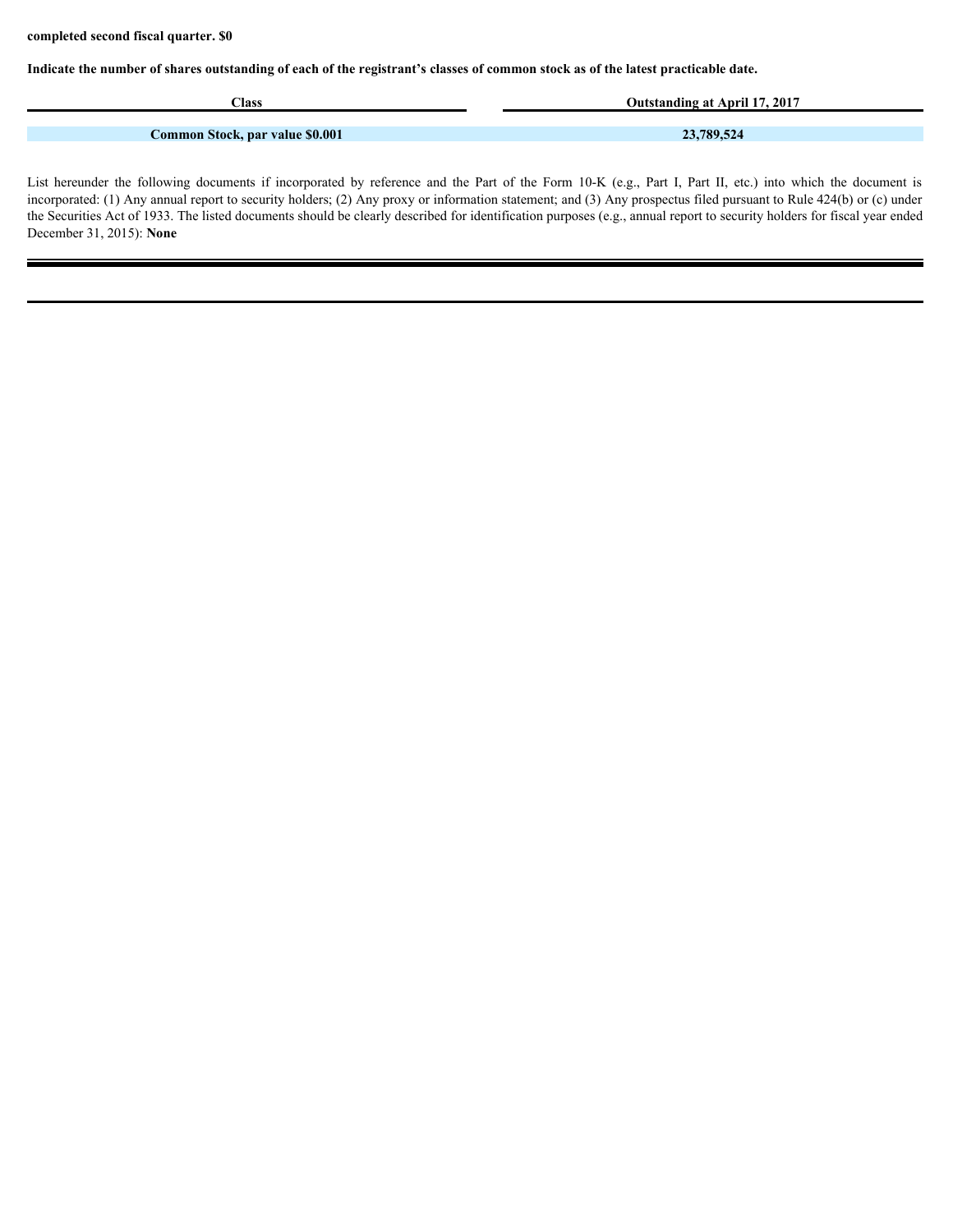### **TABLE OF CONTENTS**

|                                                                                                                          | Page           |
|--------------------------------------------------------------------------------------------------------------------------|----------------|
| <b>Special Note Regarding Forward-Looking Statements</b>                                                                 |                |
|                                                                                                                          |                |
| <b>PART</b>                                                                                                              |                |
|                                                                                                                          |                |
| Item 1. Business                                                                                                         | $\overline{4}$ |
| Item 1A. Risk Factors<br>Item 1B. Unresolved Staff Comments                                                              | 11<br>22       |
| Item 2. Properties                                                                                                       | 22             |
| Item 3. Legal Proceedings                                                                                                | 22             |
|                                                                                                                          |                |
| <b>PART II</b>                                                                                                           |                |
| Item 5. Market for the Registrant's Common Equity, Related Stockholder Matters and Issuer Purchases of Equity Securities | 22             |
| Item 6. Selected Financial Data                                                                                          | 22             |
| Item 7. Management's Discussion and Analysis of Financial Condition and Results of Operations                            | 23             |
| Item 7A. Quantitative and Qualitative Disclosures About Market Risk                                                      | 29             |
| Item 8. Financial Statements and Supplementary Data                                                                      | 29             |
| Item 9. Changes in and Disagreements with Accountants on Accounting and Financial Disclosure                             | 30             |
| Item 9A. Controls and Procedures                                                                                         | 30             |
| Item 9B. Other Information                                                                                               |                |
|                                                                                                                          |                |
| <b>PART III</b>                                                                                                          |                |
|                                                                                                                          |                |
| Item 10. Directors, Executive Officers and Corporate Governance                                                          | 33             |
| Item 11. Executive Compensation                                                                                          | 34             |
| Item 12. Security Ownership of Certain Beneficial Owners and Management and Related Stockholder Matters                  | 35             |
| Item 13. Certain Relationships and Related Transactions and Director Independence                                        | 36             |
| Item 14. Principal Accounting Fees and Services                                                                          | 38             |
|                                                                                                                          |                |
| <b>PART IV</b>                                                                                                           |                |
| Item 15. Exhibits and Financial Statement Schedules                                                                      | 38             |
| <b>Signatures</b>                                                                                                        | 39             |
| $EX-21.1$                                                                                                                |                |
| EX-23.1                                                                                                                  |                |
| EX-31.1                                                                                                                  |                |
| EX-31.2                                                                                                                  |                |
| EX-32.1                                                                                                                  |                |
| EX-99.1                                                                                                                  |                |
| EX-99.2                                                                                                                  |                |
|                                                                                                                          |                |
| 2                                                                                                                        |                |
|                                                                                                                          |                |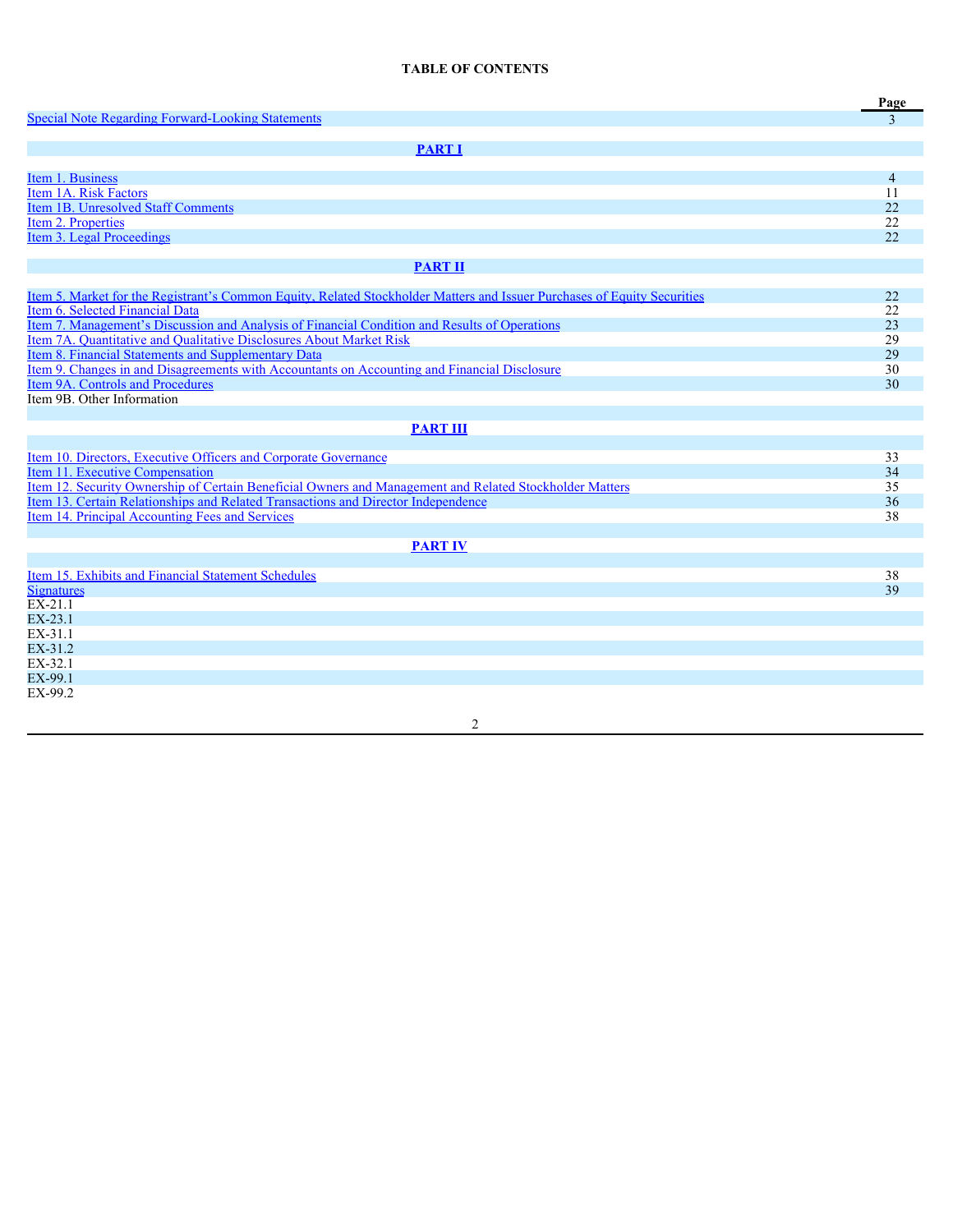### **CERTAIN DEFINITIONS**

"Virtual," "Company," "we," "our" and "us" refer to The Virtual Learning Company, Inc.

### **SPECIAL NOTE ON FORWARD-LOOKING STATEMENTS**

CERTAIN DEFINITIONS<br>Unless the context requires otherwise, all references in this Annual Report on Form 10-K (the "Annual Report") to "the Virtual Learning Company,"<br>ual," "Company," "we," "our" and "us" refer to The Virtu This Annual Report contains forward-looking statements within the meaning of the Private Securities Litigation Reform Act of 1995 that involve substantial risks and uncertainties. All statements other than statements of historical facts contained in this Annual Report on Form 10-K are forward-looking statements. We **ERTAIN DEFINITIONS**<br>
"Virtual," "Company," "Company," "our" and "us" refer to The Virtual Learning Company, Inc.<br>
"Wirtual," "Company," "we," "our" and "us" refer to The Virtual Learning Company, Inc.<br> **SPECIAL NOTE ON FO** "may," "opportunity," "potential," "projects," "will," "expects," "plans," "intends" and similar expressions to identify forward-looking statements, whether in the **CERTAIN DEFINITIONS**<br>
CHERATIVENENT UNISON CONTROVERT CONTINUES CONTROVER CONTROVER CONTROVERS CONTROVERT CONTROVERTING THE CONTROVERT CONTROVER CONTROVERTS<br>
This Amual Report contains forward-looking statements within th looking statements involve known and unknown risks, uncertainties and other factors which could cause our actual results, performance or achievements to differ materially from those expressed in, or implied by, such statements. **CERTAIN DEFINITIONS**<br> **CERTAIN DEFINITIONS**<br>
"Virtual," "Company," "ver," "our" and 'us" refer to The Virtual Learning Company, he.<br>
"Virtual," "Company," "ver," "our" and 'us" refer to The Virtual Learning Company, he.<br> **CERTAIN DEFINITIONS**<br>
CERTAIN DEFINITIONS<br>
"Virtual 1.enging Company,"<br>
"Virtual 1.enging Company," "wee," "our" and "we" refer to The Virtual 1.enting Company, Inc.<br> **SPICIAL NOTE ON FORWARD-LOOKING STATEMENTS**<br>
11bis A statements are representative only as of the date they are made, and we undertake no obligation to update any forward-looking statement as a result of new

management's estimates of trends and economic factors in the markets in which we are active, as well as our business plans. They are not guarantees of future performance. By their nature, forward-looking statements are subject to risks and uncertainties. Our actual results and financial conditions may differ, possibly actual conditions, events or results to differ materially from those described in the forward-looking statements contained in this Annual Report. A discussion of factors that could cause actual conditions, events or results to differ materially from those expressed in any forward-looking statements appears in "Part 1—Item 1A—Risk Factors."

Readers are cautioned not to place undue reliance on forward-looking statements in this Annual Report or that we make from time to time, and to consider carefully the factors discussed in "Part 1—Item 1A—Risk Factors" of this Annual Report in evaluating these forward-looking statements. These forward-looking information, future events or otherwise.

Any forward-looking statement contained herein speaks only as of the date on which we make it. Factors or events that could cause our actual results to differ may emerge from time to time, and it is not possible for us to predict all of them. We undertake no obligation to update any forward-looking statement, whether as a result of new information, future developments or otherwise, except as may be required by law.

This Form 10-K also contains market data related to our business and industry. See Item 1 "Business." This market data includes projections that are based on a number of assumptions. If these assumptions turn out to be incorrect, actual results may differ from the projections based on these assumptions. As a result, our markets may not grow at the rates projected by these data, or at all. The failure of these markets to grow at these projected rates may have a material adverse effect on our business, financial condition, results of operations and the market price of our common stock.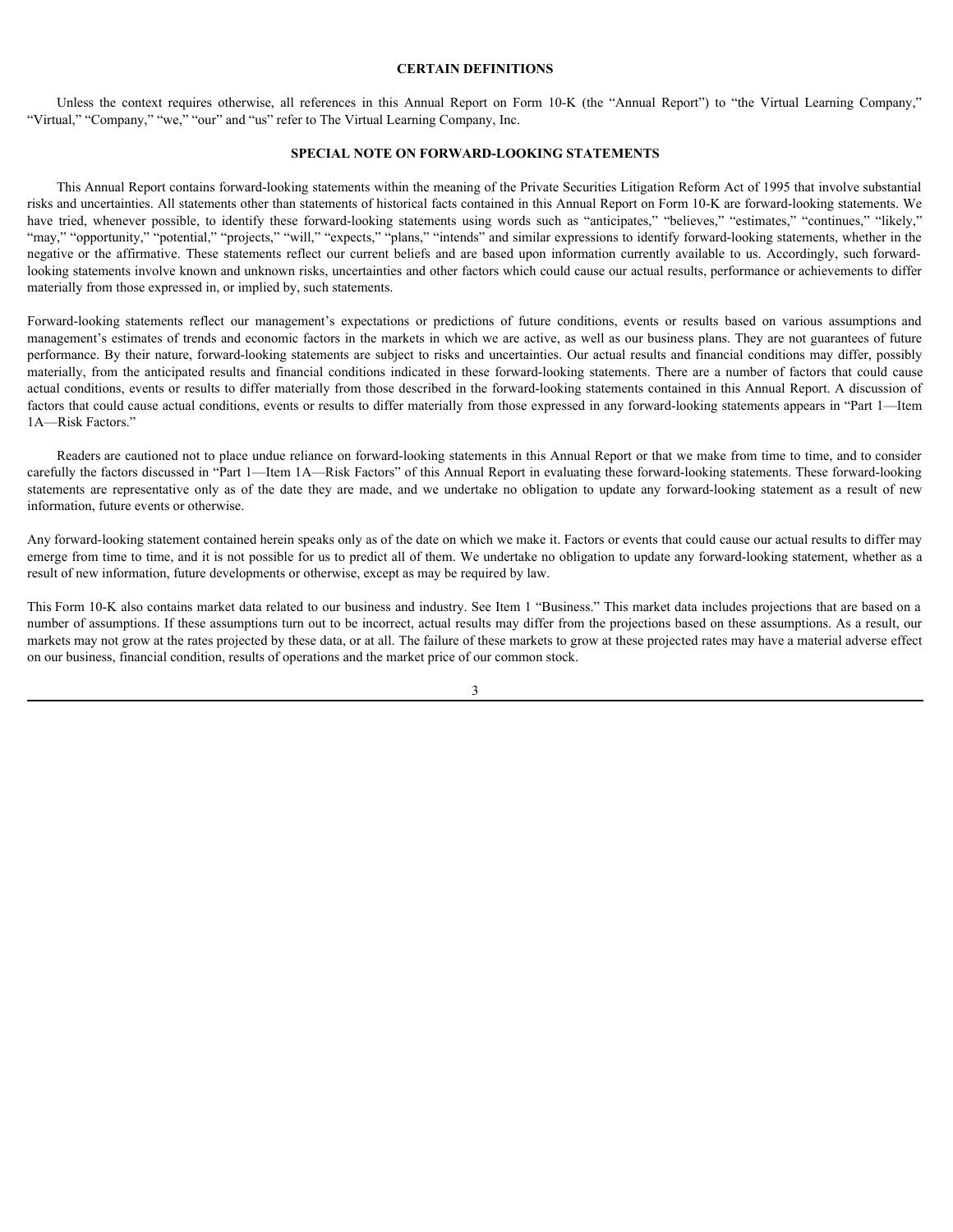### **Item 1. Business**

#### **Overview Overview**

The Virtual Learning Company, Inc. ("Virtual Learning") was incorporated on January 6, 2009 as a Nevada corporation with 75,000,000 shares of capital stock authorized, of which 70,000,000 shares are common shares (\$.001 par value), and 5,000,000 shares are preferred shares (\$.001 par value).

Until recently, Virtual Learning has been solely a subscription based software as a service ("SaaS") provider of education products. Virtual Learning provides **EXECT IDENT I**<br> **Solution**<br>
The Virtual Learning Company, Ine. ("Virtual Learning") was incorporated on January 6, 2009 as a Nevada corporation with 75,000,000 shares of capital stock<br>
utultvirtierald, of which 70,000,000 **PART I**<br> **PART I**<br> **ONCES ON SURFACT CONSULTED CONSULTED AS A SET AND FOR A SET AND FOR THE CONSULTED AND A SURFACT CONSULTED THE UNITED CONSULTED AND THE CONSULTED AND THE UNITED AND THE USE ON THE CONSULTED USE UNITED T** through Barnes and Noble's Nook and Amazon's Kindle since 2012. **EXEL IDENTIFY CONSTRANT CONSTRANT CONSTRANT CONSTRANT CONSTRANT CONSTRANT CONSTRANT CONSTRANT CONSTRANT CONSTRANT CONSTRANT CONSTRANT CONSTRANT CONSTRANT CONSTRANT CONSTRANT CONSTRANT CONSTRANT CONSTRANT CONSTRANT CONSTRA The majority of the majority of the majority of the majority of the majority of the majority of the majority of the stockholder and chief of the stockholder and chief of the stockholder and chief of the chief of the chief EXET I**<br> **EXET INTERNATIONAL CONSULTER CORPORATION** CONSULTER THE CONSULTER CONSULTER CONSULTER CONSULTER CONSULTER CONSULTER CONSULTER CONSULTER CONSULTER CONSULTER CONSULTER CONSULTER CONSULTER CONSULTER CONSULTER CONS

Virtual Learning Company Inc. formed a new division in early October of 2016 to produce and market webinars to take advantage of the Company's extensive library of educational software, as well as the instructional construction and renovation content that was recently acquired."

#### **Newly Acquired Construction Business**

On August 19, 2016, Virtual Learning acquired 4.5% of Dream Homes,Ltd. ("DHL"), 100% of Dream Building, LLC ("DBL") , a wholly owned subsidiary of exchange for the issuance of 2,225,000 shares of Virtual Learning common stock to DHL at an agreed price of \$.05 per common share.

Learning and DHL were entities under common control, the acquired assets were reflected by Virtual Learning at DHL's \$0 carrying amount on the date of transfer pursuant to Accounting Standards Codification ("ASC") 805-50-30-5.

From August 19, 2016 to August 23, 2016, Virtual Learning acquired the rights to complete 6 in process construction contracts of ANCL in exchange for the Learning and DHL were entities under common control, the acquired rights were reflected at DHL's \$0 carrying amount on the date of transfer pursuant to ASC 805-50-30-5.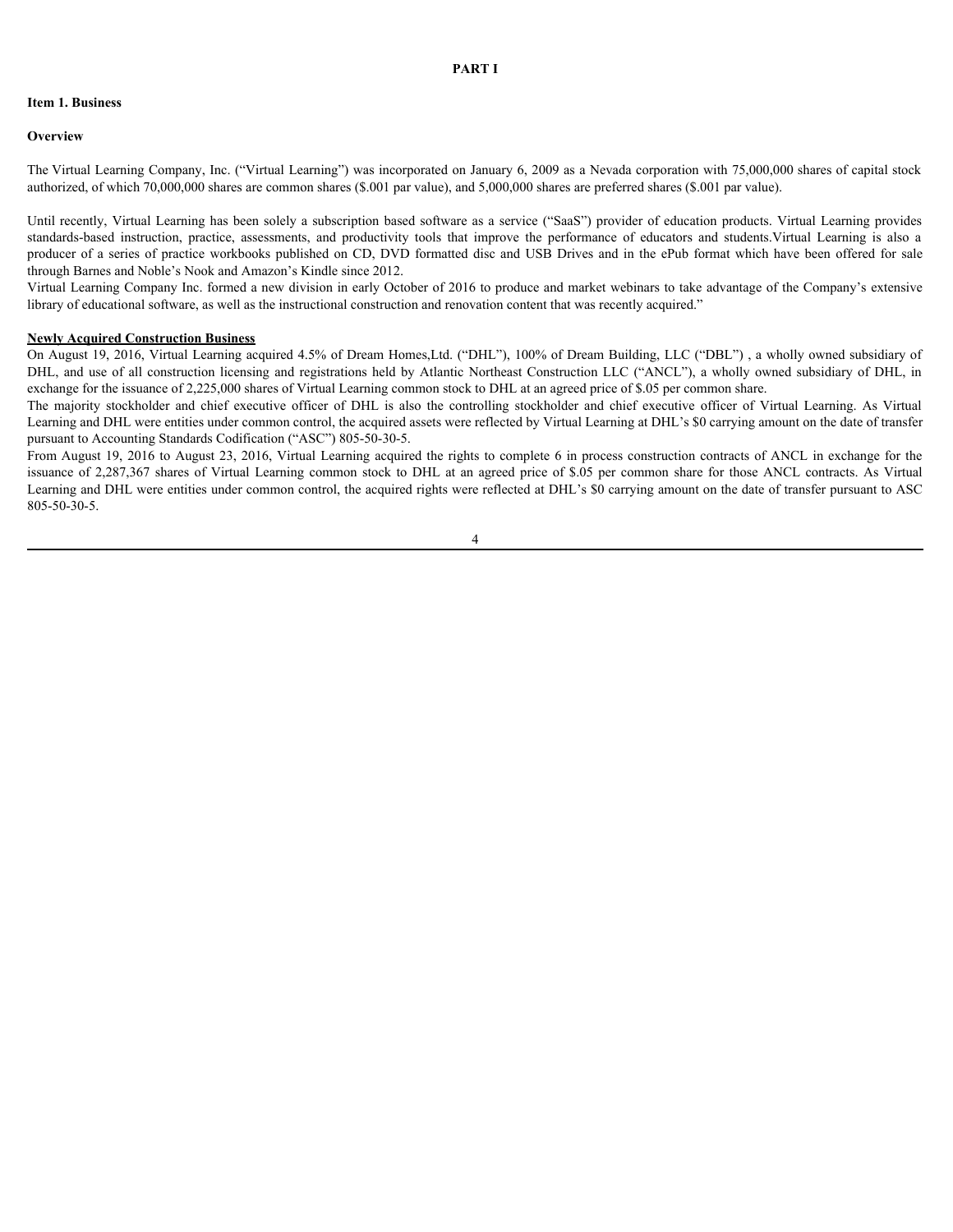### **Recent Developments**

Virtual Learning filed a final 14C with the SEC on 2/22/17 changing the name of the company to Dream Homes & Development Corp. in order to more accurately reflect the changing nature and composition of its business operations.

During the period from July 1, 2016, thru December 31, 2016, the following improvements and additions were made to the Virtual Company:

### **Our Growth Strategy**

In an effort to further expand the Company's revenue potential beyond that of the information field, as detailed in the above paragraphs, Virtual Learning further invested in a non-related business, through associations with several large shareholders in the company. Virtual recognized that the effects of Super Storm Sandy, which occurred on 10/29/12 would be far reaching and cause an almost unlimited demand for construction information, as well as specific construction services. Due to the damage caused by the storm, as well as the material changes in the FEMA flood maps which now require over 30,000 homeowners along the New **Excelt Developments**<br>
Virtual 1 carming fited a final 14C with the SFC on 2/22/17 changing the name of the company to Dream Homes & Development Corp. in order to more accurately<br>
reflect the changing nature and companysi company. Additionally, through its previous associations and long standing professional relationships with Dream Homes Ltd., Virtual felt that Dream Homes educational division was an excellent fit with the existing platform that Virtual has developed to market educational software and materials.

As such, Virtual Learning acquired for stock a company known as Dream Building LLC, which will operate as a wholly owned subsidiary of Virtual Learning and pursue opportunities in the real estate field, specifically in new home construction, home elevations and renovations. As part of this effort, through the end of 2016, Virtual, through its Dream Building subsidiary, acquired the rights to complete 17 single family construction, renovation and home elevation projects in the central NJ region, which it will build to completion. The approximate contract amount of these projects as of December 31, 2016 is \$2,438,603.

In addition to the above projects, which are in process, Dream Building LLC has also estimated an additional \$5,300,000 worth of residential construction projects and added over 200 active prospects to its data base. All of these prospects are prime candidates for educational videos and short books on specific construction and rebuilding topics, as well as candidates for rebuilding projects to be built under the Dream Building LLC division.

Management anticipates steady growth in this division of the company, since the rebuilding process will occur over the next 15-20 years, and have a market value of \$3,400,000,000. The company anticipates being able to efficiently address 5% - 10% of this market.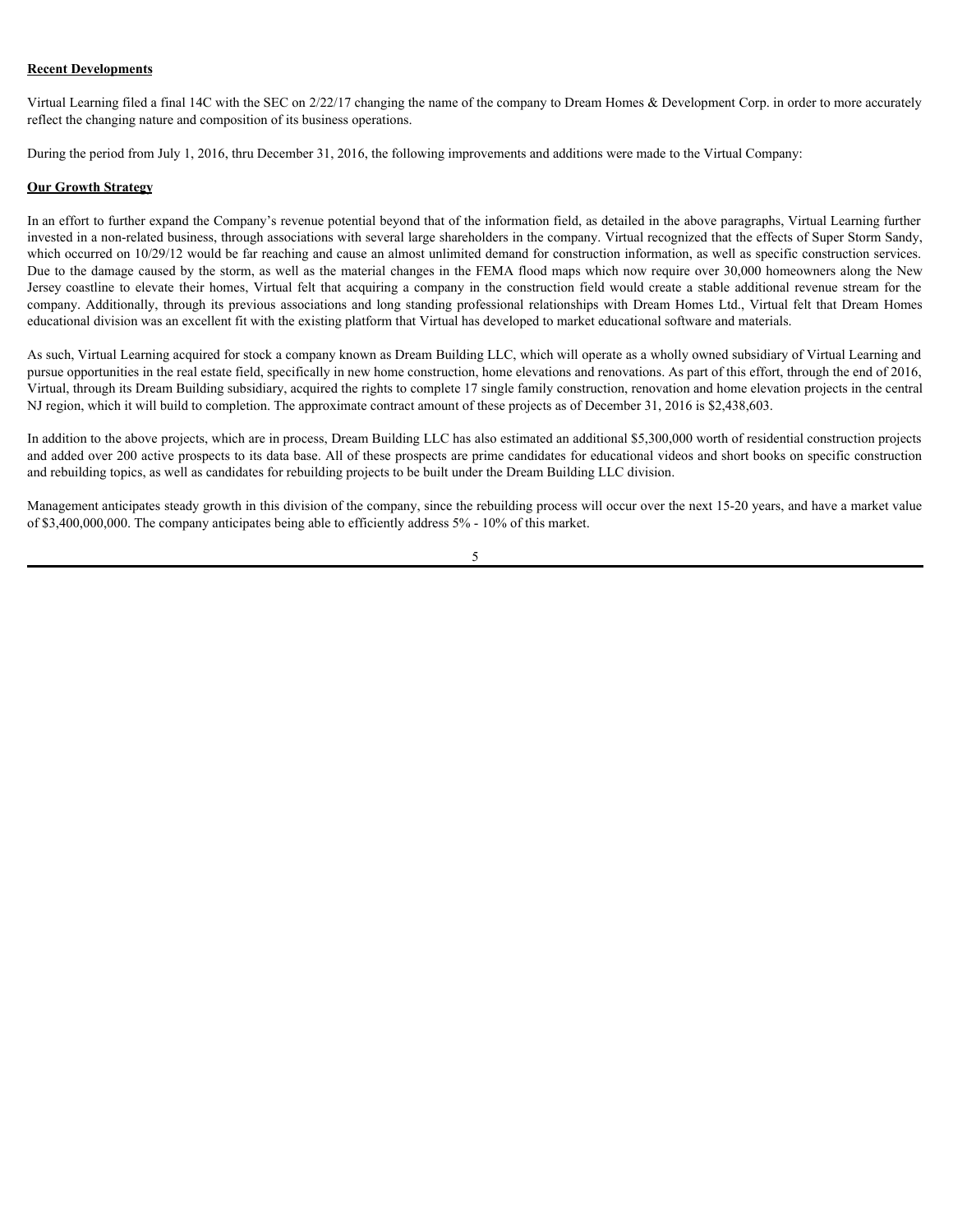### **Our Competitive Strengths**

Among other core strengths, we believe that the "Dream Homes Nearly Famous Rebuilding Seminar", as well as the informational blog known as the "Dream Homes Rebuilding Blog" are several of our key competitive advantages. At this time, there are no other building and development companies which offer these services to the public.

Among the other assets that Virtual acquired with Dream Builders LLC, were the rights to operate the educational construction seminar known as "Dream Homes Nearly Famous Rebuilding Seminar", as well as the informational blog known as the "Dream Homes Rebuilding Blog."

**Our Competitive Strengths**<br>Among other core strengths, we believe that the "Dream Homes Nearly Famous Rebuilding Seminar", as well as the informational blog known as the "Dream<br>Homes Rebuilding Biog" are several of our ke seminar has been presented steadily since early 2013, and is designed to educate and assist homeowners in deciphering the confusion about planning and executing complex residential construction projects. A professional team attends each seminar and presents on a diverse variety of topics, including expert advice from some or all of the following attendant at each seminar: architects, engineers, finance people, attorneys, project managers, elevation professionals and builder/general contractors. The seminar has been extremely successful and very helpful to hundreds of people. In addition, the seminar content offers unlimited potential for marketing short educational videos, as well as single topic books regarding many aspects of construction and renovation. The revenue opportunities for this type of educational real estate product will be greatly enhanced by Virtual's experience and existing software platforms. Our Competitive Strengths<br>Anony other cover trengts, we believe that the "Dream Homes Neutly Fanous Rebuilding Sensinar", as well as the informational plog-accord of the second of an key competitive advantage. At this tim

The "Dream Homes Rebuilding Blog" is an educational platform written by Vincent Simonelli, which offers comprehensive advice on all aspects of construction and real estate.

This seminar, as well as the Dream Homes Rebuilding Blog, have been an integral part of the marketing efforts and will continue to be key components in the growth of the educational software and learning material divisions of the company. Currently the blog, which is located at http://blog.dreamhomesltd.com , offers a wide variety of specific knowledge pertaining to construction, development, finance and general real estate matters. Built on a Word Press platform, the Rebuilding Blog is easily searchable by topic and a very useful resource for this demographic. Homeowners who need to build or rebuild are excellent candidates for all manner of educational material. As such, Virtual currently has in development a Nearly Famous Rebuilding after Sandy book, mobile application and numerous single topic publications which specifically explain particular aspects of the rebuilding process.

Common topics for short books and videos will include: Foundation Systems, Wall Treatments, Elevating your Home to Allow for a Basement, Adding a Garage, Waterproofing below the Flood Plain, and Cost/Benefit of Various Improvements.

improvement contractor registrations, which are currently owned by Dream Homes Ltd., as well as its subsidiary Atlantic Northeast Construction LLC.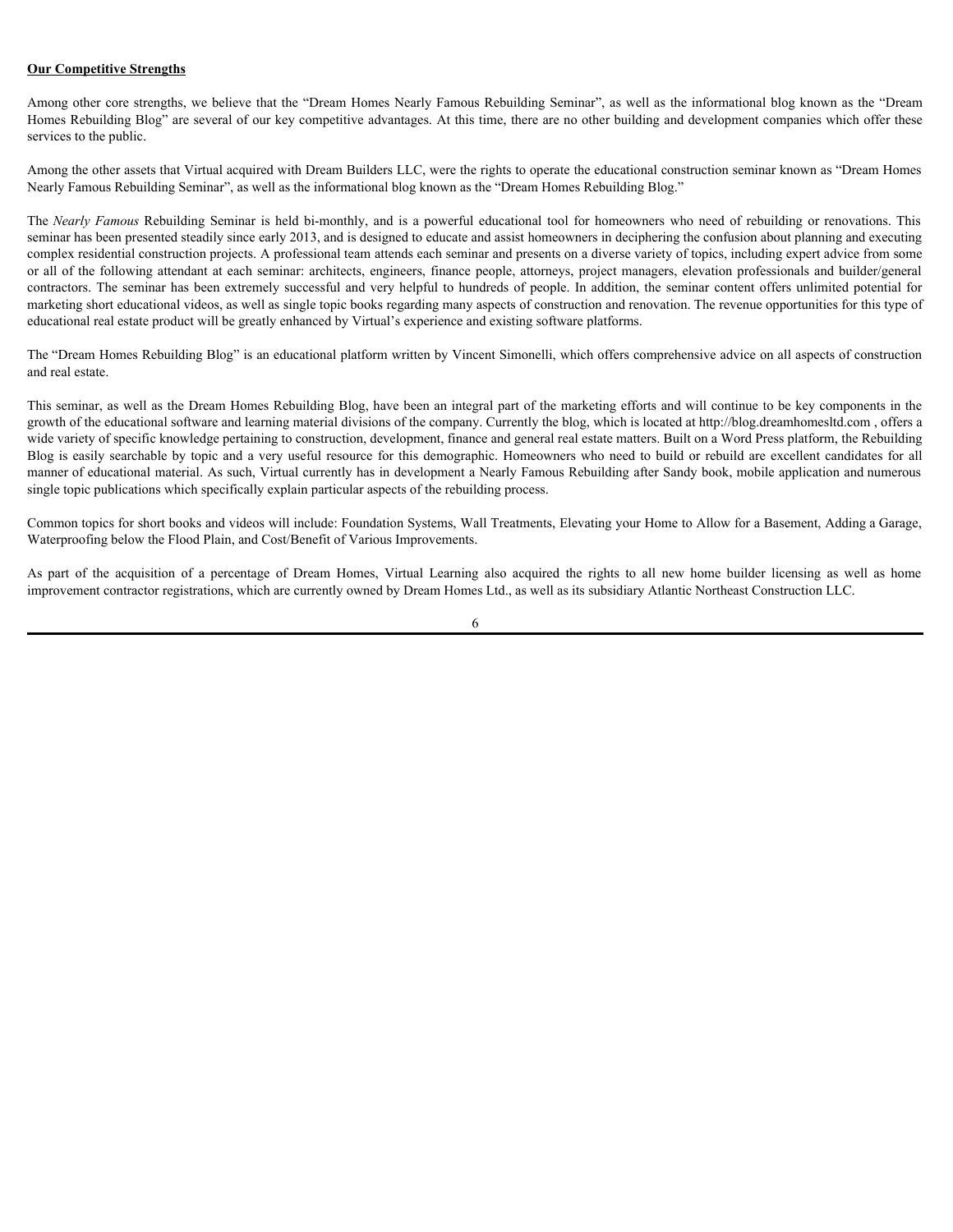### **Properties & other assets**

In regard to the category of real estate development, Virtual has acquired a contract for the development and construction of 60 new townhomes in the Ocean County NJ area. This acquisition was made for Virtual stock and occurred in the 4th quarter of 2016. This development project is scheduled to begin in late 2017 or early 2018 and is projected to add approximately \$13,000,000 to Virtual's gross sales, through its Dream Building LLC division.

### **Finance and credit facilities**

Though growth in the educational software, construction, and renovation divisions of the company has been organic to this point, Virtual has secured a line of credit from a private lender for general working capital. This credit line is structured on an on-demand basis, bears an interest rate of 12% APR charged only for funds in use, and is in the amount of \$50,000. Though there are no specific uses for this facility at this time, management anticipates that it will be utilized to further expand various aspects of the company. The lender has indicated willingness to fund future real-estate based investments (such as acquisition of buildable lots, construction of new single family homes and single family home purchases for renovation), on an ongoing basis. **Properties & other assets**<br>In regard to the extegory of real estate development, Virtual has acquired a contract for the development and construction of 60 new townhomes in the Ocean<br>County NI sea. This acquisition was ma

### **Our Products and Services**

engineering & structural design, soil studies, architectural and design/build capabilities, construction management services, general contracting of all residential single and multi-family construction, helical and timber pile installation, masonry foundations and concrete work of all varieties, management of home elevation and moving projects and complete finish requirements for all interior construction. In the construction space, the Company offers a full turn key solution, from plan design through certificate of occupancy.

### **Marketing, Sales and Subscriber Support**

One of the Company's most significant strengths is in social media and digital marketing. Due to the fact that content is being regularly generated through the blog and the seminars, there is a constant stream of new information that is being placed on Facebook, Twitter, the Rebuilding Blog and other media channels. The Company's Dream Building subsidiary is regularly ranked on the first page in Google searches and is a strong source of new inquiries and recurring business. The Company's web site can be found at www.dreamhomesltd.com and the blog at http://blog.dreamhomesltd.com .

### **Concentrations**

Currently the concentrations of the Company's operations fall into 3 broad categories, as follows: Educational software, video and other materials, new construction & development, and renovation/elevation work. It is anticipated that the latter 2 categories will continue to comprise 95% of the Company's revenue & earnings.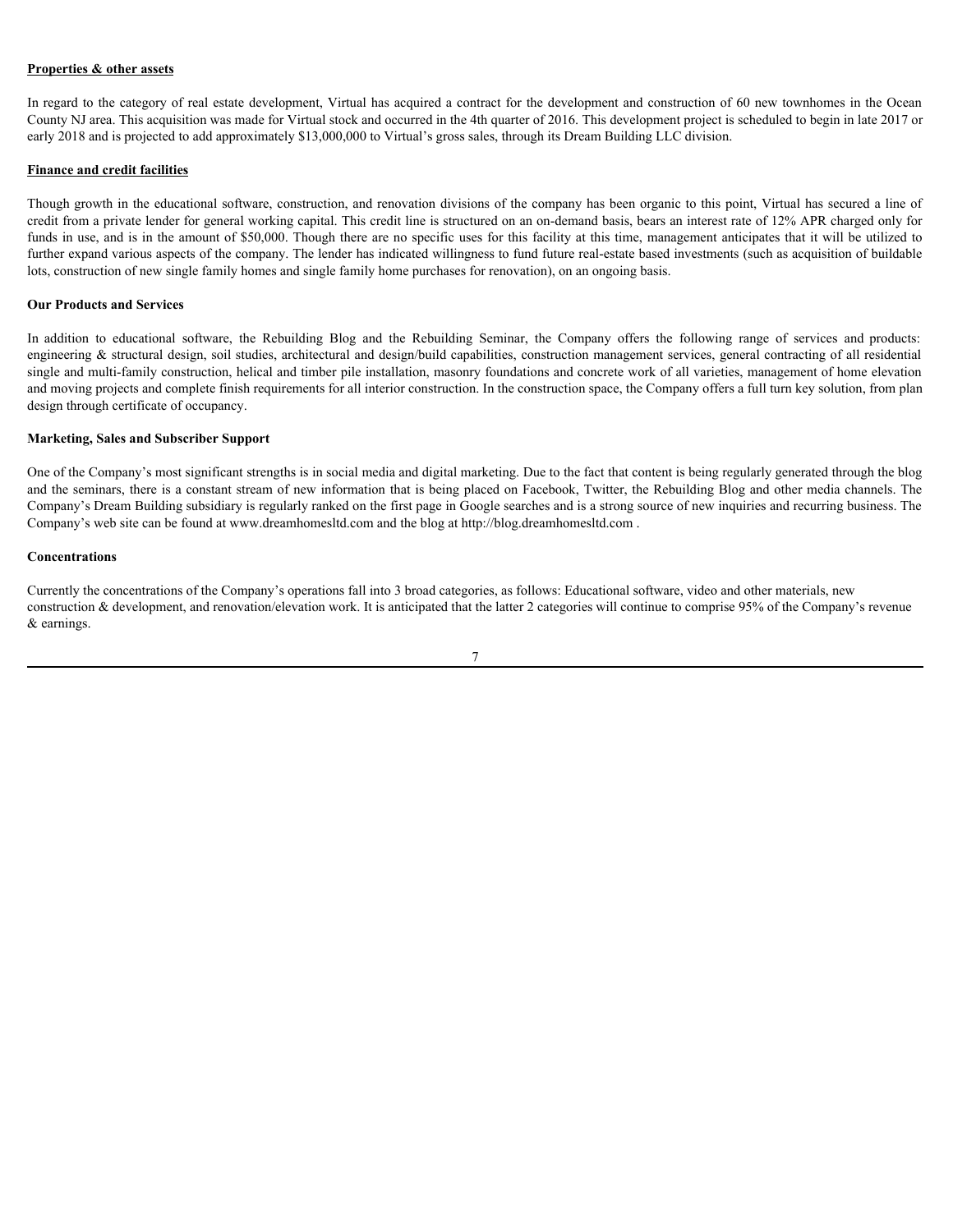#### **Our Markets**

The Company seeks to become a fully integrated real estate company specializing in the elevation and moving of homes, development and sale of approved and improved land, and construction of townhouses, single-family homes and various residential properties located throughout southern New Jersey. Our principal real estate operations are currently conducted in the central & southern part of the State of New Jersey, although it is our intention to expand into additional markets based on market demand. It is our observation that the fundamental value of the land in southern New Jersey, particularly areas affected by Storm Sandy and represented by Ocean, Monmouth, Atlantic, Cape May, is currently at pricing levels which have not been seen in New Jersey for 10 – 15 years. **Our Markets**<br>The Company seeks to become a fully integrated real estate company specializing in the elevation and moving of homes, development and sale of approved and<br>improved and and onstruction of townboases, single-fa

Because of the reduction in land values in New Jersey to levels that we feel represent attractive investment opportunities, we have the opportunity to offer homes at architectural and engineering services gives us the ability to offer all clients a full range of services.

Our initial investment goal is to evaluate each property to determine the best path to take in order to maximize potential return for that particular property. With new construction, our intention is to purchase either fully improved or at least fully approved properties. Fully approved properties includes those having all the entitlements and permits in hand, and as needed, to post performance guarantees and/or file subdivision maps, and/or proceed with infrastructure construction, such as utilities, roads and other site improvements. With new construction, we have adopted this business model to help reduce our exposure to the many risks and costs associated with land development.

From time to time, and as we come across an outstanding investment opportunity in land development priced at a level that justifies the inherent risks and costs **Our Markets**<br>The Company seeks to hecome a fully imagented real estate company specializing in the elevation and moving of homes, development and sele of approved and<br>imagenced into dentantication of low-ables-s. angle-l continue to allocate capital in the pursuit of approvals, since the risk/reward of developmental activity is so great. It should be noted that we do not generally take ownership of the property until the approval process has been completed, but rather control the property through contracts and options. In these instances, if we should fail to obtain approvals for any reason, whether through unsuitability, change of zoning or other factors, our loss shall be limited to the money expended for the approvals to that date. Our planned business model includes the acquisition, construction, and sale of a variety of residential properties, including construction of entry-level and first time move-up single-family and multi-family homes.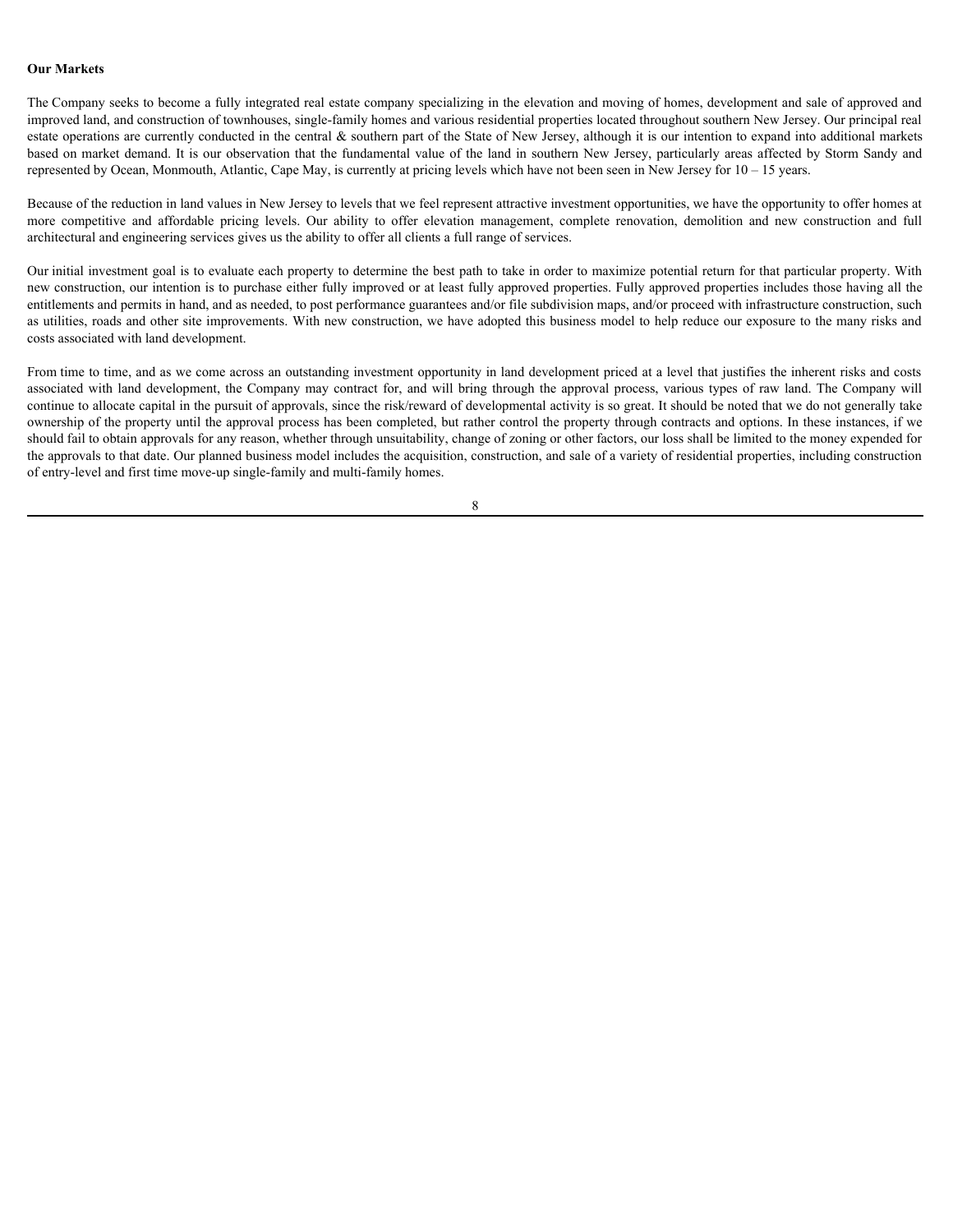In addition to offering traditional stick frame construction of our homes, we may also offer modular and manufactured homes, townhomes and condominiums.

In our opinion, the most effective business model for residential development and construction is to target the largest current and future segment of the home buying market, which appears to be primarily first-time and move-up purchasers, as well as those homeowners forced to move or relocate due to Storm Sandy, another storm related event, or obsolescence of their existing property. According to Zillow ( *http//www.zillow.com/local-info/NJ-hjome-value/r40* /), the optimum size and price range for a starter or first time- move up single family home is  $1600 - 2000$  square feet and \$180,000 - \$230,000. Townhomes and condominium preferred size and price range is 1400 – 1800 square feet and \$170,000 - \$220,000.

In our opinion, the southern New Jersey real estate market represents one of the most attractive real estate investment opportunities, with the greatest opportunity for future appreciation being concentrated in Ocean, Atlantic, Cape May, Monmouth and Middlesex counties. These areas primarily fall within 1-hour driving time, and serve as "bedroom" communities for, the Atlantic City, New York and Philadelphia metropolitan areas. In our opinion, the residential housing demand in In addition to offering traditional stick frame construction of our homes, we may also offer modular and manufactured homes, townhomes and condominiums.<br>In our orpinion, the most effective business model for residential d In addition to offering traditional stick frame construction of our homes, we may also offer modular and manufactured homes, townhomes and condominiums.<br>In our opinion, the must effective business model for residential de Additionally, there has been a chronic affordable housing shortage throughout New Jersey and all indication are that condition will continue fot the foreseeable In addition to offering traditional stick frame construction of our homes, we may also offer modular and manufactured homes, townhomes and condominiums.<br>In our opinion, the most effective business model for residential de renovations of existing damaged homes. Finally, all of these market areas have tremendous growth potential due to the effects of Storm Sandy on the available housing supply. In addition to offering traditional stick frame construction of our homes, we may also offer modular and manufactured bornes, towahomes and condominiums,<br>In our opinion, he most different bostorically firstnical developmen

home ownership is more affordable than renting. In this case, the index being above 100 signifies that a family earning the median income has 26% more income than is necessary to qualify for a mortgage loan on a median-priced home, and therefore housing prices in these areas offer much better value than comparable properties in the North Jersey, New York and Philadelphia areas.

Nationwide, affordability is at an all-time high. According to the National Association of Home Builders, the Housing Opportunity Index (HOI) is at a record level, with 75.9% of all new and existing homes sold in the fourth quarter of 2011 considered to be affordable to families earning the national median income of \$64,200. See *http://www.nahb.org/news\_details.aspx?sectionID-135&newsID-15036* for more detail.

Zillow and the NJ Housing Affordability Index are publicly available at the web citations noted above, are constantly updated, and the Company's management believes them to be accurate and reliable.

 $\overline{Q}$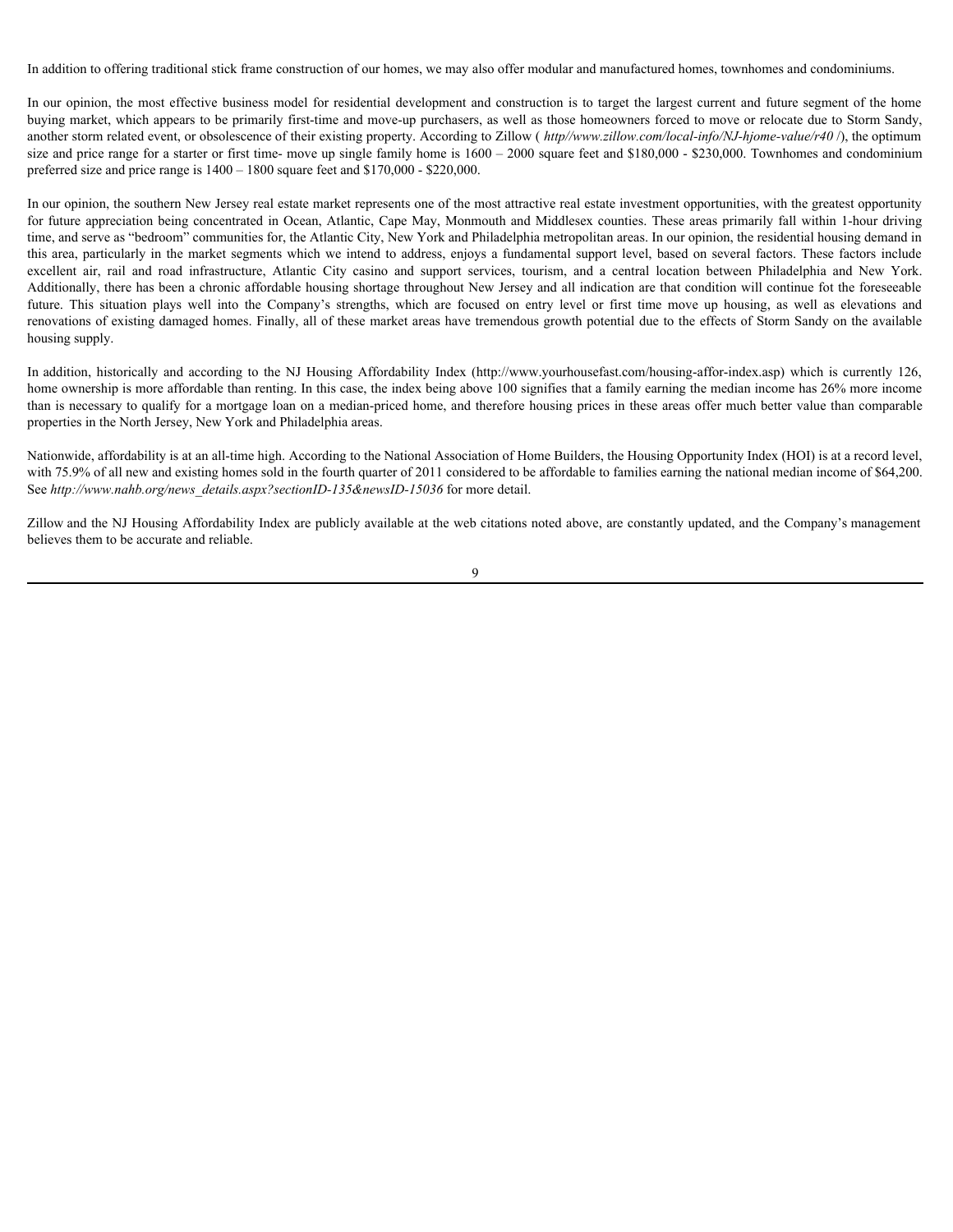### **Employees**

The company relies on certain administrative & payroll support for employees from Dream Homes Ltd., which currently owns 17.60% of the Company. DHL provides payroll services that includes the 2 officers of the Company, as well as certain employees and allocates payroll proportionately as required.

There are currently 13 full time employees, including 2 officers, in addition to a number of part time employees on an as-needed basis, who are being compensated under this arrangement. These include, but are not limited to, the following people listed below. As of December 31, 2016, the Company has not entered into any employment or consulting agreements.

*Vincent C. Simonelli* , President, CEO & Treasurer

*Tim Tennis* , VP Construction, Northern region, NJ

*Valerie Jones* , VP Human Resources

*Jorge Sandoval* , VP Construction, Southern region

*Mark Sampson,* Construction Superintendent

*Richard Pezzullo* **,** VP Information Technology

#### *MANAGEMENT POLICIES*

It is the policy of management to conduct the business of the company under generally accepted practices, complying with all rules and regulations, which govern this type of business. The Company has also adopted a Code of Ethics which must be followed by all members of the management team and which is filed as Exhibit 14.1 hereto.

### **Legal Proceedings**

To the knowledge of the officers and directors of the Company, neither the Company nor any of its officers or directors is a party to any material legal proceeding **Enginyers**<br>The company relies so ecretic administrative & peryodi rapport for employees from Denma Diatomatics and anti-contempt provides a<br>provide agreed second second such persons and such a matter of an employees and a Company or its officers or directors. None of the officers or directors has been convicted of a felony or misdemeanor relating to securities or performance in corporate office.

### **Facilities**

The Company currently occupies a 2000 square foot office space at 314 S. Main Street in Forked River, NJ which we rent for \$2,000 per month, on a net, net basis.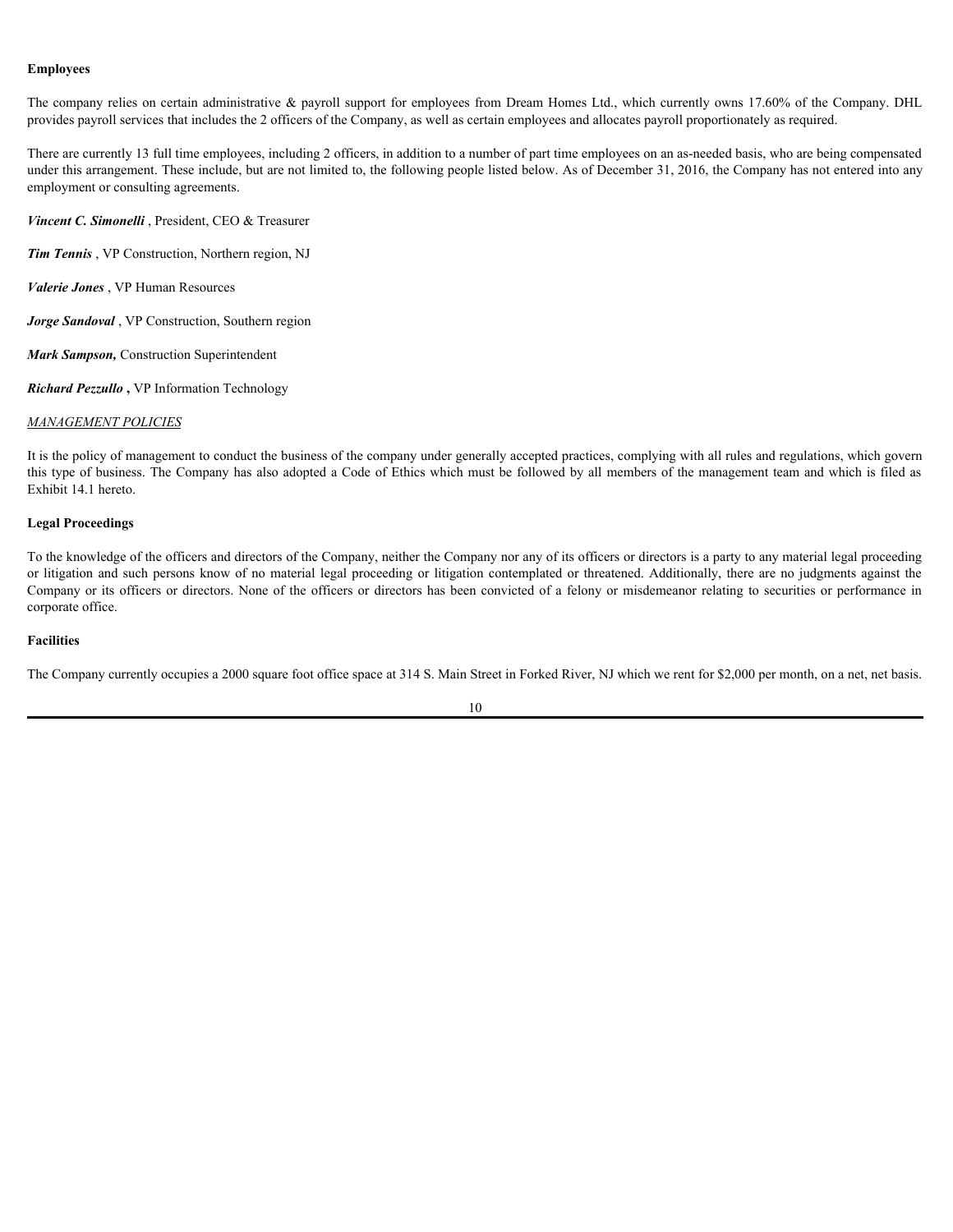#### **Item 1A. Risk Factors**

THE PURCHASE OF THE SHARES IS HIGHLY SPECULATIVE AND INVOLVES A HIGH DEGREE OF RISK, EACH PROSPECTIVE INVESTOR IS URGED TO CONSIDER CAREFULLY THE RISK FACTORS DISCUSSED BELOW, IN ADDITION TO THE RISKS SET FORTH ELSEWHERE, IN DETERMINING WHETHER AN INVESTMENT IN THE COMPANY SHOULD BE MADE AND IS APPROPRIATE FOR THEM. YOU SHOULD NOT INVEST IN OUR COMMON STOCK UNLESS YOU CAN AFFORD TO LOSE YOUR ENTIRE INVESTMENT AND YOU ARE NOT DEPENDENT ON **THE FUNDS YOU AREINVESTING.**

#### *Our Board of Directors contains one independent director.*

Our board is composed of three members, Vincent Simonelli, Kathleen Dotoli & Richard Pezzullo. Mr. Simonelli and affiliated companies, current own or control 56.80% of the issued and outstanding common stock shares of Virtual Learning. Kathleen Dotoli is the second board member and an independent director. Mr. Pezzullo is an employee of Virtual, serving as the VP of Information Technology, as well as third member of the board. The NASDAQ is the exchange that we selected in order to determine whether our directors and committee members meet the independence criteria of a national securities exchange, as required by Item Trem TA, Risk Factors<br>
The Petersias or the Situatis is incluit spectra arrive as never incluit is a mean incluit of means. EACH prospective Issues is noting consistent contribute the systems<br>
ENCIVENTS INCONSISTENT FOR MA relationship with the company, and is not a significant owner of the company's shares. Due to our small size, the Company does not presently have a separately designated audit committee, compensation committee, or nominating committee. *Our home sales and operating revenues could decline due to macro-economic and other factors outside of our control, such as changes in consumer*

# *confidence and declines in employment levels.*

Changes in national and regional economic conditions, as well as local economic conditions where we conduct our operations and where prospective purchasers of our homes live, may result in more caution on the part of homebuyers and, consequently, fewer home purchases. These economic uncertainties involve, among other things, conditions of supply and demand in local markets and changes in consumer confidence and income, employment levels, and government regulations. These risks and uncertainties could periodically have an adverse effect on consumer demand for and the pricing of our homes, which could cause our operating revenues to decline. Failure to achieve revenues, or a reduction in our revenues once achieved, could, in turn, negatively affect the market price of our securities. Hem IA, this Factors<br>The Processo or transformation or transmission revolutions is used to the syclical processor or the former and<br>The consequence of the final value of the mass in them assessment is neutrance when<br>the re economic conditions such as:

- employment levels and job growth;
- availability of financing for home buyers;
- interest rates:
- consumer confidence;
- housing demand; and
- population growth.

An oversupply of alternatives to new homes, such as rental properties and used homes could depress prices and reduce margins for the sale of new homes.

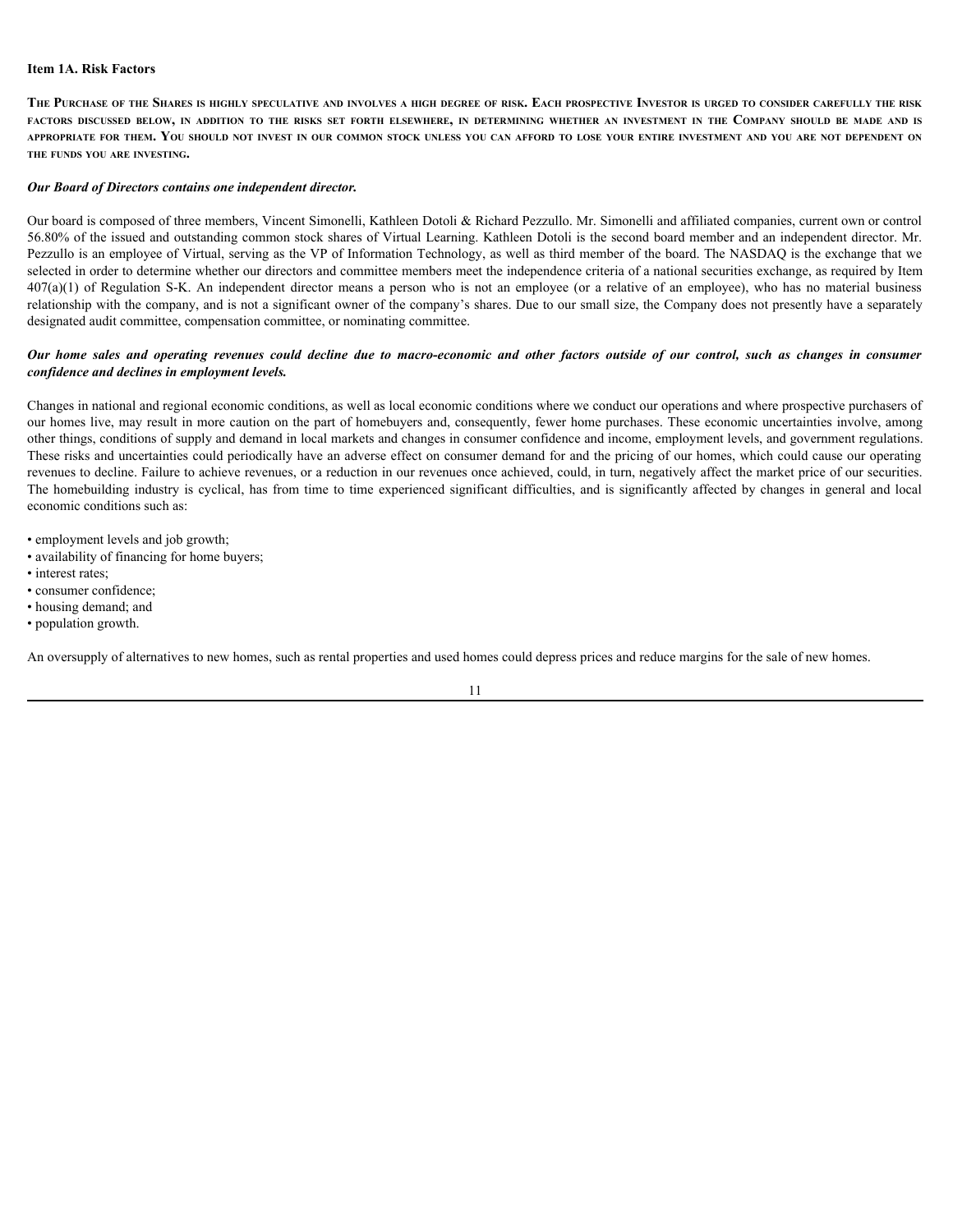Weather conditions and natural disasters such as hurricanes, tornadoes, earthquakes, floods and fires can harm the local homebuilding business.

The difficulties described above could cause us to take longer and incur more costs to build our homes. We may not be able to recapture increased costs by raising prices in many cases because we fix our new home prices up to twelve months in advance of delivery by signing home sales contracts. In addition, some home buyers may cancel or not honor their home sales contracts altogether.

### *A substantial increase in mortgage interest rates or unavailability of mortgage financing may reduce consumer demand for our homes.*

Virtually all purchasers of our homes finance their acquisitions through lenders providing mortgage financing. A substantial increase in mortgage interest rates or unavailability of mortgage financing would adversely affect the ability of prospective first time and move-up homebuyers to obtain financing for our homes, as well as adversely affect the ability of prospective move-up homebuyers to sell their current homes. As a result, once we commence sales, our margins, revenues, and cash flows may also be adversely affected.

### *If we are unsuccessful in competing against our homebuilding competitors, our market share could decline or our growth could be impaired and, as a result, our financial results could suffer.*

Competition in the homebuilding industry is intense, and there are relatively low barriers to entry into our business. Increased competition could hurt our business, Weather conditions and natural disasters such as hurricanes, tornadoes, earthquakes, floods and fires can harm the local homebuilding business.<br>The diffusation above could cause us to take longer and more more conts to bui expansion, and lead to pricing pressures on our homes that may adversely affect our margins and revenues. If we are unable to successfully compete, our financial results could suffer and the value of the company could be adversely affected. Our competitors may independently develop land and construct housing units that are superior or substantially similar to our products. Furthermore, some of our competitors have substantially greater financial resources and lower costs of funds than we do. Many of these competitors also have longstanding relationships with subcontractors and suppliers in the markets in which we operate. Weather conditions and notaral disaters such as hurivancs, tomadoes, configurables, floods and fires on larm the local homebulding business.<br>The differential describes the competition may have a persistent of the competit

One of the Company's competitive advantages is the experience of the management team in constructing starter or first time move-up homes on a speculative increasingly more important, as the market continues to evolve. More importantly, the Company's ability to offer fill rebuilding, renovation, elevation and house moving services is a distinct and unique quality that affords the company a certain protection from competitors who may be focused solely on new construction.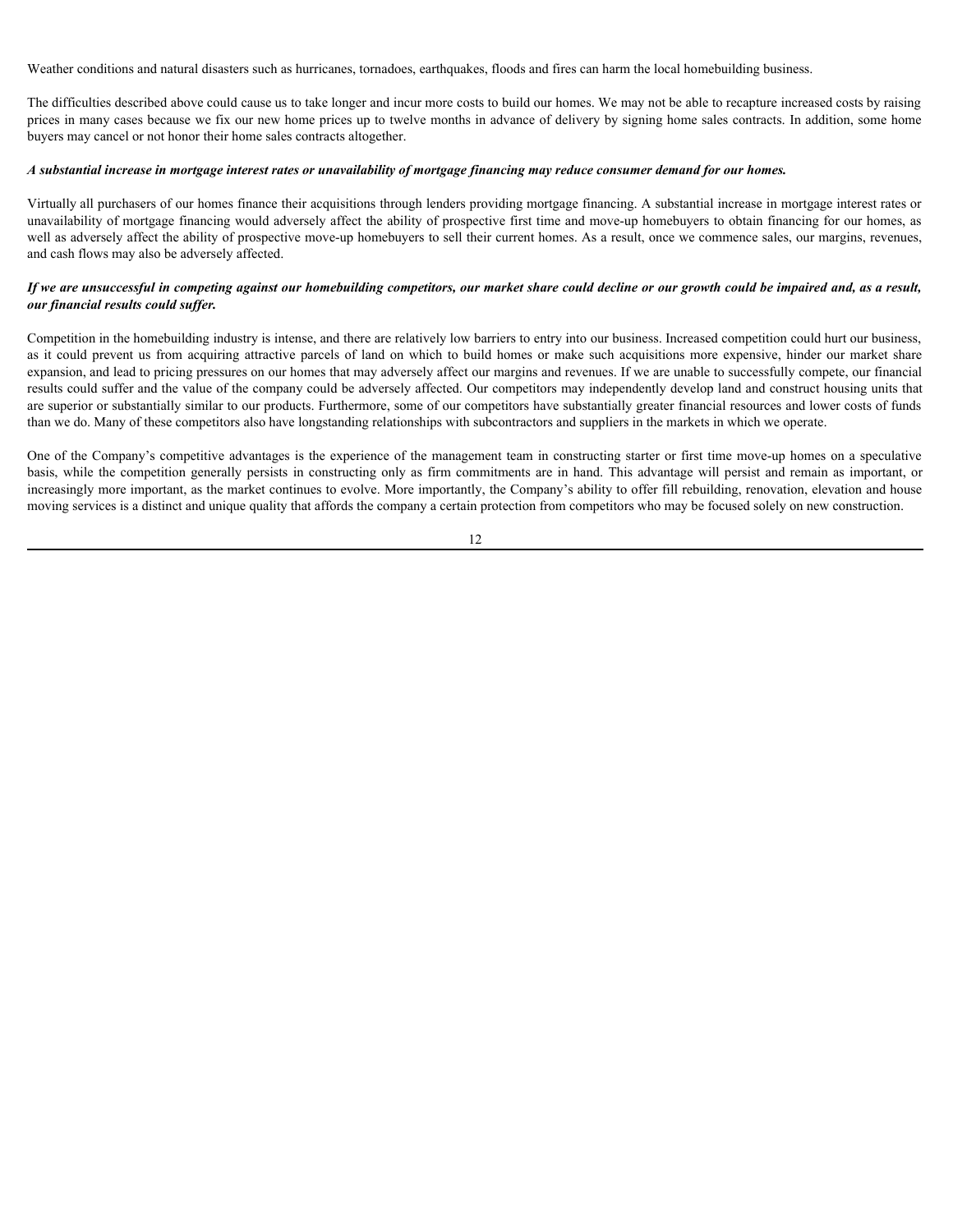It is Management's firm opinion that there currently exists, and will continue to exist for the foreseeable future, a vast market and housing demand, consisting of homebuyers in New Jersey who have previously been unable to afford homes. Good quality speculative residential inventory which is presented to this market intelligently, should be readily absorbed. While the competition often has financial resources, which may be in excess of those of the Company, the management team has the experience and proven ability to react more quickly and accurately to current market requirements. These qualities serve as a valuable barrier to entry in the very competitive residential housing market.

# *homebuilding activities.*

*We Shanagement's firm opinion that there currently exists, and will continue to exist for the foreseeable future, a vast market and housing demand, consisting of homebuyers in New Jersey who have previously been unable to* The homebuilding industry is capital intensive, and homebuilding requires significant up-front expenditures to acquire land and begin development. Accordingly, we incur substantial indebtedness to finance our homebuilding activities. Although private borrowings may become available to fund some of the acquisitionrelated capital needs, if such sources are not sufficient, we would then be forced to seek additional capital in the form of equity or debt financing from a variety of potential sources, including additional bank financing and/or securities offerings. The amount and types of indebtedness, which we may incur, are limited by the terms of the indentures governing notes and our other existing debt. See "Description of Other Existing Indebtedness." In addition, the availability of borrowed funds, especially for land acquisition and construction financing, may be greatly reduced nationally, and the lending community may require increased amounts of It is Management's firm opinion that there eurrently exists, and will continue to exist for the foreseeable future, a vast market and housing demand, consisting of borokonys in New Jersey who have prevonsity been unable to sufficient capital to fund our planned capital and other expenditures, we may be unable to acquire land for our housing developments. The two properties that we have tentatively under contract currently provide for seller-assisted financing, but also have closing dates which could cause the contracts to be cancelled or lapse if those deadlines are not met, in which case we could lose those properties or be required to pay more than currently contracted for those properties. Additionally, if we cannot obtain additional financing to fund the purchase of land under our option contracts, we may incur contractual penalties and fees. It is Management's firm opinion that here currently exists, and will continue to exist for the Rocessable future, a vast market and hoosing demand, consisting of homelogivery which agre which banks to makket restainable re It is Management's fram option that these currently exists, and will estatute to controllar both costs and for the controllar both costs and interpretation in the regular costs and interest one of the compatibility estatio

Simonelli to personally guarantee these loans. If Mr. Simonelli cannot qualify as a guarantor and there is no one other than him in the Company to provide those guarantees, the financing of the deals may be adversely affected. The exact amount of funding required for each particular property is not clear at the present time but will be determined when full approvals have been obtained and the Company is prepared to take title for each individual property.

#### *We are subject to extensive government regulation, which could cause us to incur significant liabilities or restrict our business activities.*

Regulatory requirements could cause us to incur significant liabilities and operating expenses and could restrict our projected business activities. We are subject to protection of health and the environment. Our operating expenses may be increased by governmental regulations such as building permit allocation ordinances and impact and other fees and taxes, which may be imposed to defray the cost of providing certain governmental services and improvements. Other governmental regulations, such as building moratoriums and "no growth" or "slow growth" initiatives, which may be adopted in communities which have developed rapidly, may cause delays in home projects or otherwise restrict our projected development activities resulting in reductions in our revenues. Any delay or refusal from government agencies to grant us necessary licenses, permits, and approvals could have an adverse effect on our planned operations.

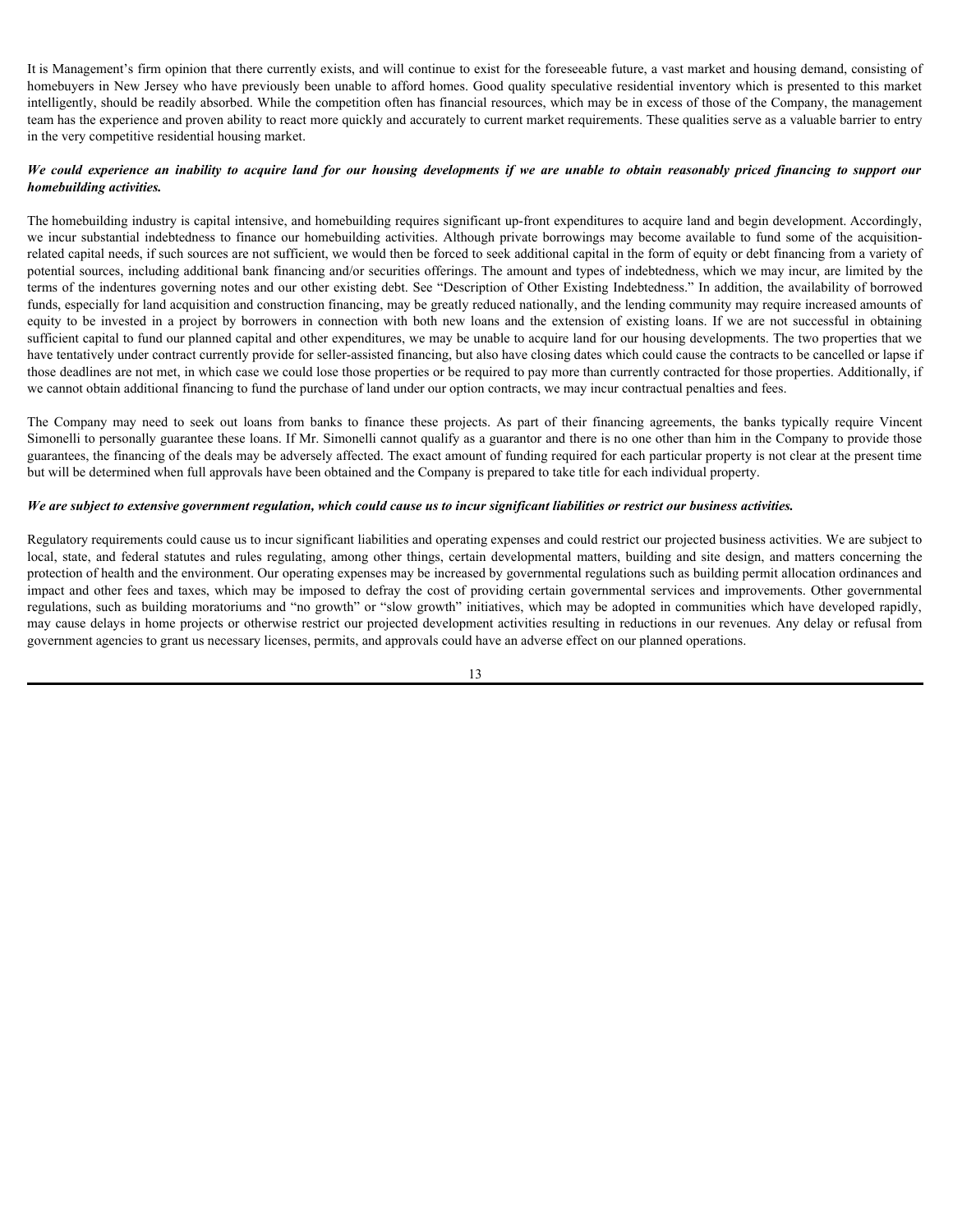### *We may incur additional operating expenses due to compliance programs or fines, penalties and remediation costs pertaining to environmental regulations within our markets.*

We are subject to a variety of local, state, and federal statutes, ordinances, rules, and regulations concerning the protection of health and the environment. The particular environmental laws, which apply to any given community, vary greatly according to the community site, the site's environmental conditions, and the present and former use of the site. Environmental laws may result in delays, may cause expensive compliance programs and us to implement time consuming and may prohibit or severely restrict development in certain environmentally sensitive regions or areas. From time to time, the United States Environmental Protection Agency and similar federal or state agencies review homebuilders' compliance with environmental laws and may levy fines and penalties for failure to strictly We may incur additional operating expenses due to compliance programs or fines, penalties and remediation costs pertaining to environmental regulations<br>within our markets.<br>We are subject to a variety of local, state, and f respect to us may increase our costs. Further, we expect that increasingly stringent requirements will be imposed on homebuilders in the future. Environmental regulations can also have an adverse impact on the availability and price of certain raw materials such as lumber.

### *We may be subject to significant potential liabilities because of construction defect, product liability, and warranty claims made against us.*

As a homebuilder, we have been, and continue to be, subject to construction defect, product liability, and home warranty claims, including moisture intrusion and related mold claims, arising in the ordinary course of business. These claims are common to the homebuilding industry and can be costly.

With respect to certain general liability exposures, including construction defect, moisture intrusion and related mold claims and product liability, interpretation of underlying current and future trends, assessment of claims and the related liability and reserve estimation process is highly judgmental due to the complex nature of these exposures, with each exposure exhibiting unique circumstances. Furthermore, once claims are asserted for construction defects, it is difficult to determine the extent to which the assertion of these claims will expand geographically. Although we have obtained insurance for construction defect claims, such policies may not be available or adequate to cover any liability for damages, the cost of repairs, and/or the expense of litigation surrounding current claims, and future claims may arise out of uninsurable events or circumstances not covered by insurance and not subject to effective indemnification agreements with our subcontractors.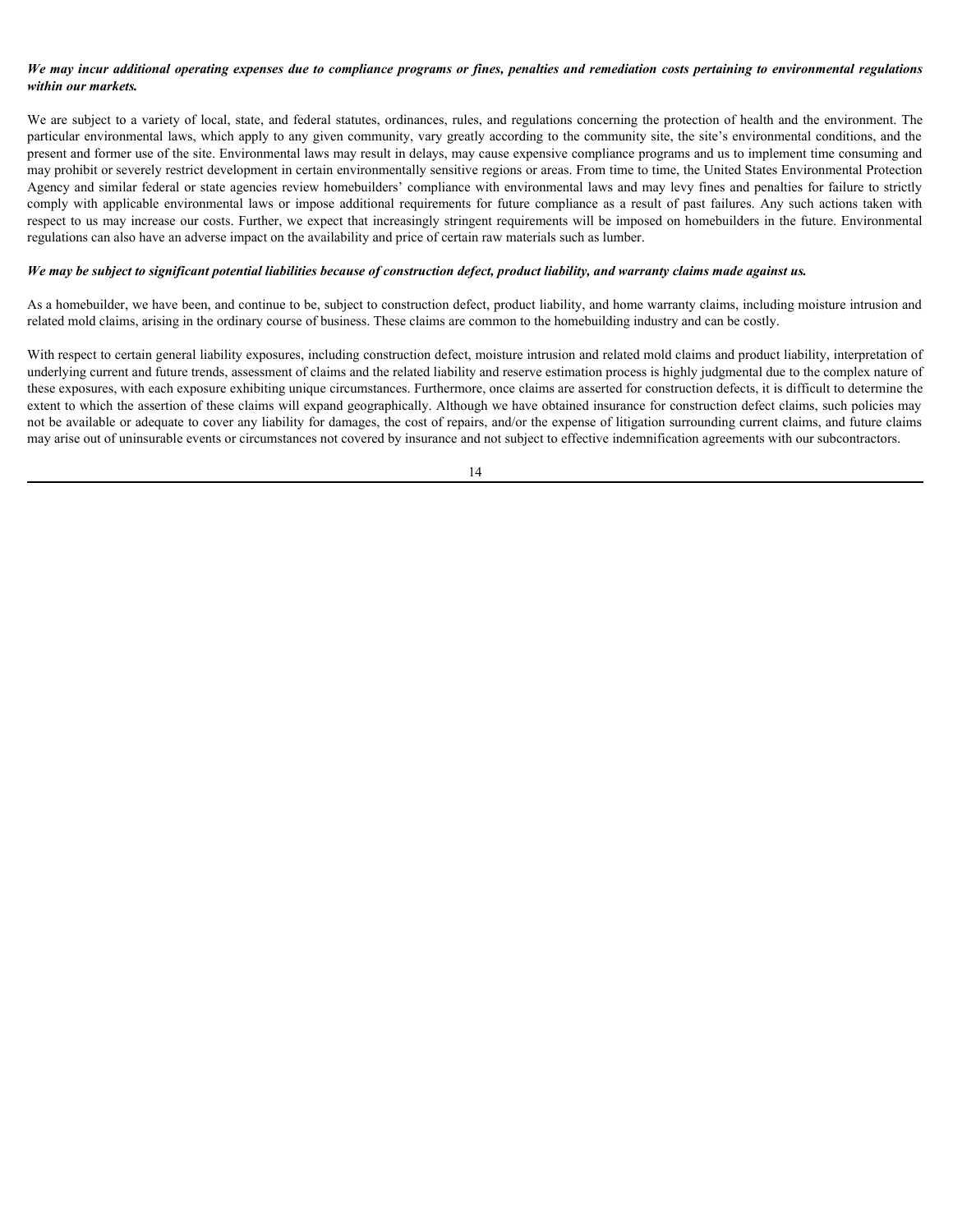### *Our operating expenses could increase if we are required to pay higher insurance premiums or litigation costs for claims involving construction defect and product liability claims, which could cause our net income to decline.*

The costs of insuring against construction defect and product liability claims are high, and the amount and scope of coverage offered by insurance companies is currently limited. This coverage may be further restricted and may become more costly.

Increasingly in recent years, lawsuits (including class action lawsuits) have been filed against builders, asserting claims of personal injury and property damage caused by the presence of mold in residential dwellings. Our insurance may not cover all of the claims, including personal injury claims, arising from the presence of mold, or such coverage may become prohibitively expensive. If we are not able to obtain adequate insurance against these claims, we may experience losses that could reduce our net income and restrict our cash flow available to service debt. Our operating expenses could increase if we are required to pay higher insurance premiums or fliigetion costs for claims involving construction defect and product liability claims, which could cover of the cost of moment g

Historically, builders have recovered from subcontractors and their insurance carriers a significant portion of the construction defect liabilities and costs of defense that the builders have incurred.

Insurance coverage available to subcontractors for construction defects is becoming increasingly expensive, and the scope of coverage is restricted. If we cannot effectively recover from our subcontractors or their carriers, we may suffer greater losses, which could decrease our net income.

Builders' ability to recover against any available insurance policy depends upon the continued solvency and financial strength of the insurance carrier that issued the policy. Many of the states in which we plan to build homes have lengthy statutes of limitations applicable to claims for construction defects. To the extent that recover on those policies, and our net income may decline.

#### *Raw material and labor shortages and price fluctuations could delay or increase the cost of home construction and adversely affect our operating results.*

The homebuilding industry has from time to time experienced raw material and labor shortages. In particular, shortages and fluctuations in the price of lumber or in other important raw materials could result in delays in the start or completion of, or increase the cost of, developing one or more of our residential communities. In addition, we contract with subcontractors to construct our homes. Therefore, the timing and quality of our construction depends on the availability, skill, and cost of our subcontractors. Delays or cost increases caused by shortages and price fluctuations could harm our operating results, the impact of which may be further affected by our ability to raise sales prices.

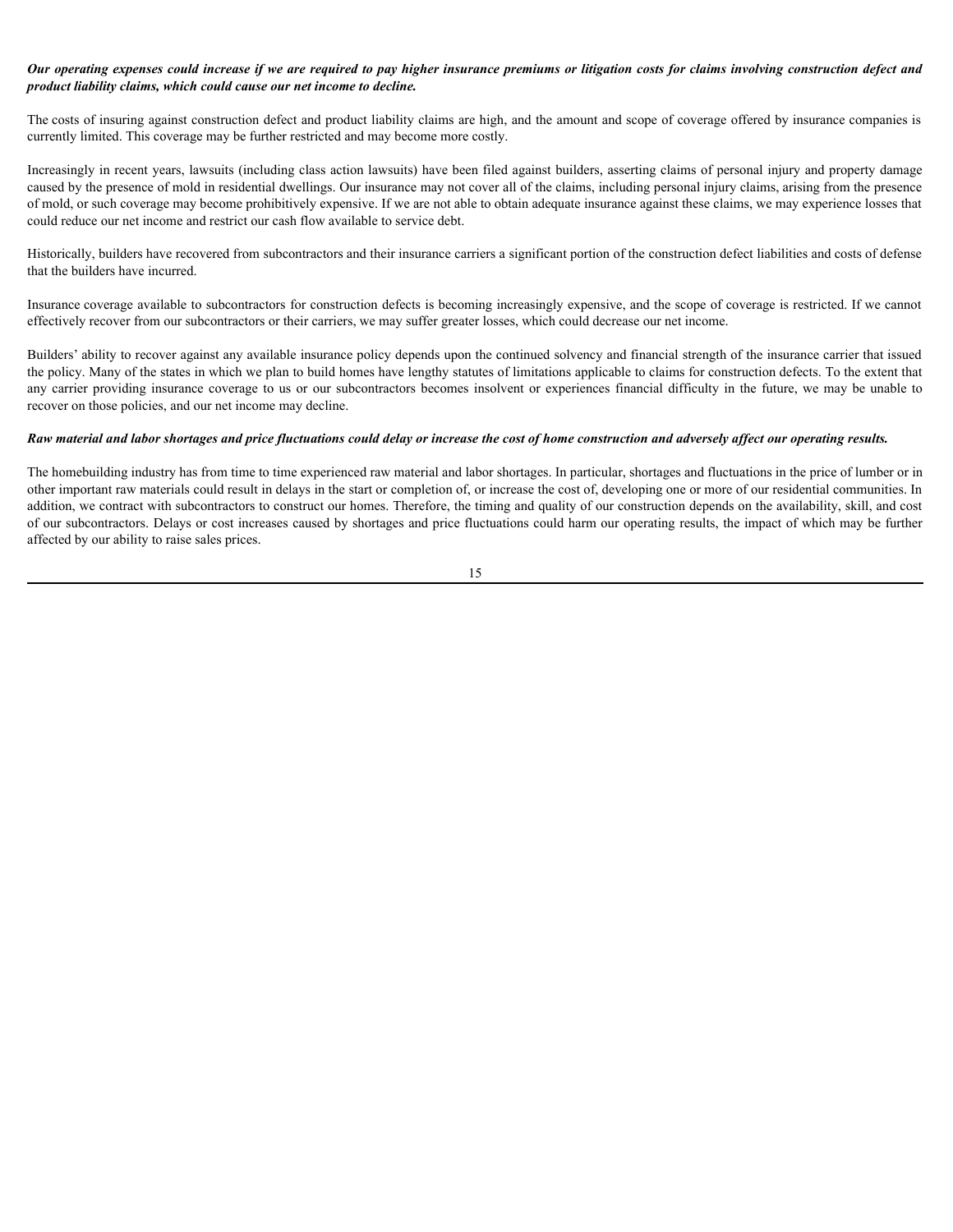We plan to conduct our construction operations only as a general contractor. Virtually all construction work is to be performed by unaffiliated third-party subcontractors. Consequently, we depend on the continued availabil subcontractors. Consequently, we depend on the continued availability of and satisfactory performance by these subcontractors for the construction of our homes. There may not be sufficient availability of and satisfactory performance by these unaffiliated third party subcontractors in the markets in which we operate. In addition, inadequate subcontractor resources could have a material adverse effect on our business. We plan to conduct our construction operations only as a general contractor. Virtually all construction work is to be performed by unaffiliated third-party subcontractors. Consequently, we depend on the continued availabil

### *We experience fluctuations and variability in our operating results on a quarterly basis and, as a result, our historical performance may not be a meaningful indicator of future results.*

Our operating results in a future quarter or quarters may fall below expectations of securities analysts or investors and, as a result, the market value of the common quarterly results of operations may continue to fluctuate in the future because of a variety of both national and local factors, including, among others:

- the timing of home closings and land sales;
- our ability to continue to acquire additional land or secure option contracts to acquire land on acceptable terms;
- conditions of the real estate market in areas where we operate and of the general economy;
- raw material and labor shortages;
- seasonal home buying patterns; and
- other changes in operating expenses, including the cost of labor and raw materials, personnel and general economic conditions.

#### *Our future growth may include additional acquisitions of companies that may not be successfully integrated and may not achieve expected benefits.*

Acquisitions of companies may contribute to our growth and be a component of our growth strategy. Consistent with this strategy, we may engage in discussions with and evaluate potential acquisition targets, some of which may be significant, although we currently have no binding definitive agreements for any significant acquisitions of companies. In the future, we may acquire other businesses. Because of acquisitions of companies, we may need to seek additional financing and We plan to conduct our construction operations only as a general contracte. Virtually all constructions work is to be performed alternations, These may not be such such as such that the subsequent core constrained for the We plan to conduct our construction operations only as a general contrador. Virtually all constructions with the performancies of the communication of the endomeration is the communication of the communication of the comm acquisitions could harm our operating results.

### *The occurrence of natural disasters could increase our operating expenses and reduce our revenues and cash flows.*

The climates and geology of the states in which we operate (currently solely located within New Jersey) present increased risks of natural disasters. To the extent that hurricanes, severe storms, droughts, floods, wildfires or other natural disasters or similar events occur, our homes that might be under construction in the future or any of our building lots in such states could be damaged or destroyed, which may result in losses exceeding our insurance coverage. Any of these events could increase our operating expenses, impair our cash flows, and reduce our revenues, which could, in turn, negatively affect the market price of our securities.

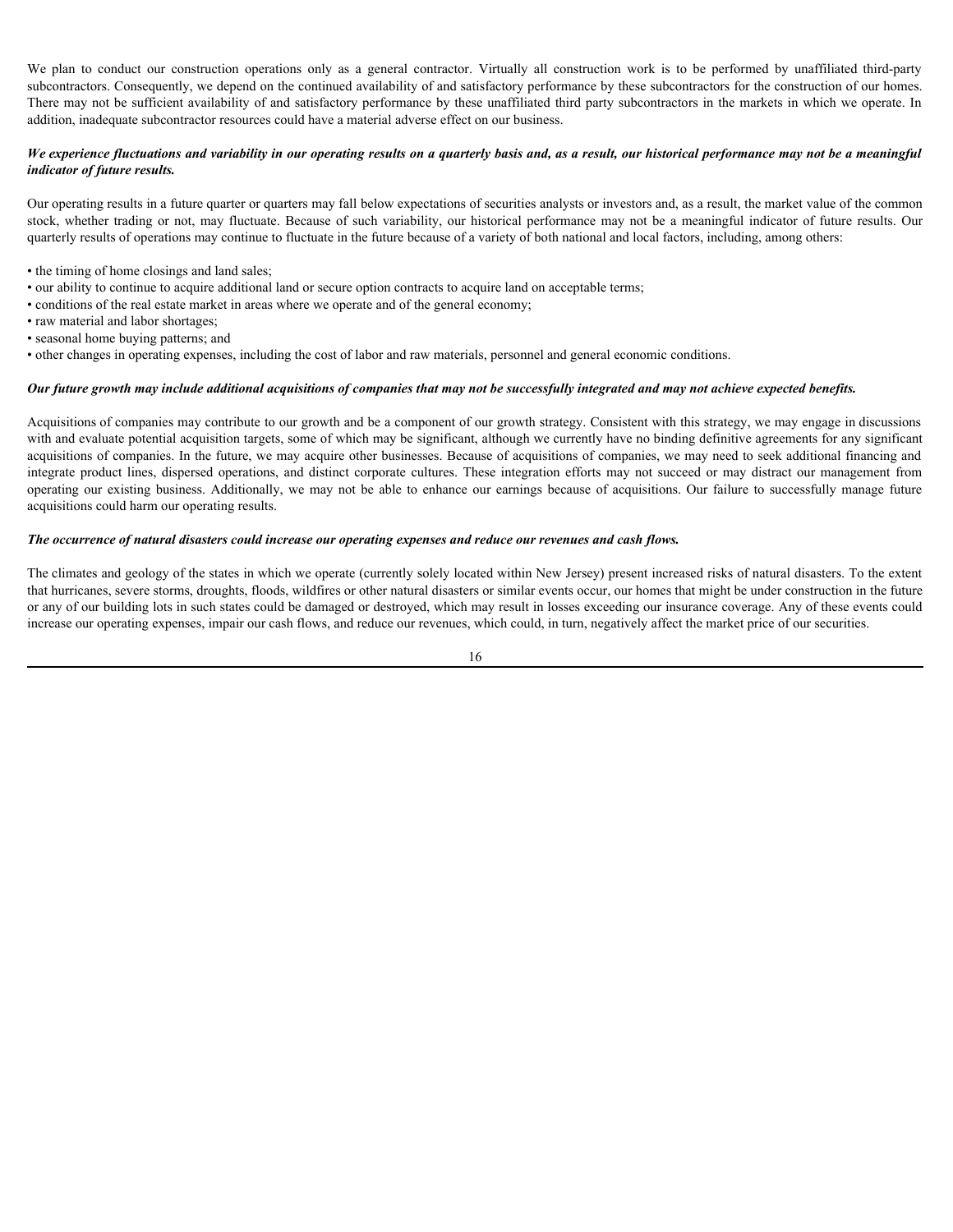#### *Future terrorist attacks against the United States or increased domestic or international instability could have an adverse effect on our operations.*

Adverse developments in the war on terrorism, future terrorist attacks against the United States, or any outbreak or escalation of hostilities between the United States and any foreign power, including the armed conflict with Iraq, may cause disruption to the economy, our company, our employees and our customers, which could adversely affect our revenues, operating expenses, and financial condition.

### *Compliance with changing regulation of corporate governance and public disclosure may result in additional expenses, which as a smaller public company may be disproportionately high.*

Changing laws, regulations and standards relating to corporate governance and public disclosure, including the Sarbanes-Oxley Act, new SEC regulations, and stock market rules, are creating uncertainty for development companies such as us. These new and changing laws, regulations and standards are subject to varying interpretations in many cases due to their lack of specificity, and as a result, their application in practice may evolve over time as new guidance is provided by regulatory and governing bodies, which could result in continuing uncertainty regarding compliance matters and higher costs necessitated by ongoing revisions to disclosure and governance practices. As a result, our efforts to comply with evolving laws, regulations, and standards will likely result in increased general and administrative expenses and a diversion of management time and attention from revenue-generating activities to compliance activities. If we are unable to comply with the newly enacted JOBS Act regulations, which lessen if not eliminate the harsher impact of some of the reporting requirements, expenses will remain higher Future terrorist attacks against the United States or increased domestic or international instability could have an adverse effect on our operations.<br>Adverse developments in the var on terrorism, future terrorist attacks a regulations regarding our required assessment of our internal controls over financial reporting and our independent registered public accounting firm's audit of that Future terrorist attacks against the United States or increased domestic or international tastability could have an adverse effect on our operations,<br>Adverse developments in the var on terrorism, future terroris studes aga significant resources. Further, our board members, chief executive officer, and chief financial officer could face an increased risk of personal liability in connection with the performance of their duties. As a result, we may have difficulty attracting and retaining qualified board members and executive officers, which could slow down our business. If we are unable to fully comply with new or changed laws, regulations and standards, or if our efforts differ from the activities intended by regulatory or governing bodies due to ambiguities related to practice, our reputation may be harmed and our stock price may suffer.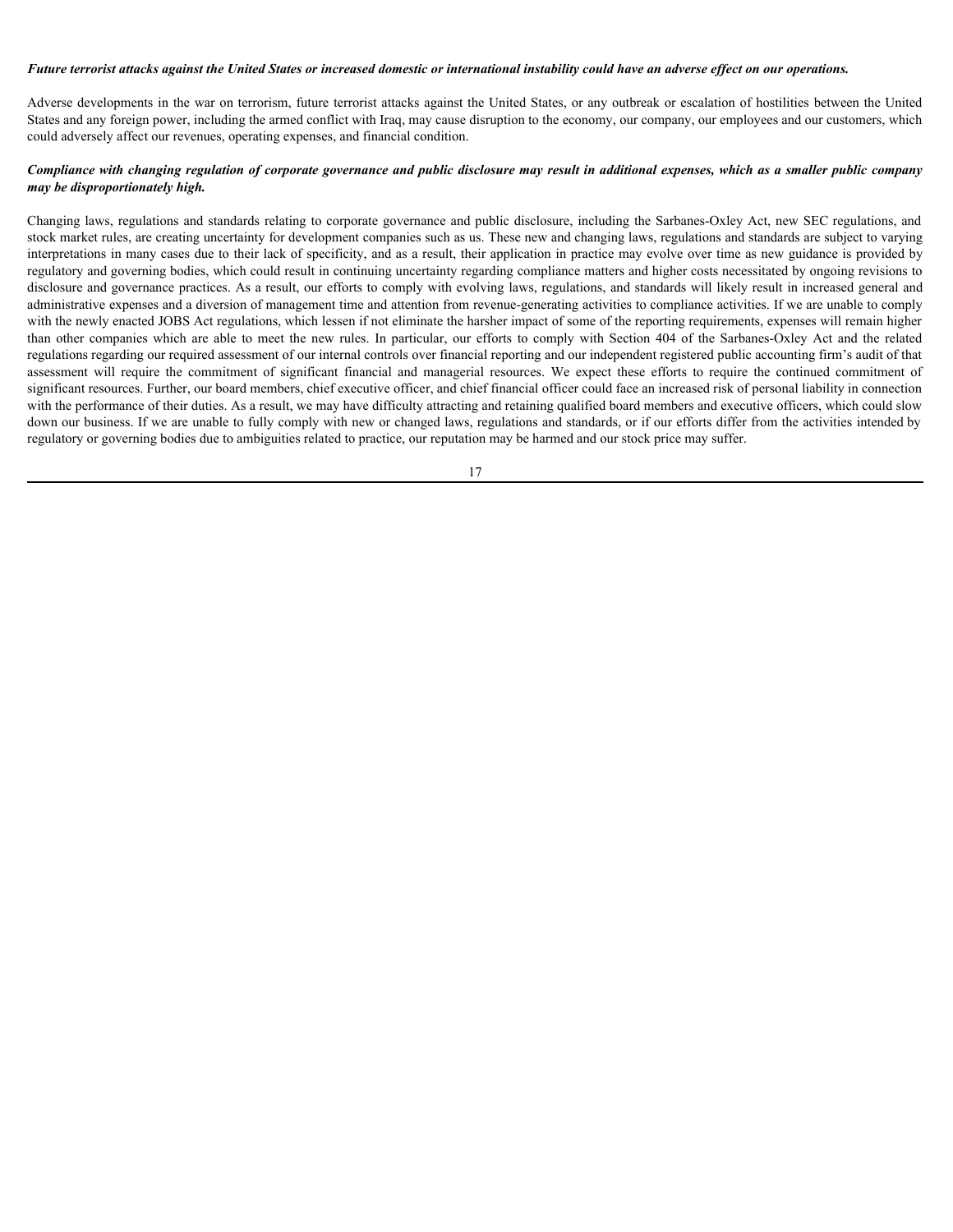### *Failure to achieve and maintain effective internal controls in accordance with Section 404 of the Sarbanes-Oxley Act of 2002 could have a material adverse effect on our business and operating results. In addition, current and potential stockholders could lose confidence in our financial reporting, which could have an adverse effect on our stock price.*

Effective internal controls are necessary for us to provide reliable financial reports and effectively prevent fraud. If we cannot provide reliable financial reports or prevent fraud, our operating results could be harmed. If we are unable to maintain the status of "Emerging Growth Company", we will be required to document and test our internal control procedures in order to satisfy the requirements of Section 404 of the Sarbanes-Oxley Act of 2002, which requires annual management assessments of the effectiveness of our internal controls over financial reporting and a report by our independent registered public accounting firm addressing these Failure to achieve and maintain effective internal controls in accordance with Section 404 of the Sarbanes-Oxley Act of 2002 could have a material adverse effect on our susiness and operating results. In addition, current adequate. **Fallure to achieve and maintain effective internal controls in accordance with Section 404 of the Sarbanes-Oxley Act of 2002 could have a material adverse effect on our bussiness and operating results. In addition, curren** 

### *We may need additional capital in the future, but there is no assurance that funds will be available on acceptable terms.*

We may need to raise additional funds in order to achieve growth or fund other business initiatives. This financing may not be available in sufficient amounts privileges senior to those of existing stockholders. If adequate funds are not available or are not available on acceptable terms, our ability to expand, develop or enhance services or products, or respond to competitive pressures will be limited.

#### **RISKS RELATING TO OUR COMMON SHARES**

#### **You will not receive dividend income from an investment in the shares and as a result, you may never see a return on your investment.**

We have never declared or paid a cash dividend on our shares nor will we in the foreseeable future. We currently intend to retain any future earnings, if any, to finance the operation and expansion of our business. Accordingly, investors who anticipate the need for immediate income from their investments by way of cash dividends should refrain from purchasing any of the securities offered by our company. As we do not intend to declare dividends in the future, you may never see a return on your investment and you indeed may lose your entire investment.

Rule 144

In general, persons who have beneficially owned restricted shares of our common stock for at least six months, and any affiliate of the company who owns either restricted or unrestricted shares of our common stock, are entitled to sell their securities without registration with the SEC under an exemption from registration provided by Rule 144 under the Securities Act.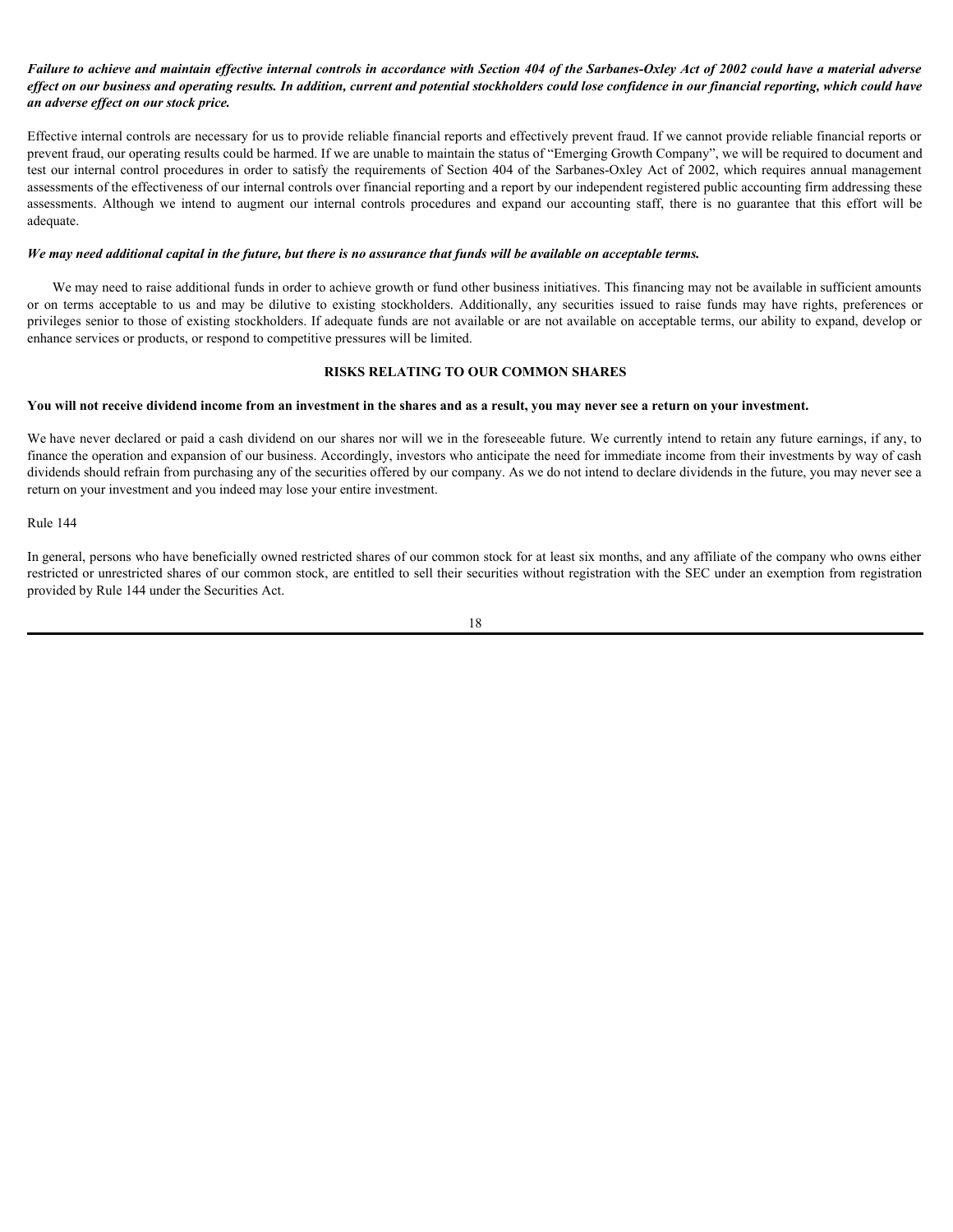#### Non-Affiliates

Any person who is not deemed to have been one of our affiliates at the time of, or at any time during the three months preceding a sale, may sell an unlimited number of restricted securities under Rule 144 if:

- the restricted securities have been held for at least six months (including the holding period of any prior owner other than one of our affiliates);
- we have been subject to the Exchange Act periodic reporting requirements for at least 90 days before the sale; and
- we are current in our Exchange Act reporting at the time of sale.

### Affiliates

Persons seeking to sell restricted securities who are our affiliates at the time of, or any time during the three months preceding, a sale, would be subject to the restrictions described above. They are also subject to additional restrictions, by which such person would be required to comply with the manner of sale and notice provisions of Rule 144 and would be entitled to sell within any three-month period only that number of securities that does not exceed the greater of either of the following: Non-Affiliates<br>
Any person who is not deemed to have been held for at feats six months (imclading the holding period of any prior owner other than one of our affiliates);<br>
• Ne nestricted securities true beta held for at l

the average weekly trading volume of our common stock during the four calendar weeks preceding the filing of a notice on Form 144 with respect to the sale.

requirements of Rule 144 described above, without regard to the six month holding period of Rule 144, which does not apply to sales of unrestricted securities.

### Unlimited Resales by Non-Affiliates

Any person who is not deemed to have been an affiliate of ours at the time of, or at any time during the three months preceding, a sale and has held the restricted securities for at least one year, including the holding period of any prior owner other than one of our affiliates, will be entitled to sell an unlimited number of restricted securities without regard to the length of time we have been subject to Exchange Act periodic reporting or whether we are current in our Exchange Act reporting.

Our Common Stock Is A "Penny Stock," And Compliance With Requirements For Dealing In Penny Stocks May Make It Difficult For Holders Of Our Common Stock To Resell Their Shares.

Our common stock is currently listed in the public market in what is known as the over-the-counter market and at least for the foreseeable future, our common stock will be deemed to be a "penny stock" as that term is defined in Rule 3a51-1 under the Securities Exchange Act of 1934. Rule 15g-2 under the Exchange Act • the restricted securities alrear beach lead for at least six months inicialized the broker and stock of the provide extent than one of our affiliates in<br>
• we have been subject to be lacking with periodic requirements • the restricted seconds have been bold for at least six months find uniter disclosing or and the property and provide responses the main of the six and the bold by reduced the bold by reduced to the bold by reduced to t account. Compliance with these requirements may make it more difficult for holders of our common stock to resell their shares to third Parties or otherwise, which could have a material adverse effect on the liquidity and market price of our common stock.

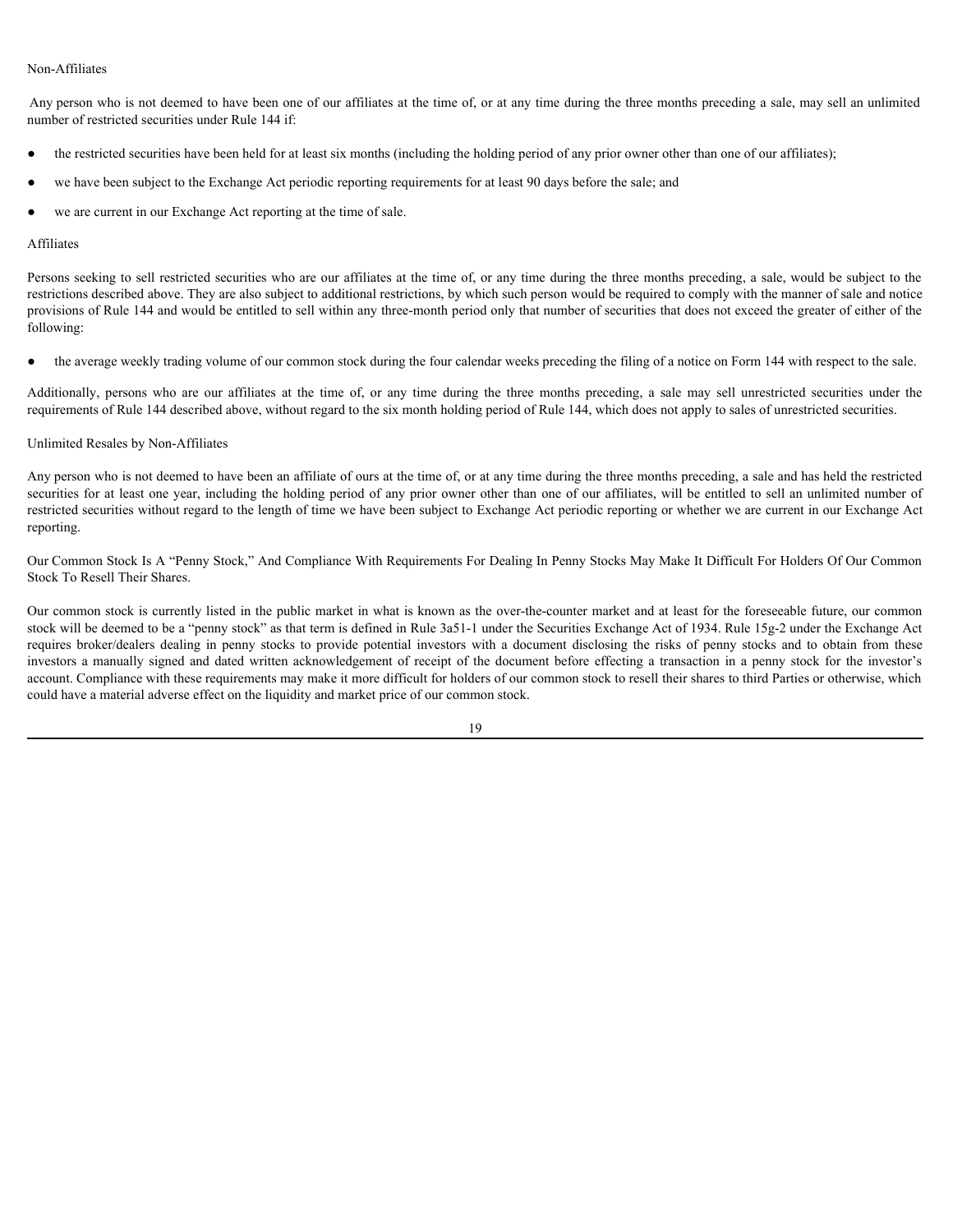Penny stocks are stocks with a price of less than \$5.00 per share unless traded on NASDAQ or a national securities exchange.

Penny stocks are also stocks, which are issued by companies with Net tangible assets of less than \$2.0 million (if the issuer has been in continuous operation for at least three years); or \$5.0 million (if in continuous operation for less than three years); or average revenue of less than \$6.0 million for the last three years.

### *Our stock price may fluctuate significantly, and you may not be able to resell your shares at or above the current market price.*

The trading price of our common stock is likely to be volatile and subject to wide price fluctuations in response to various factors, including:

- regulatory or political developments;
- market conditions in the broader stock market;
- actual or anticipated fluctuations in our quarterly financial and results of operations;
- introduction of new products or services by us or our competitors;
- issuance of new or changed securities analysts' reports or recommendations;
- investor perceptions of us and the educational industry;
- sales, or anticipated sales, of large blocks of our stock;
- additions or departures of key personnel;
- litigation and governmental investigations; and
- changing economic conditions.

These and other factors may cause the market price and demand for our common stock to fluctuate substantially, which may limit or prevent investors from readily selling their shares of common stock and may otherwise negatively affect the liquidity of our common stock. In addition, in the past, when the market price of a stock has been volatile, holders of that stock have sometimes instituted securities class action litigation against the Company that issued the stock. If any of our stockholders were to bring a lawsuit against us, we could incur substantial costs defending the lawsuit. Such a lawsuit could also divert the time and attention of our management from our business.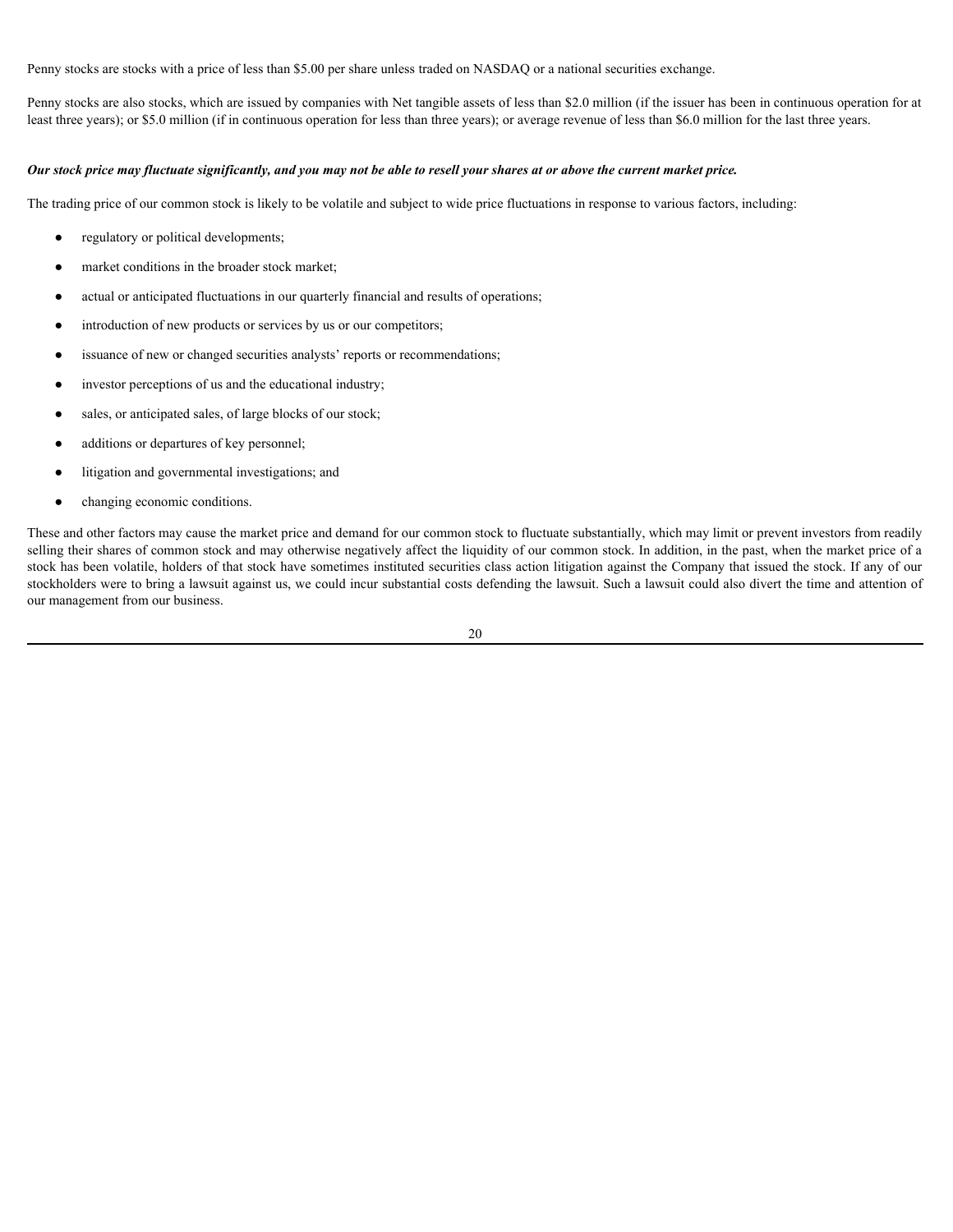### *Sales of substantial amounts of our common stock in the public markets, or the perception that such sales might occur, could reduce the price of our common stock and may dilute your voting power and your ownership interest in us.*

If our existing stockholders sell substantial amounts of our common stock in the public market, the market price of our common stock could decrease significantly. The perception in the public market that our existing stockholders might sell shares of common stock could also depress our market price

### *Insiders have substantial control over us and could limit your ability to influence the outcome of key transactions, including a change of control.*

Sales of substantial amounts of our common stock in the public markets, or the perception that such sales might occur, could reduce the price of our common stock and may dilute your voting power and your overneship interes outstanding shares of our common stock. As a result, these stockholders, if acting together, would be able to influence or control matters requiring approval by our stockholders, including the election of directors and the approval of mergers or other extraordinary transactions. They may also have interests that differ from yours and may vote in a way with which you disagree and which may be adverse to your interests. The concentration of ownership may have the effect of delaying, preventing, or deterring a change of control of our company, could deprive our stockholders of an opportunity to receive a premium for their common stock as part of a sale of our company and may materially adversely affect the market price of our common stock.

. As a public company, we are required to:

- Prepare and distribute periodic public reports and other stockholder communications in compliance with our obligations under the federal securities laws and OTCBB rules;
- create or expand the roles and duties of our board of directors and committees of the board;
- maintain a more comprehensive financial reporting and disclosure compliance functions;
- maintain an accounting and financial reporting department, including personnel with expertise in accounting and reporting for a public company;
- enhance and formalize closing procedures at the end of our accounting periods;
- maintain an internal audit function;
- enhance our investor relations function;
- establish and maintain new internal policies, including those relating to disclosure controls and procedures; and
- involve and retain to a greater degree outside counsel and accountants in the activities listed above.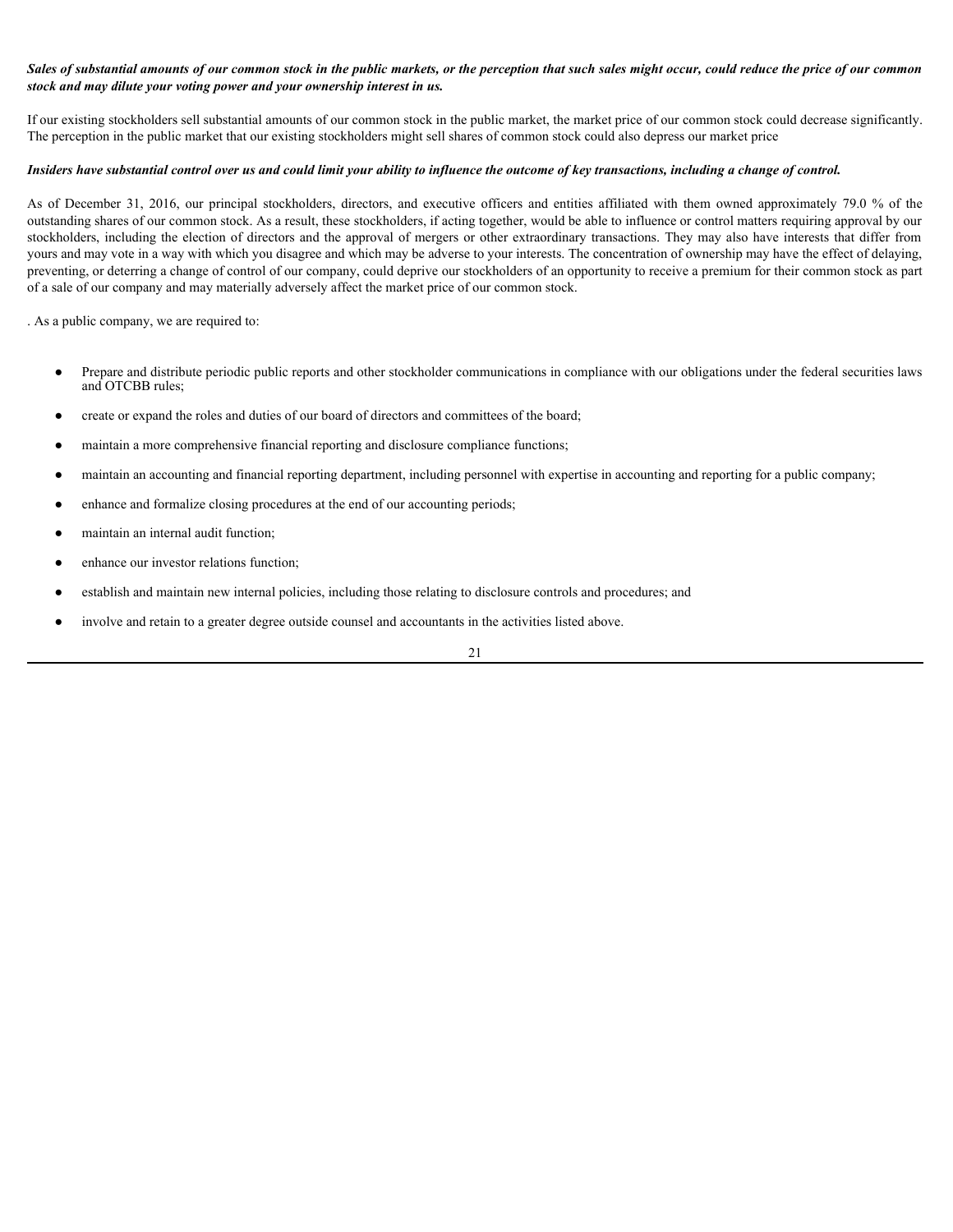These requirements entail a significant commitment of additional resources. We may not be successful in implementing these requirements and implementing them could adversely affect our business or results of operations. In addition, if we fail to implement the requirements with respect to our internal accounting and audit functions, our ability to report our results of operations on a timely and accurate basis could be impaired.

### **Item 1B. Unresolved Staff Comments**

None.

### **Item 2. Properties**

Our corporate headquarters are located at 314 South Main Street, Forked River, NJ 08731.

### **Item 3. Legal Proceedings**

We currently are not subject to any material litigation or regulatory proceedings.

### **PART II**

#### **Item 5. Market for Registrant's Common Equity, Related Shareholder Matters and Issuer Purchases of Equity Securities**

The common stock is currently traded on the OTCQB under the ticker symbol VRTR.

There are currently 23,789,524 shares of common stock issued and outstanding held by approximately 53 holders of record

### **Item 6. Selected Financial Data**

The following selected financial data has been derived from and should be read in conjunction with our financial statements and related notes in Item 15 of this report and our Management's Discussion and Analysis of Financial Condition and Results of Operations in Item 7 of this report.

|                                 | <b>December 31, 2016</b> |     | December 31, 2015 |  |  |  |
|---------------------------------|--------------------------|-----|-------------------|--|--|--|
| <b>Statements of Income:</b>    |                          |     |                   |  |  |  |
| Revenue                         | 543,665                  | -S  | 107               |  |  |  |
| Gross profit                    | 128,637                  |     | 107               |  |  |  |
| Loss from continuing operations | (27,315)                 |     | (107, 534)        |  |  |  |
| Net loss                        | $(36, 423)$ \$           |     | (160, 284)        |  |  |  |
| Basic and diluted               | (.00)                    |     | (0.01)            |  |  |  |
| <b>Balance Sheet Data:</b>      |                          |     |                   |  |  |  |
| Cash and cash equivalents       | 266,709                  | - S | 2,298             |  |  |  |
| Total assets                    | 452,430                  |     | 53,632            |  |  |  |
| Total liabilities               |                          |     | 84,371            |  |  |  |
| Total equity (deficit)          | 42,709                   |     | (30, 739)         |  |  |  |
|                                 |                          |     |                   |  |  |  |
|                                 | 22                       |     |                   |  |  |  |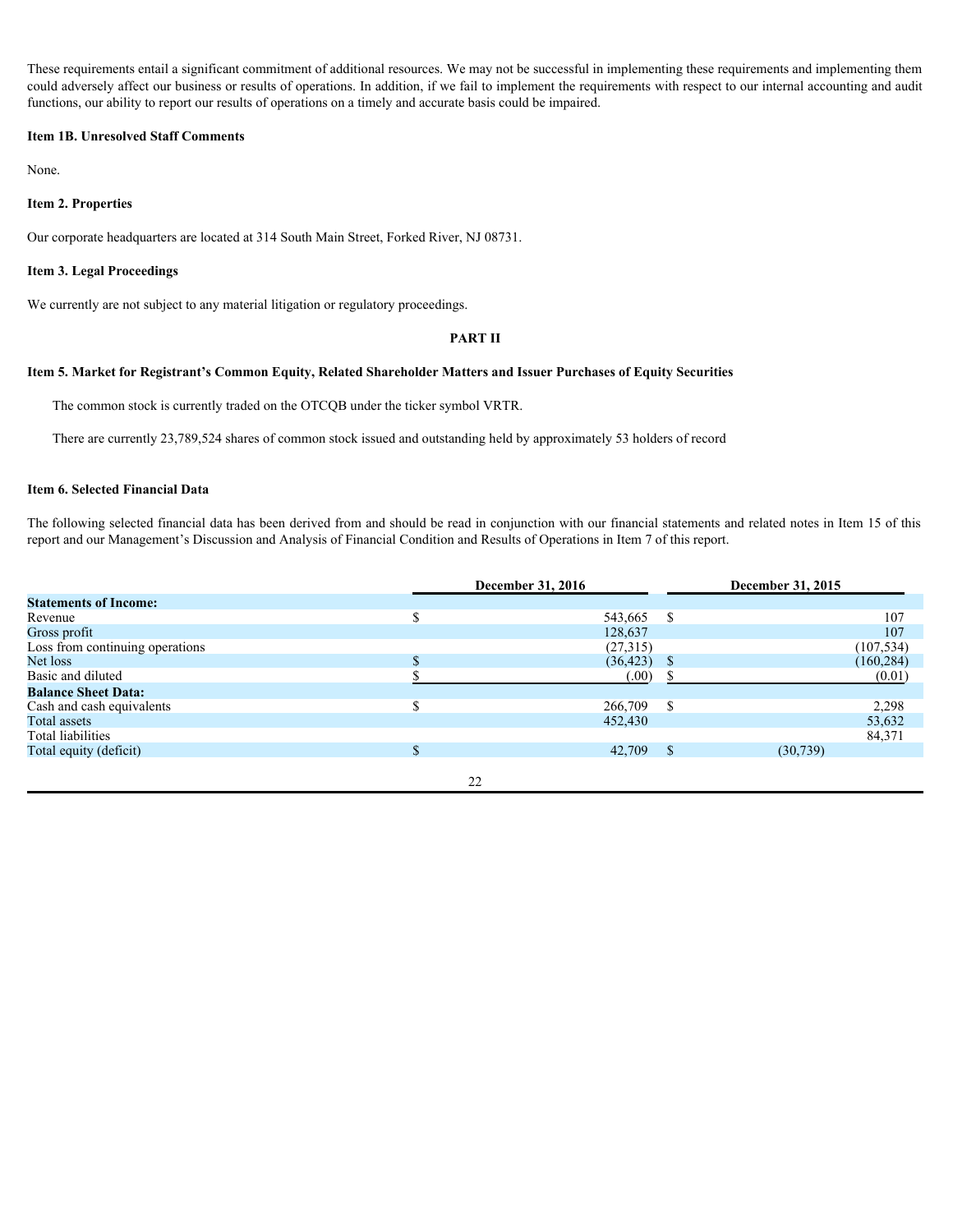### **Item 7. MANAGEMENT'S DISCUSSION AND ANALYSIS OR PLAN OF OPERATION**

#### **Forward-Looking Statements**

Management's Discussion and Analysis or Plan of Operation contains "forward-looking" statements, as well as historical information. Although we believe that the expectations reflected in these forward-looking statements are reasonable, we can give no assurance that the expectations reflected in these forward-looking statements will prove to be correct. Forward-looking statements include those that use forward-looking terminology, such as the words "anticipate," "believe," "estimate," "expect," "intend," "may," "project," "plan," "will," "shall," "should," and similar expressions, including when used in the negative. Although we Item 7. <u>MANAGEMENT'S DISCUSSION AND ANALYSIS OR PLAN OF OPERATION</u><br>Forward-Looking Statements<br>Management's Discussion and Analysis or Plan of Operation contains "forward-looking" statements, as well as historical informat assurance can be given that actual results will be consistent with these forward-looking statements. Current shareholders and prospective investors are cautioned **Item 7. <u>MANAGEMENT'S DISCUSSION AND ANALYSIS OR PLAN OF OPERATION</u><br>Forward-Looking Statements<br>Toward-looking Statements are depoted in these forward-looking statements are reasonable, we can give no assume that the expec** uncertainties, certain of which are beyond our control, and actual results for future periods could differ materially from those discussed in this report, depending on **Item 7. <u>MANAGEMENT'S DISCUSSION AND ANALYSIS OR PLAN OF OPFRATION</u><br>Forward-Looking Statements<br>Management's Discussion and Analysis or Plan of Operation contains "forward-looking" statements, as well as historical informa** acceptance of our products in our target markets, our ability to attract and retain qualified personnel, our ability to obtain financing, our ability to continue as a going concern, and other risks described from time to time in our filings with the Securities and Exchange Commission. Forward-looking statements contained in this report speak only as of the date of this report. Future events and actual results could differ materially from the forward-looking statements. You should read Item 7. <u>MANAGEMENT'S DISCUSSION AND ANALYSIS OR PLAN OF OFERATION</u><br>Forward-Looking Statements<br>Management's Discussion and Analysis or Plan of Operation contains "forward-looking" sutements, as well as historical informati forward-looking statements even though its situation may change in the future. Item 7. <u>MANAGENIENT'S DISCUSSION AND ANALYSIS OR PLAN OF OPERATION</u><br>Forward-Looking Stutements<br>Management's Discussion and Analysis or Plan of Operation contains "forward-looking" statements, as well as bistorical informa

factors on which such statements are based are assumptions concerning uncertainties, including but not limited to uncertainties associated with the following:

(a) potential fluctuation in quarterly results;

(b) our failure to earn revenues or profits;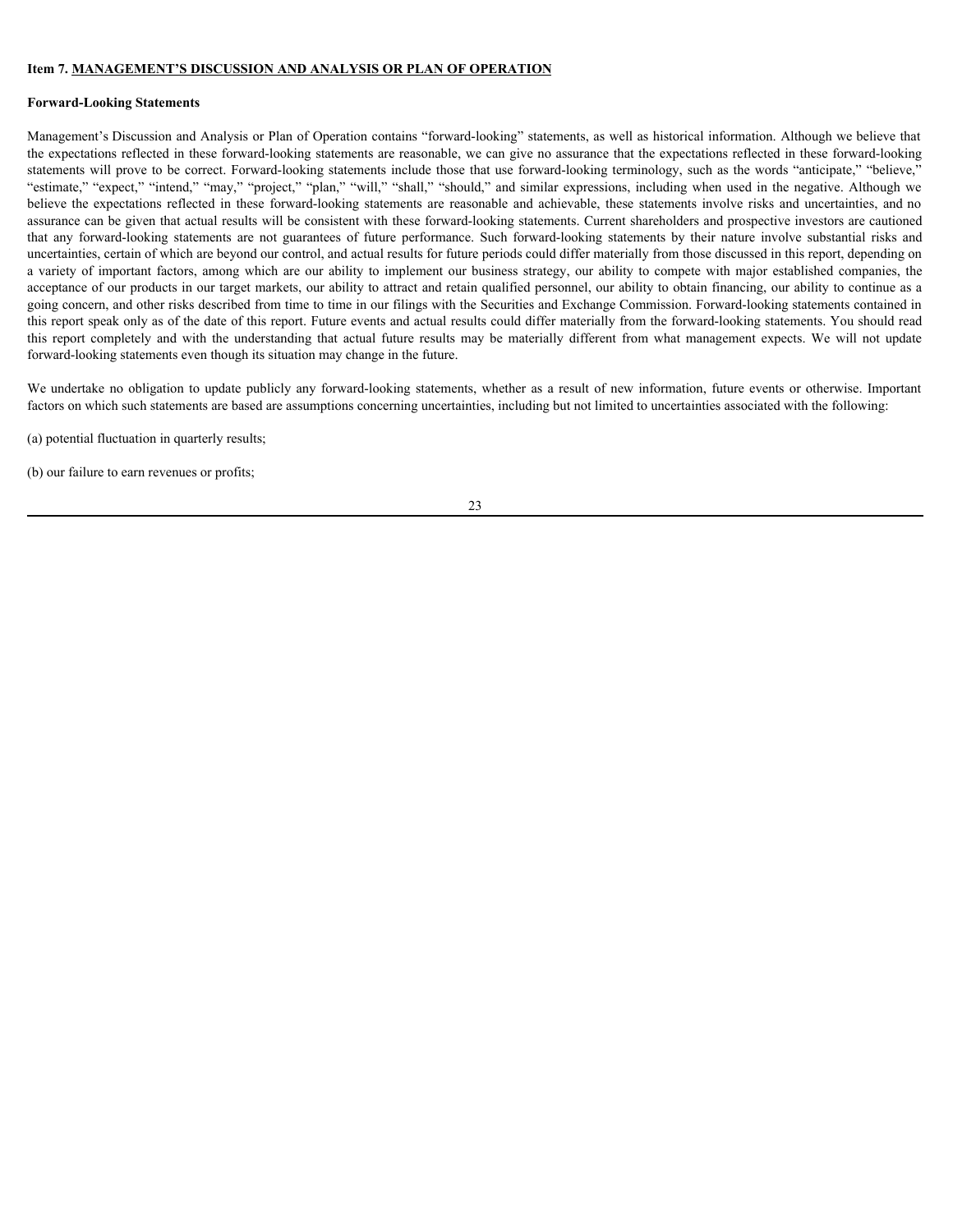(c) inadequate capital and barriers to raising the additional capital or to obtaining the financing needed to implement our business plans;

(d) inadequate capital to continue business;

(e) changes in demand for our products and services;

(f) rapid and significant changes in markets;

(g) litigation with or legal claims and allegations by outside parties;

(h) insufficient revenues to cover operating costs.

You should read the following discussion and analysis in conjunction with our financial statements and notes thereto, included herewith. This discussion should not be construed to imply that the results discussed herein will necessarily continue into the future, or that any conclusion reached herein will necessarily be indicative of actual operating results in the future. Such discussion represents only the best present assessment of management.

### **PLAN OF OPERATION**

In an effort to further expand the Company's revenue potential beyond that of the information field, Virtual Learning further invested in a non-related business, through associations with several large shareholders in the Company. Virtual recognized that the effects of Super Storm Sandy, which occurred on October 29, caused by the storm, as well as the material changes in the FEMA flood maps which

(c) inadequate capital and barriers to mistag the additional capital or to obtaining the financing needed to implement our business plans;<br>
(d) tandequate capital to continue business;<br>
(c) changes in element for our predu now require over 30,000 homeowners along the New Jersey coastline to elevate their homes, Virtual felt that acquiring an entity in the construction field might provide a stable revenue stream for the company. Additionally, through its previous associations and long standing professional relationships with Dream Homes Ltd., Virtual felt that Dream Homes educational division was an excellent fit with the existing platform that Virtual has developed to market educational software and materials.

As such, Virtual Learning acquired for stock a company known as Dream Building LLC, which will operate as a wholly owned subsidiary of Virtual Learning and pursue opportunities in the real estate field, specifically in new home construction, home elevations and renovations. As part of this effort, through the end of 2016, Virtual, through its Dream Building subsidiary, acquired the rights to complete 17 single family construction, renovation and home elevation projects in the central NJ region, which it will build to completion. The contract amount of these projects is as of December 31, 2016 is \$2,438,603.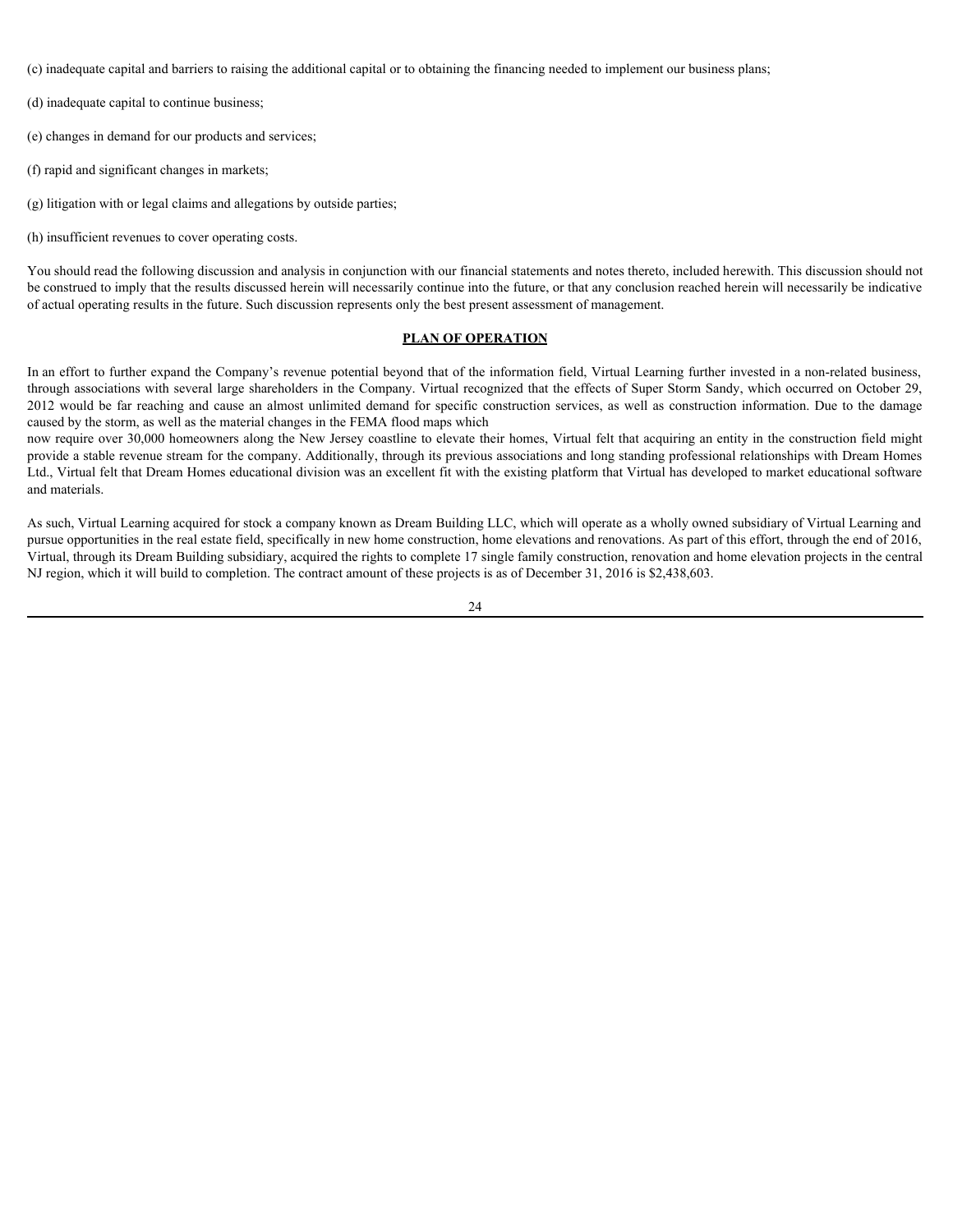In addition to the above projects, which are in process, Dream Building LLC has also estimated an additional \$5,300,000 worth of residential construction projects and added over 200 active prospects to its data base. All of these prospects are prime candidates for educational videos and short books on specific construction and rebuilding topics, as well as candidates for rebuilding projects to be built under the Dream Building LLC division.

Management hopes for steady growth in this segment of the company, since the rebuilding process will occur over the next 15-20 years. We anticipate possibly being able to efficiently address 5% - 10% of this market. The combined total number of homes affected by Storm Sandy that will need to be raised or demolished and rebuilt is in excess of 30,000 homes, of which less than 3,000 have been rebuilt. This remaining combined market for new construction and elevation projects in the Company's market area is estimated to be in the range of \$3.4 billion dollars. The company anticipates being able to efficiently address 5% - 10% of this market. In addition to the above projects, which are in process, Dream Building LLC has also estimated an additional \$5,300,000 worth of residential construction projects<br>and added over 200 active prospects to its data base. All o

Among the other assets that Virtual acquired with Dream Builders LLC, were the rights to operate the educational construction seminar known as "Dream Homes Nearly Famous Rebuilding Seminar", as well as the informational blog known as the "Dream Homes Rebuilding Blog."

seminar has been presented steadily since early 2013, and is designed to educate and assist homeowners in deciphering the confusion about planning and executing complex residential construction projects.

### **Critical Accounting Policies and Estimates**

Our discussion and analysis of our financial condition and results of operations are based on our financial statements, which have been prepared in accordance with U.S. generally accepted accounting principles. The preparation of these financial statements requires us to make estimates and judgments that affect the reported amounts of assets, liabilities, revenue and expenses and related disclosures. We review our estimates and judgments on an on-going basis. We base our estimates and judgments on historical experience and on various other assumptions that we believe to be reasonable under the circumstances. Actual results may differ from these estimates. We believe the following accounting policies are critical to the judgments and estimates we use in preparing our financial statements.

#### **Net Income (Loss) Per Common Share**

Basic net income (Basic net loss) per common share is calculated by dividing net income (loss) by the weighted average number of common shares outstanding during the period.

Diluted net income (loss) per common share is computed using the weighted average number of common shares outstanding and potentially dilutive securities outstanding during the period (none for the periods presented).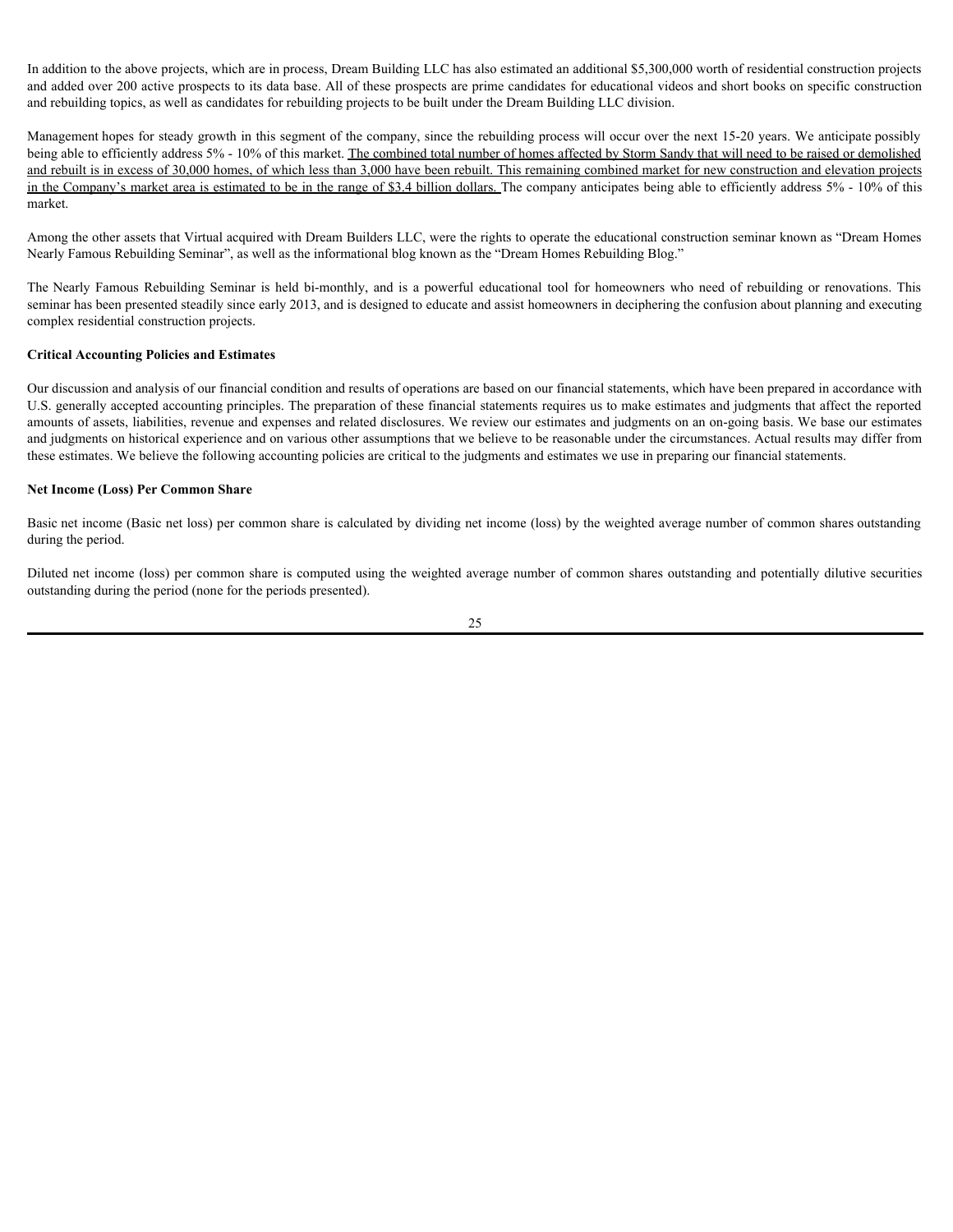### **RESULTS OF OPERATIONS – THE VIRTUAL LEARNING COMPANY, INC.**

The summary of selected financial data table below

### THE VIRTUAL LEARNING COMPANY, INC.

### **STATEMENTS OF OPERATIONS**

|                                                                                       |  | Year ended<br>December 31, 2016 |  | Year ended<br>December 31, 2015 |  |
|---------------------------------------------------------------------------------------|--|---------------------------------|--|---------------------------------|--|
| Revenue                                                                               |  | 568,312                         |  | 107                             |  |
| Cost of construction contracts                                                        |  | 415,028                         |  |                                 |  |
| Gross profit                                                                          |  | 153,284                         |  | 107                             |  |
| <b>Operating Expenses</b>                                                             |  |                                 |  |                                 |  |
| Selling, general and administrative                                                   |  | 85,118                          |  | 35,841                          |  |
| Stock-based compensation                                                              |  | 19,500                          |  | 40,000                          |  |
| Amortization and 2016 impairment of \$25,734 capitalized curriculum development costs |  | 51,334                          |  | 31,800                          |  |
| Total operating expenses                                                              |  | 155,952                         |  | 107,641                         |  |
| Loss from operations                                                                  |  | (2,668)                         |  | (107, 534)                      |  |
| Other expenses (income)                                                               |  |                                 |  |                                 |  |
| Amortization of debt discounts                                                        |  | 4,166                           |  | 45,834                          |  |
| Interest expense                                                                      |  | 7,500                           |  | 6,916                           |  |
| Consulting income                                                                     |  | (2,558)                         |  |                                 |  |
| Total other expenses-net                                                              |  | 9,108                           |  | 52,750                          |  |
| Net loss                                                                              |  | $(11,776)$ \$                   |  | (160, 284)                      |  |

### **Results of Operations - Comparison for the years ended December 31, 2016 and 2015**

### *Revenues*

For the years ended December 31, 2016 and December 31, 2015, net revenues were \$568,312 as compared to \$107 for the year ended December 31, 2015. This increase in net revenue was the result of the newly acquired construction business. As of December 31,2016 and 2015, all of our sales were domestic.

### *Cost of Construction contracts and Sales*

For the years ended December 31, 2016 and December 31, 2015, cost of construction contracts and sales were \$415,028 as compared to \$0 for the year ended December 31, 2015. This increase in cost of construction contracts and sales was the result of the newly acquired construction business.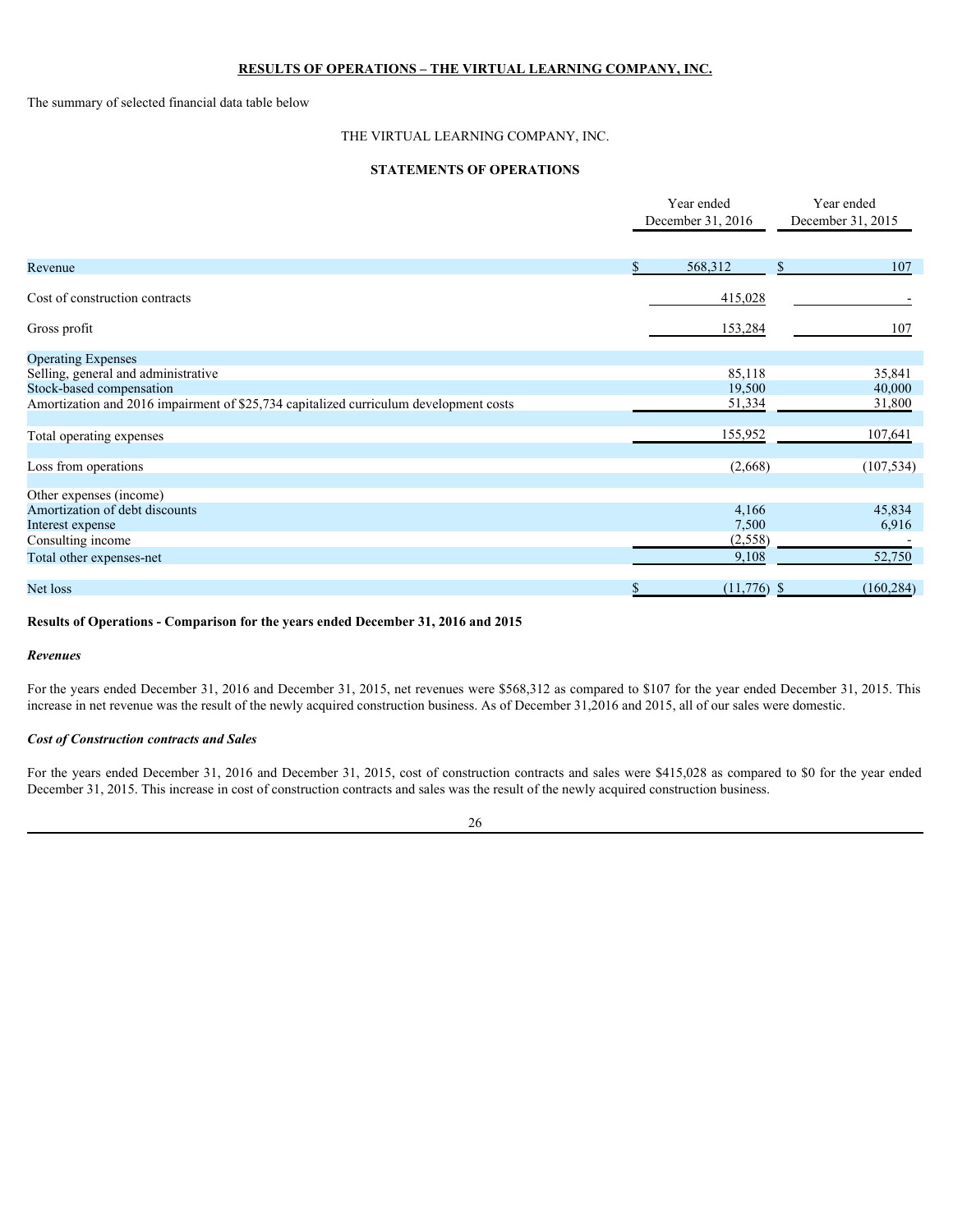### *Operating Expenses*

Operating expenses increased \$48,311 from \$107,641 in 2015 to \$155,952 in 2016. The increase was principally attributable to the 2016 impairment of \$20,534 of capitalized curriculum development costs. In addition, selling, general and administrative expenses increased by \$28,777 in 2016 as compared to 2015.

Operating Expenses<br>Operating expenses increased \$48,311 from \$107,641 in 2015 to \$155,952 in 2016. The increase was principally attributable to the 2016 impairment of \$20,534 of<br>Containized curriculum development costs. In Operating Expenses<br>Operating expenses increased \$48,311 from \$107,641 in 2015 to \$155,952 in 2016. The increase was principally attributable to the 2016 impairment of \$20,534 of<br>capitalized curriculum development costs. In general and administrative expenses for the year ended December 31, 2016 of \$85,118 includes affiliated entity allocated salaries \$49,103, professional fees of \$12,430, insurance \$3,131, transfer agent fees \$12,832, office supplies and postage \$2035, travel expense \$1,222, and other \$4,365.

In January 2015, Virtual Learning issued a total of 200,000 shares of common stock to four noteholders in connection with their loans totaling \$40,000.

The 200,000 shares were valued at \$40,000 (or \$.20 per share), which amount was charged to debt discounts in the three months ended March 31, 2015.

In February 2015, Virtual Learning issued 200,000 shares of common stock to Mr. Roger Fidler for legal services. The 200,000 shares were valued at \$40,000 (or \$.20 per share), which amount was expensed in the three months ended March 31, 2015.

In June 2015 Virtual Learning sold a total of 2,100 shares of common stock to three individuals at a price of \$.50 per share for proceeds of \$1,050.

In June 2015, Virtual Learning issued a total of 50,000 shares of common stock to two individuals in connection with their loans totaling \$10,000 (see Note 5). The 50,000 shares were valued at \$10,000 (see Note 5). The 50,000 shares were valued at \$10,000 (or \$.20 per share), which amount was charged to debt discounts in the three months ended June 30 2015.

In July 2015, Virtual Learning sold a total of 100 shares of common stock to one individual at a price of \$.50 per share for proceeds of \$50.

On August 18, 2016, Virtual Learning issued 2,000,000 shares of common stock to GPIL in satisfaction of \$20,000 loans payable (see Note 5).

On August 19, 2016 (see Note1), Virtual Learning issued 2,225,000 shares of common stock to Dream Homes Ltd. for a 4.5% equity interest in Dream Homes Ltd. and certain other assets, at an agreed price of \$.05 per share.

From August 19, 2016 to August 23, 2016 (see Note 1), Virtual Learning issued a total of 2,287,367 shares of common stock to Dream Homes Ltd. for rights to complete 6 in process construction contracts of Atlantic Northeast Construction LLC, a wholly owned subsidiary of Dream Homes Ltd. at an agreed price of \$.05 per share.

On August 19, 2016, Virtual Learning issued 250,000 restricted shares of common stock to Mr. Roger Fidler for legal services. The 250,000 shares were valued at \$2,500 (or \$.01 per share), which amount was expensed in the three months ended September 30, 2016.

On October 13, 2016, DHL assigned 100,000 restricted shares of Company common stock it held to a minority shareholder of DHL. This minority shareholder of DHL had contributed \$100,000 out of approximately \$500,000 in a private placement of common stock of DHL in 2010. In addition, this minority stockholder of DHL also received 275,000 restricted shares from DHL in 2011 for consulting services. Accordingly, the Company has not deemed it appropriate to measure stock-based compensation relating to the 100,000 shares by DHL to its minority stockholder.

On October 21, 2016, Virtual Learning issued 160,000 restricted shares of common stock to an individual for accounting services. The 160,000 restricted shares were valued at \$8,000 (or \$.05 per share), which amount was expensed in the three months ended December 31, 2016.

On December 29, 2016, Virtual Learning issued a total of 326,857 restricted shares of common stock to convertible noteholders for their notes and interest totaling \$65,371 (see Note 4).

On December 29, 2016, Virtual Learning issued a total of 180,000 restricted shares of common stock (50,000 shares to the Company's chief executive officer, 50,000 shares to the Company's secretary, 10,000 shares each to our two outside directors, and a total of 60,000 shares to four other individuals, principally DHL employees, for services rendered. The 180,000 shares were valued at \$9,000 (Company officers and outside directors- \$6,000, DHL employees-\$3,000) (or \$.05 per share), which amount was expensed in the three months ended December 31, 2016.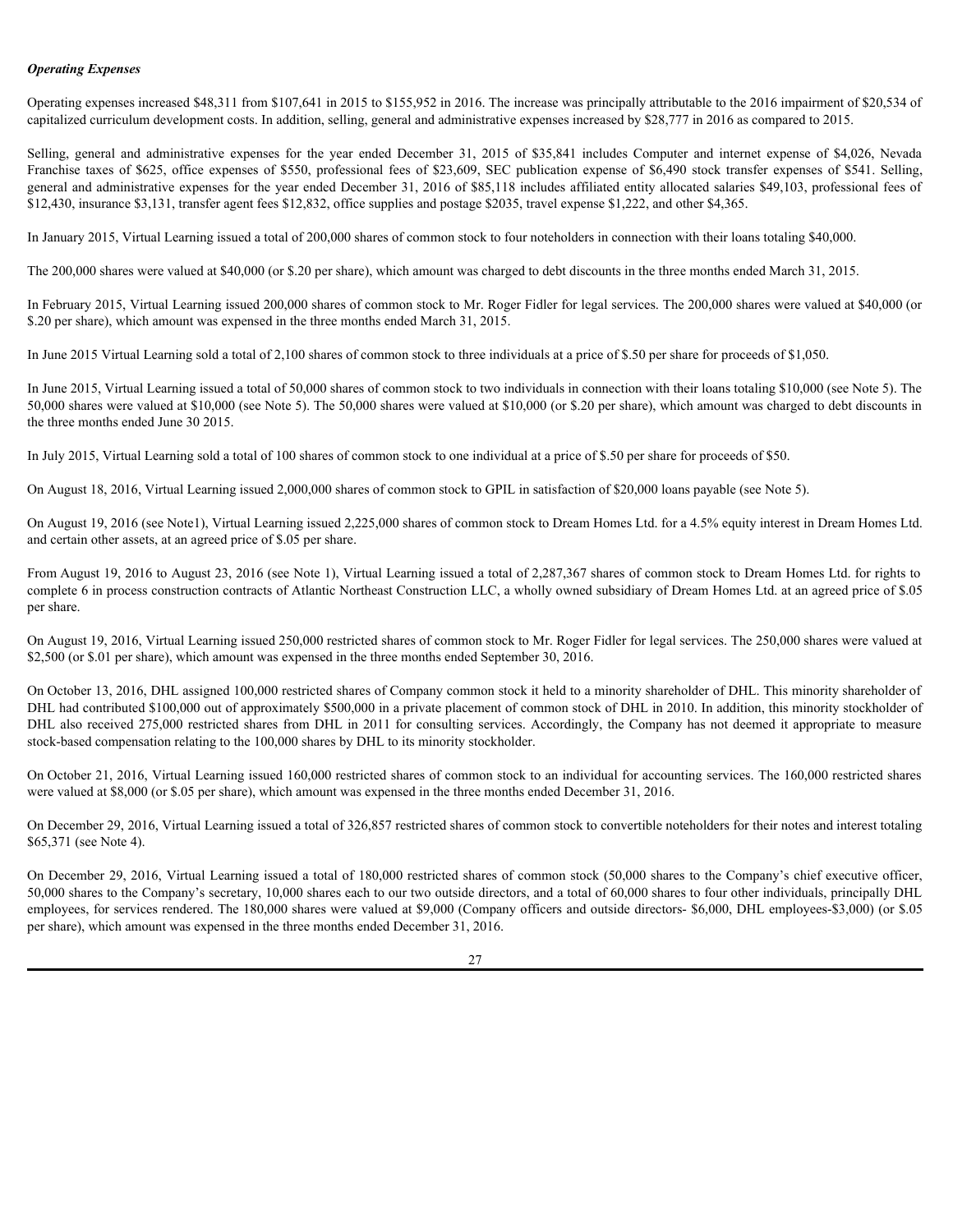#### **Liquidity and Capital Resources**

Liquidity and Capital Resources<br>As of December 31, 2016 and 2015, our cash balance was \$266,709 and \$2,298, respectively, total assets were \$460,067 and \$53,632, respectively, and total<br>current liabilities amounted to \$392 December 31, 2016 and 2015, the total stockholders' equity (deficiency) was \$67,356 and \$(30,739), respectively.

#### *Inflation*

**Liquidity and Capital Resources**<br>As of December 31, 2016 and 2015, our cash balance was \$266,709 and \$2,298, respectively, total assets were \$460,067 and \$53,632, respectively, and total<br>current liabilities amounted to \$3 The impact of inflation on the costs of our company, and the ability to pass on cost increases to clients over time is dependent upon market conditions. We are not aware of any inflationary pressures that have had any significant impact on our operations since inception, and we do not anticipate that inflationary factors will have a significant impact on future operations.

### **Subsequent Events**

On February 10, 2017, the Company entered into an Investor Relations and Consulting Services Agreement with an investor relations firm. The agreement has a term expiring August 31, 2017 and provides for issuance of 56,000 restricted shares of common stock to the investor relations firm (stock issued on February 1, 2017) and \$2,000 per month fees to be paid to the investor relations firm commencing March 2017. Within the first 90 days of the agreement, the Company can terminate the agreement for any reason and neither party shall have any obligation to the other party.

On March 1, 2017, the Company acquired from DHL rights to a contract to purchase over 7 acres of land in Berkeley Township, NJ (the "Tallwoods Contract") for 71,429 restricted shares of Company common stock. The Tallwoods Contract between DHL and the seller of the land was dated January 5, 2017 and provides for a **Liquidity and Capital Resources**<br>As of December 31, 2016 and 2015, our eash balance was \$266,709 and \$2,298, respectively, total assets were \$460,067 and \$53,632, respectively, and total<br>correct liabilities amounted to \$ refundable \$10,000 deposit in January 2017 pursuant to the Tallwoods contract. Liquidity and Capital Resources<br>As of December 21, 2016 and 2015, our cash ballance was \$266.709 and \$2.208, respectively, total dates were \$460.067 and \$53.492. respectively, and steam<br>ensure liabilizes incomands to \$29.2

The due diligence period associated with this property expired on March 4, 2017 and all costs associated with same were paid by Dream Homes Ltd. prior to the expiration date. The Company will incur no further costs related to the due diligence aspect of this purchase.

The land is currently improved with streets and all public utilities in place. As such, the necessary steps required to bring the property through the approval process involve primarily design engineering. Since the property is on an improved street, a major subdivision application will be filed with the township, which will create 13 conforming buildable lots from the existing single 7 acre parcel. Accordingly, the remaining costs will primarily involve engineering and approval costs, as opposed to costs associated with the installation of infrastructure.

anticipated with this property.

extended by two 6-month extensions), the seller has the option of terminating the contract. Notwithstanding this provision, the Company retains the right at all times to waive any remaining contingencies and proceed to close on the property.

Liquidty and Capital Resources<br>
As of December 31, 2016 and 2015, our cash balmee was \$26,709 and \$2,298, respectively, read assume and \$14,749 and \$14,22, respectively, and solid<br>
Document 31, 2016 and 2013, the total sto The Company may need to seek out loans from banks to finance this project. As part of their financing agreements, the banks typically require Vincent Simonelli December 31.2016 and 2015. the total anothelesis "equity deficiency) was on 251.356 and \$10.739), respectively.<br> *If Rumann* of militares on the costs of our company, and the ability to puss on each increase to chans over guarantees, the financing of the deals may be adversely affected. The exact amount of funding required for this property is not clear at the present time but will be determined when full approvals have been obtained and the Company is prepared to take title to the property.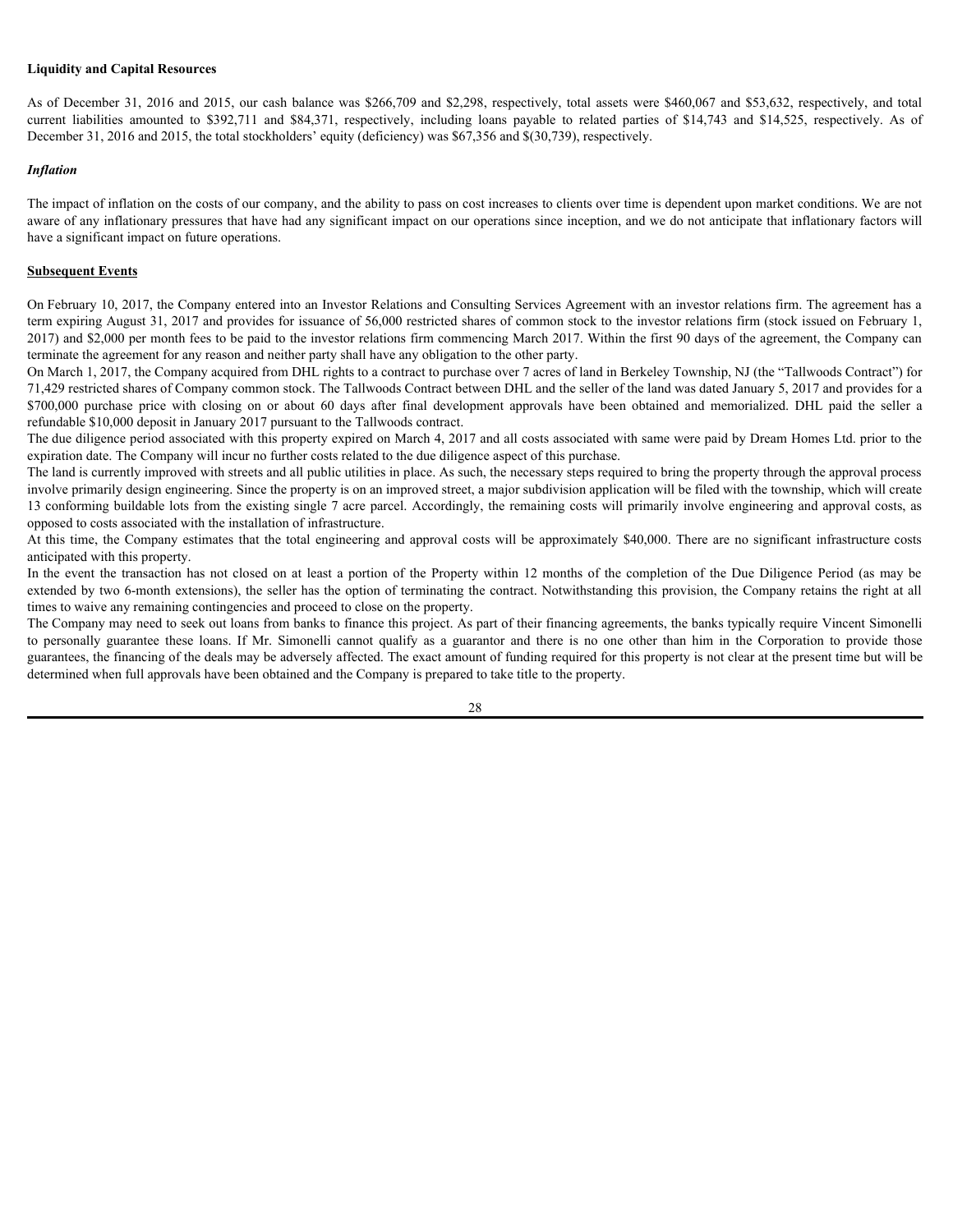### **OFF-BALANCE SHEET ARRANGEMENTS**

We do not maintain off-balance sheet arrangements nor do we participate in non-exchange traded contracts requiring fair value accounting treatment.

### **Risk**

#### **Foreign Currency Exchange Rate Risk**

We are not exposed to potential gains or losses from foreign currency fluctuations.

#### **Item 7A. Quantitative and Qualitative Disclosures About Market Risk**

Pursuant to Item 305(e) of Regulation S-K (§ 229.305(e)), the Company is not required to provide the information required by this Item as it is a "smaller reporting company," as defined by Rule 229.10(f)(1).

### **Item 8. Financial Statements and Supplementary Data**

Our Financial Statements and Supplementary Data are included in Item 15 of this report.

The following table summarizes data derived from our unaudited Statements of Income and Cash Flows for each of the three months ended on the dates indicated. The information for each of these quarters has been prepared on the same basis as our audited financial statements included in this report and, in the opinion of management, includes all adjustments necessary for the fair presentation of the results of operations for such periods. This data should be read in conjunction with the audited financial statements and the related notes included in Item 15 of this report. These quarterly operating results are not necessarily indicative of our operating results for any future period.

|                                                       | <b>March 31, 2016</b> | June 30, 2016 | <b>September 30, 2016</b> | <b>December 31, 2016</b> |  |
|-------------------------------------------------------|-----------------------|---------------|---------------------------|--------------------------|--|
| Revenue                                               | 2,567                 |               | 58,977                    | 506,756                  |  |
| Gross profit                                          | 2,567                 |               | 17.638                    | 133,067                  |  |
| Income (loss) from continuing operations              | (11.274)              | (14, 546)     | (11, 565)                 | 34,717                   |  |
| Net income (loss)                                     | $(13, 149)$ \$        | (18.087)      | (13.444)                  | 32,904                   |  |
| Earnings (loss) per share from continuing operations: |                       |               |                           |                          |  |
| Basic and diluted                                     | $(0.00)$ \$           |               | $(0.00)$ \$               | 0.00                     |  |

|                                            | March 31, 2015 | June 30, 2015 | <b>September 30, 2015</b> | <b>December 31, 2015</b> |
|--------------------------------------------|----------------|---------------|---------------------------|--------------------------|
| Revenue                                    | 40             | 15            | 20                        | 32                       |
| Gross profit                               | 40             | 15            | 20                        | 32                       |
| Loss from continuing operations            | (69, 545)      | (10, 471)     | (17, 445)                 | (10,073)                 |
| Net loss                                   | $(84,378)$ \$  | $(22,965)$ \$ | $(31,828)$ \$             | (21, 113)                |
| Loss per share from continuing operations: |                |               |                           |                          |
| Basic and diluted                          | $(0.00)$ \$    | $(0.00)$ \$   | $(0.00)$ \$               | (0.00)                   |
|                                            |                |               |                           |                          |
|                                            | 29             |               |                           |                          |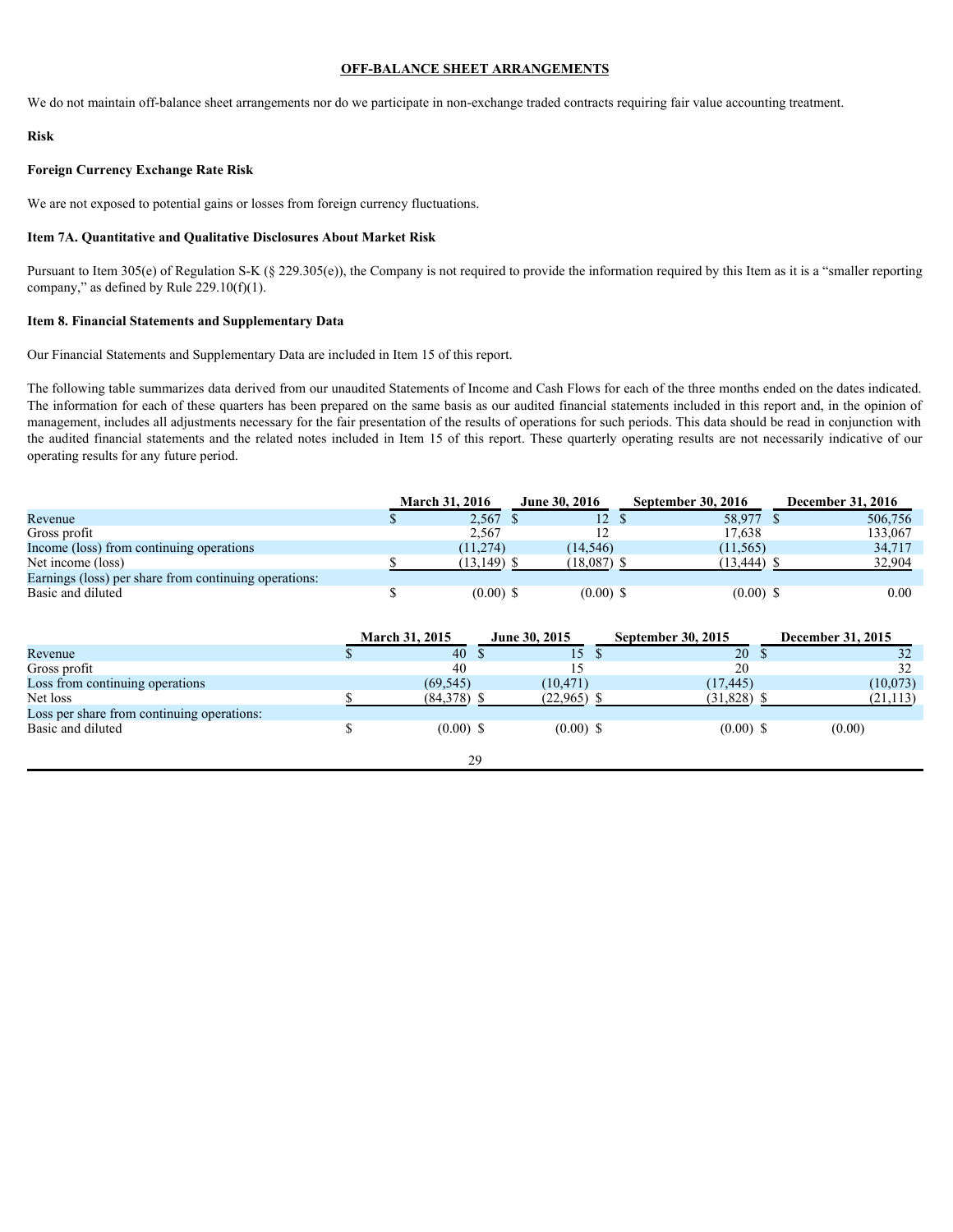### **INDEX TO THE CONSOLIDATED FINANCIAL STATEMENTS**

|                                                                                                                        | Page(s) |
|------------------------------------------------------------------------------------------------------------------------|---------|
| Index to the Consolidated Financial Statements                                                                         | $F-1$   |
| Report of Independent Registered Public Accounting Firm                                                                | $F-2$   |
| Consolidated Balance Sheets as of December 31, 2016 and 2015                                                           | $F-3$   |
| Consolidated Statements of Operations for the years ended December 31, 2016 and 2015                                   | $F-4$   |
| Consolidated Statements of Changes in Stockholders' Equity (Deficiency) for the years ended December 31, 2016 and 2015 | $F-5$   |
| Consolidated Statements of Cash Flows for the years ended December 31, 2016 and 2015                                   | $F-6$   |
| Notes to the Consolidated Financial Statements                                                                         | $F-7$   |
| F- 1                                                                                                                   |         |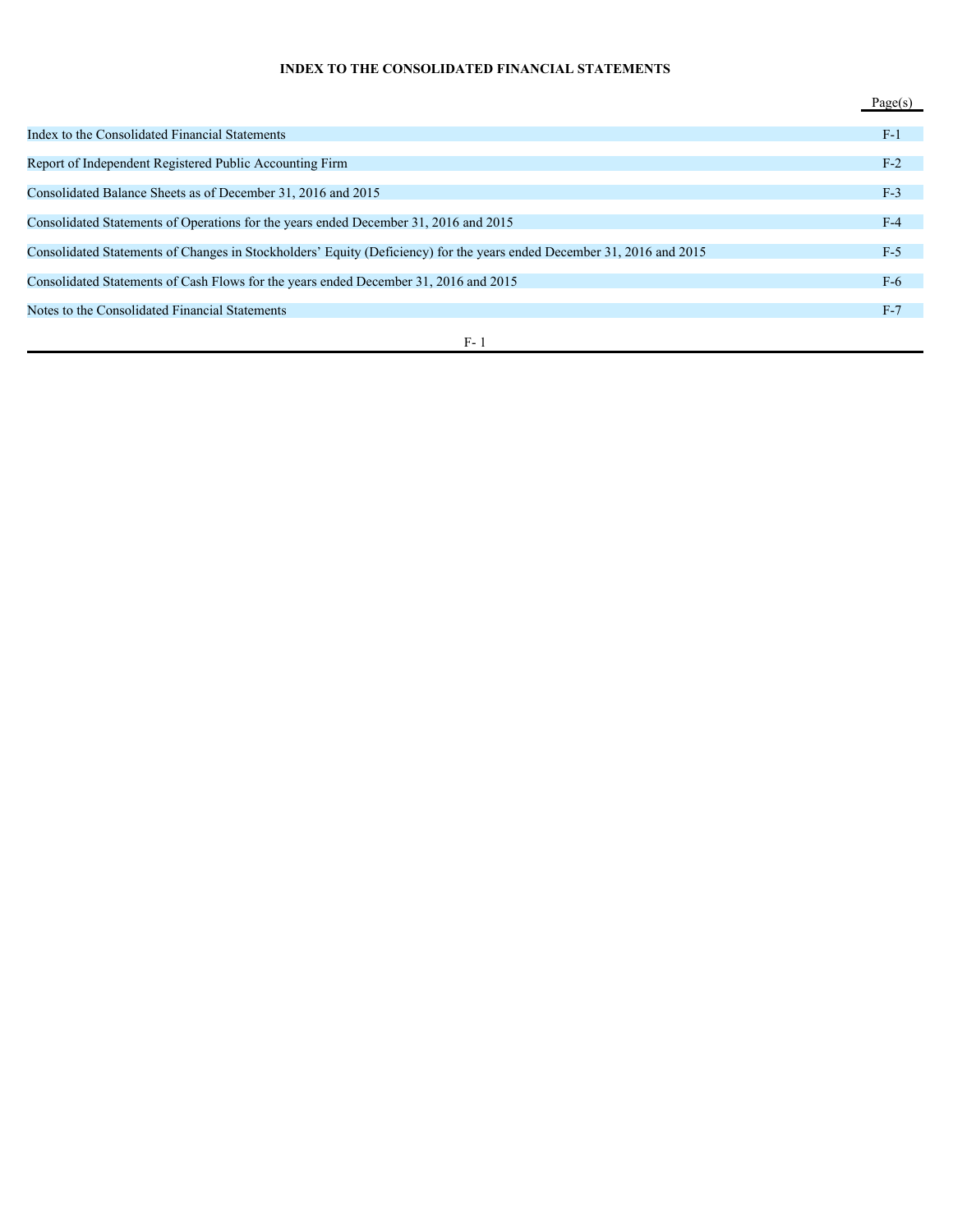### **REPORT OF INDEPENDENT REGISTERED PUBLIC ACCOUNTING FIRM**

To the Board of Directors and Stockholders of Dream Homes & Development Corporation (formerly The Virtual Learning Company, Inc.)

I have audited the accompanying consolidated balance sheets of Dream Homes & Development Corporation (formerly The Virtual Learning Company, Inc.) and subsidiary (the "Company") as of December 31, 2016 and 2015 and the related consolidated statements of operations, changes in stockholders' equity (deficiency), opinion on these financial statements based on my audits.

**REPORT OF INDEPENDENT REGISTERED PUBLIC ACCOUNTING FIRM**<br>To the Board of Directors and Stockholders of Dream Homes & Development Corporation (formerly The Virtual Learning Company, Inc.)<br>I have audited the accompanying co I conducted my audits in accordance with the standards of the Public Company Accounting Oversight Board (United States). Those standards require that I plan and perform the audit to obtain reasonable assurance about whether the financial statements are free of material misstatement. An audit includes examining, on a **REPORT OF INDEPENDENT REGISTERED PUBLIC ACCOUNTING FIRM**<br>The Virtual Learning Company, Inc.) In the anicompany someoficial balance sheets of Denem Homes & Development Corporation (formerly The Virtual Learning Company, I significant estimates made by management, as well as evaluating the overall financial statement presentation. I believe that my audits provide a reasonable basis for my opinion.

In my opinion, the consolidated financial statements referred to above present fairly, in all material respects, the consolidated financial position of Dream Homes & Development Corporation (formerly The Virtual Learning Company, Inc.) and subsidiary as of December 31, 2016 and 2015 and the results of their consolidated operations and cash flows for the years then ended in conformity with accounting principles generally accepted in the United States.

*/s/ Michael T. Studer CPA P.C.*

Michael T. Studer CPA P.C.

Freeport, New York April 17, 2017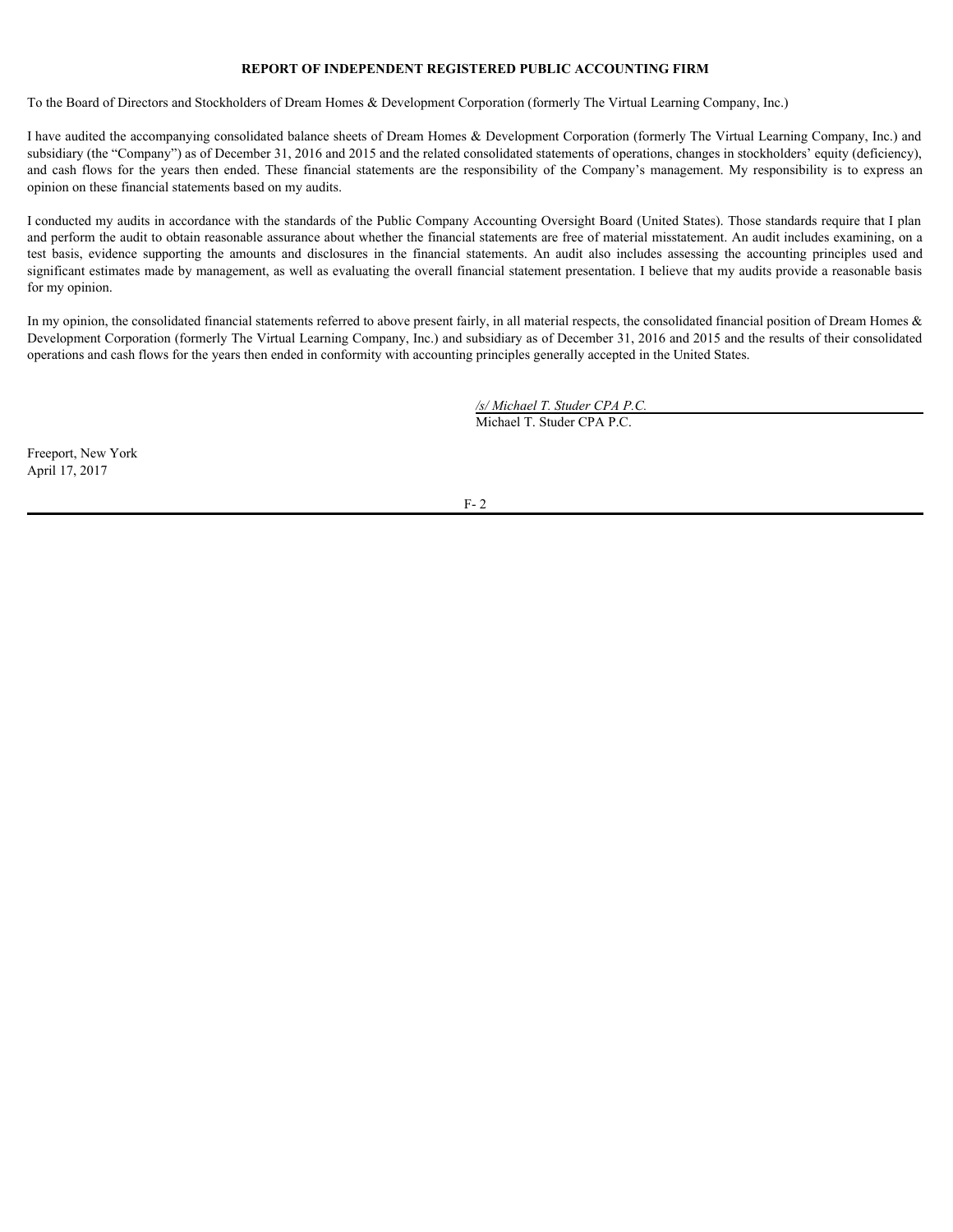### **CONSOLIDATED BALANCE SHEETS**

|                                                                                                                                             | December<br>December<br>31, 2016<br>31, 2015 |
|---------------------------------------------------------------------------------------------------------------------------------------------|----------------------------------------------|
| <b>ASSETS</b>                                                                                                                               |                                              |
| <b>CURRENT ASSETS</b>                                                                                                                       |                                              |
| Cash                                                                                                                                        | 266,709 \$<br>2,298                          |
| Accounts receivable                                                                                                                         | 115,652                                      |
| Costs in excess of billings and estimated earnings                                                                                          | 57,706                                       |
| Total current assets                                                                                                                        | 440,067<br>2,298                             |
| PROPERTY AND EQUIPMENT, net                                                                                                                 |                                              |
| <b>OTHER ASSETS</b>                                                                                                                         |                                              |
| Land deposit and costs to acquire related contract                                                                                          | 20,000                                       |
| Capitalized curriculum development costs                                                                                                    | 51,334                                       |
| Total assets                                                                                                                                | 53,632<br>460,067                            |
|                                                                                                                                             |                                              |
| LIABILITIES AND STOCKHOLDERS' EQUITY (DEFICIENCY)                                                                                           |                                              |
| <b>CURRENT LIABILITIES</b>                                                                                                                  |                                              |
| Accounts payable and accrued expenses                                                                                                       | 94,854 \$<br>16,140                          |
| Billings in excess of costs and estimated earnings                                                                                          | 283,114                                      |
| Convertible Notes Payable, net of unamortized debt discounts of \$0 and \$4,166, respectively, and accrued interest                         | 53,706                                       |
| Loans payable to related parties                                                                                                            | 14,743<br>14,525                             |
| Total current liabilities                                                                                                                   | 392,711<br>84,371                            |
| STOCKHOLDERS' EQUITY (DEFICIENCY)                                                                                                           |                                              |
| Preferred stock; 5,000,000 shares authorized, \$.001 par value, as of December 31, 2016 and 2015, there are no shares outstanding           |                                              |
| Common stock; 70,000,000 shares authorized, \$.001 par value, as of December 31, 2016 and 2015, there are 23,733,524 and                    |                                              |
| 16,304,300 shares outstanding, respectively; and 100,000 shares committed not yet issued at December 31, 2016<br>Additional paid-in capital | 23,833<br>16,304<br>1,407,855<br>1,305,513   |
| Accumulated deficit                                                                                                                         | $(1,364,332)$ $(1,352,556)$                  |
|                                                                                                                                             |                                              |
| Total stockholders' equity (deficiency)                                                                                                     | 67,356<br>(30, 739)                          |
| Total liabilities and stockholders' equity (deficiency)                                                                                     | 460,067<br>53,632                            |
|                                                                                                                                             |                                              |

*The accompanying notes are an integral part of these financial statements* .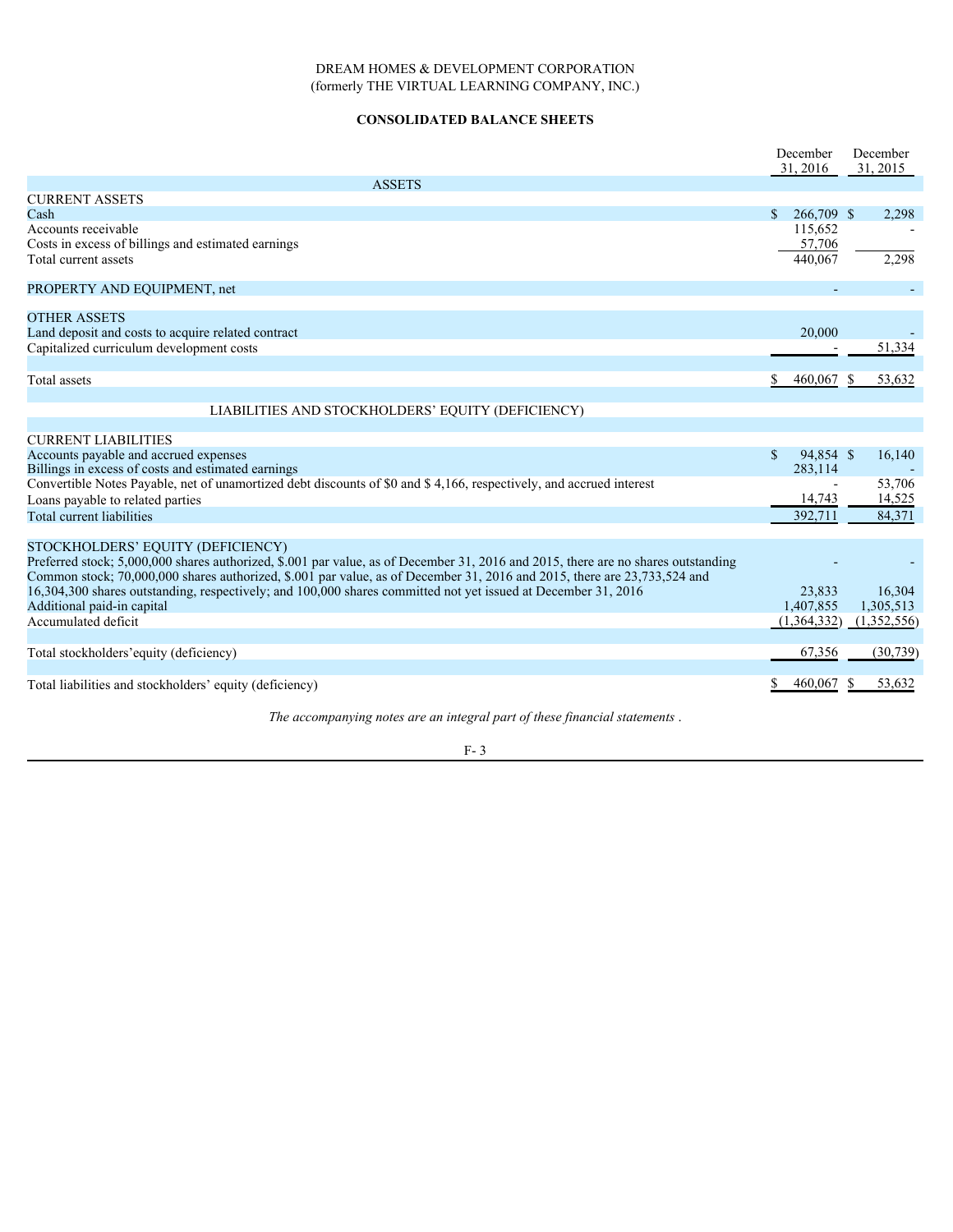### **CONSOLIDATED STATEMENTS OF OPERATIONS**

|                                                                                                   |    | Year ended<br>December 31, 2016 | Year ended<br>December 31, 2015 |  |
|---------------------------------------------------------------------------------------------------|----|---------------------------------|---------------------------------|--|
| Revenue:                                                                                          |    |                                 |                                 |  |
| Construction contracts                                                                            | \$ | 568,291 \$                      |                                 |  |
| Educational software and products                                                                 |    | 21                              | 107                             |  |
| Total revenue                                                                                     |    | 568,312                         | 107                             |  |
| Cost of construction contracts                                                                    |    | 415,028                         |                                 |  |
| Gross profit                                                                                      |    | 153,284                         | 107                             |  |
| <b>Operating Expenses:</b>                                                                        |    |                                 |                                 |  |
| Selling, general and administrative, including stock based compensation of \$19,500 and \$40,000, |    |                                 |                                 |  |
| respectively                                                                                      |    | 104,618                         | 75,841                          |  |
| Amortization and 2016 impairment of \$20,534 capitalized curriculum development costs             |    | 51,334                          | 31,800                          |  |
| Total operating expenses                                                                          |    | 155,952                         | 107,641                         |  |
| Loss from operations                                                                              |    | (2,668)                         | (107, 534)                      |  |
| Other expenses (income):                                                                          |    |                                 |                                 |  |
| Amortization of debt discounts                                                                    |    | 4,166                           | 45,834                          |  |
| Interest expense                                                                                  |    | 7,500                           | 6,916                           |  |
| Consulting fee income                                                                             |    | (2, 558)                        |                                 |  |
| Total other expenses-net                                                                          |    | 9,108                           | 52,750                          |  |
| Net loss                                                                                          |    | $(11,776)$ \$                   | (160, 284)                      |  |
| Basic and diluted loss per common share                                                           |    | $(.00)$ \$                      | (.01)                           |  |
| Weighted average common shares outstanding-basic and diluted                                      |    | 18,760,562                      | 16,253,450                      |  |
|                                                                                                   |    |                                 |                                 |  |

*The accompanying notes are an integral part of these financial statement* .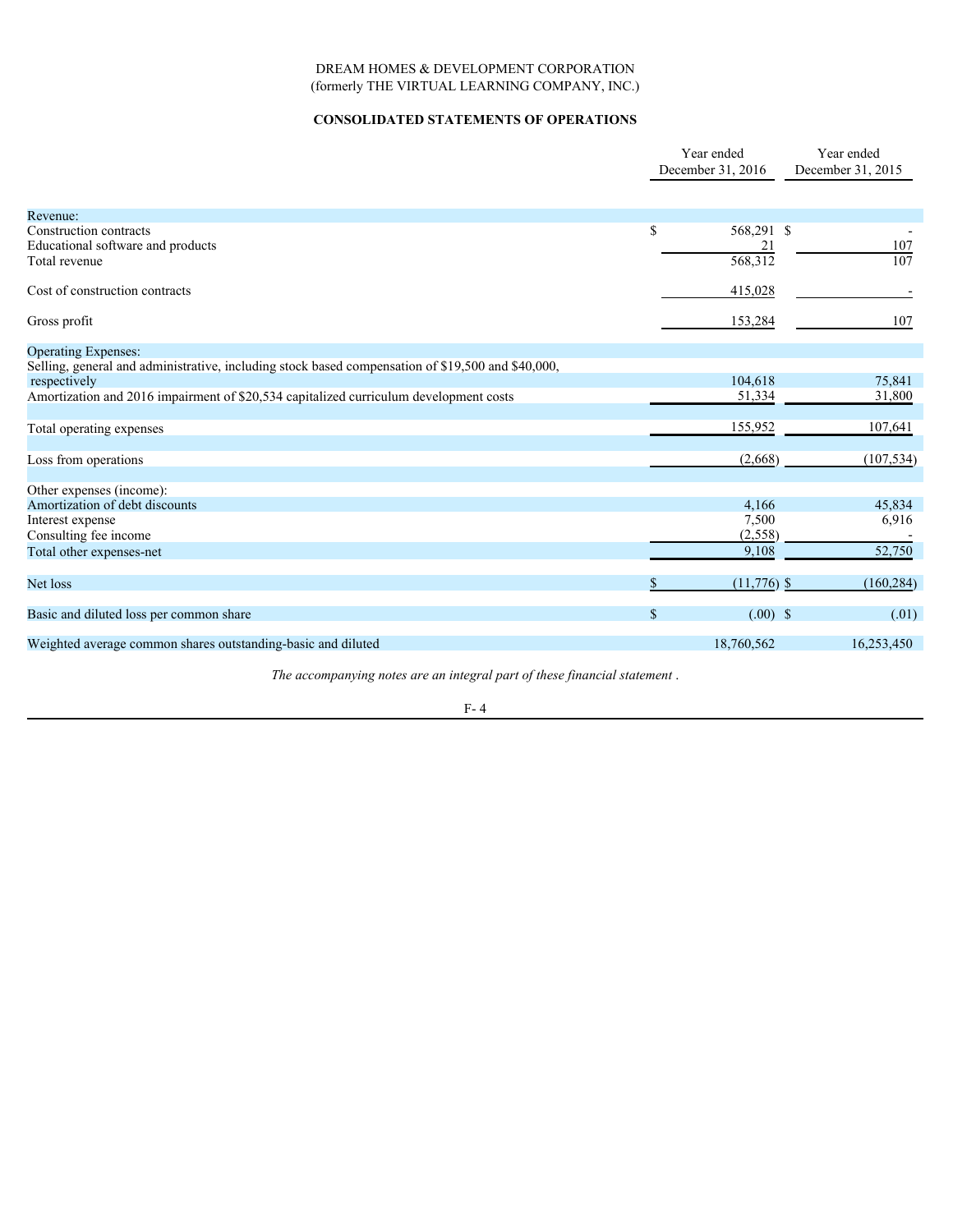## **CONSOLIDATED STATEMENTS OF CHANGES IN STOCKHOLDERS' EQUITY (DEFICIENCY)**

For the years ended December 31, 2016 and 2015

|                                                                                  | Common stock issued and<br>to be issued |              | Additional<br>Paid in | Deficit<br>Accumulated<br>During the<br>Development |            |  |
|----------------------------------------------------------------------------------|-----------------------------------------|--------------|-----------------------|-----------------------------------------------------|------------|--|
|                                                                                  | Shares                                  | Amount       | Capital               | Stage                                               | Total      |  |
| <b>Balance at December 31, 2014</b>                                              | 15,902,100                              | 15,902<br>-S | 1,219,148 \$          | $(1,192,272)$ \$                                    | 42,778     |  |
| Issuance of common stock for Legal fees                                          | 200,000                                 | 200          | 39,800                |                                                     | 40,000     |  |
| Issuance of common stock to noteholders in connection with their loans           | 250,000                                 | 250          | 49,750                |                                                     | 50,000     |  |
| Issuance of common stock for cash                                                | 2,200                                   | 2            | 1,098                 |                                                     | 1,100      |  |
| Adjustment for cancelled shares                                                  | (50,000)                                | (50)         | (4,283)               |                                                     | (4,333)    |  |
| Net loss for the year ended December 31, 2015                                    |                                         |              |                       | (160, 284)                                          | (160, 284) |  |
| <b>Balance at December 31, 2015</b>                                              | 16,304,300                              | 16,304       | 1,305,513             | (1,352,556)                                         | (30, 739)  |  |
| Issuance of common stock for:                                                    |                                         |              |                       |                                                     |            |  |
| Company officers and directors                                                   | 120,000                                 | 120          | 5880                  |                                                     | 6,000      |  |
| DHL employee bonuses                                                             | 60,000                                  | 60           | 2940                  |                                                     | 3,000      |  |
| Issuance of common stock for accounting fees                                     | 160,000                                 | 160          | 7,840                 |                                                     | 8,000      |  |
| Issuance of common stock for convertible noteholders                             | 326,857                                 | 327          | 65,044                |                                                     | 65,371     |  |
| Issuance of common stock for satisfaction of loan payable to General Property    |                                         |              |                       |                                                     |            |  |
| Investments LLC                                                                  | 2,000,000                               | 2,000        | 18,000                |                                                     | 20,000     |  |
| Issuance of common stock for legal fees                                          | 250,000                                 | 250          | 2,250                 |                                                     | 2,500      |  |
| Issuance of common stock for 4.5% equity in Dream Homes, Ltd                     | 2,225,000                               | 2,225        | (2,225)               |                                                     |            |  |
| Issuance of common stock to Dream Homes Ltd for rights to complete 6 in process  |                                         |              |                       |                                                     |            |  |
| contracts                                                                        | 2,287,367                               | 2,287        | (2, 287)              |                                                     |            |  |
| Common stock to be issued for rights to land acquisition contract (committed not |                                         |              |                       |                                                     |            |  |
| issued)                                                                          | 100,000                                 | 100          | 4,900                 |                                                     | 5,000      |  |
| Net loss for the year ended December 31, 2016                                    |                                         |              |                       | (11,776)                                            | (11,776)   |  |
| <b>Balance at December 31, 2016</b>                                              | 23,833,524                              | 23,833<br>S. | 1,407,855             | (1,364,332)                                         | 67,356     |  |
|                                                                                  |                                         |              |                       |                                                     |            |  |

*The accompanying notes are an integral part of these financial statements.*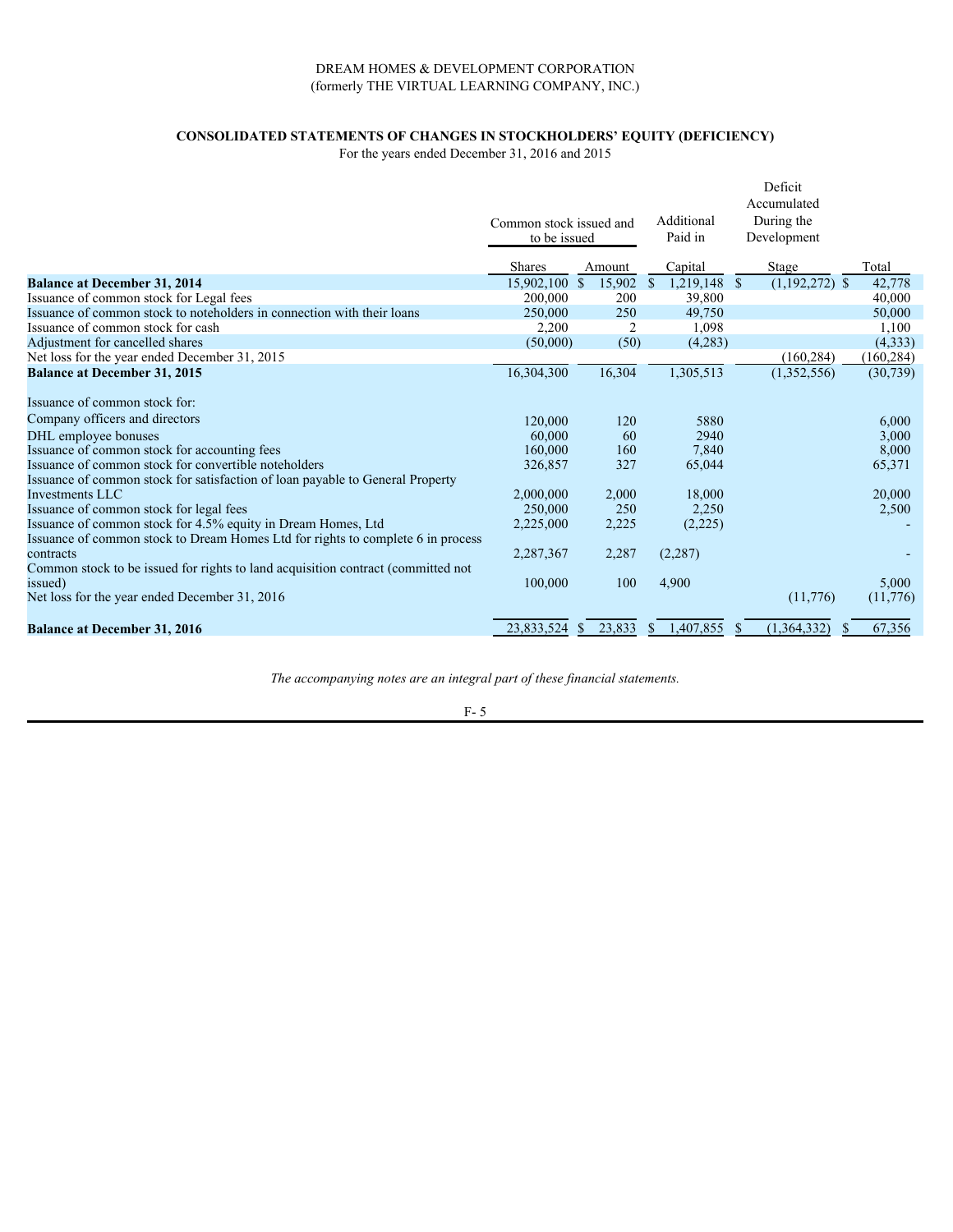### **CONSOLIDATED STATEMENTS OF CASH FLOWS**

|                                                                                                                    |                           | For the year ended   | For the year ended<br>December 31, 2016 December 31, 2015 |  |
|--------------------------------------------------------------------------------------------------------------------|---------------------------|----------------------|-----------------------------------------------------------|--|
| OPERATING ACTIVITIES                                                                                               |                           |                      |                                                           |  |
| Net loss                                                                                                           | $\mathbb{S}$              | $(11,776)$ \$        | (160, 284)                                                |  |
| Adjustments to reconcile net loss to net cash provided (used) in operating activities:                             |                           |                      |                                                           |  |
| Amortization and 2016 impairment of \$20,534 capitalized curriculum development costs                              |                           | 51,334               | 31,800                                                    |  |
| Amortization of debt discounts                                                                                     |                           | 4,166                | 45,833                                                    |  |
| Stock-based compensation                                                                                           |                           | 19,500               | 40,000                                                    |  |
| Changes in operating assets and liabilities:                                                                       |                           |                      |                                                           |  |
| Accounts receivable                                                                                                |                           | (115,652)            |                                                           |  |
| Costs in excess of billings and estimated earnings                                                                 |                           | (57,706)             |                                                           |  |
| Accounts payable and accrued liabilities                                                                           |                           | 78,713               | 5,000                                                     |  |
| Billings in excess of costs and estimated earnings                                                                 |                           | 283,114              |                                                           |  |
| Accrued interest on convertible notes payable                                                                      |                           | 7,500                | 6,917                                                     |  |
| Net cash provided (used) in operating activities                                                                   |                           | 259,193              | (30, 734)                                                 |  |
|                                                                                                                    |                           |                      |                                                           |  |
| <b>INVESTING ACTIVITIES</b>                                                                                        |                           |                      |                                                           |  |
| Land deposit and costs to acquire related contract and net cash used in investing activities                       |                           | (15,000)             |                                                           |  |
| <b>FINANCING ACTIVITIES</b>                                                                                        |                           |                      |                                                           |  |
| Proceeds from sale of common stock                                                                                 |                           |                      | 1,100                                                     |  |
| Proceeds from Convertible notes payable                                                                            |                           |                      | 10,000                                                    |  |
| Proceeds from loans payable to related parties, net                                                                |                           | 23,218               | 28,155                                                    |  |
| Repayments of loans payable to former chief executive                                                              |                           |                      |                                                           |  |
| officer who died in April 2016-net                                                                                 |                           | (3,000)              | (32,996)                                                  |  |
|                                                                                                                    |                           |                      |                                                           |  |
| Net cash provided by financing activities                                                                          |                           | 20,218               | 6,259                                                     |  |
|                                                                                                                    |                           |                      |                                                           |  |
| NET INCREASE (DECREASE) IN CASH                                                                                    |                           | 264,411              | (24, 475)                                                 |  |
|                                                                                                                    |                           |                      |                                                           |  |
| CASH BALANCE, BEGINNING OF PERIOD                                                                                  |                           | 2,298                | 26,773                                                    |  |
|                                                                                                                    |                           |                      |                                                           |  |
| CASH BALANCE, END OF PERIOD                                                                                        |                           | 266,709              | 2,298                                                     |  |
|                                                                                                                    |                           |                      |                                                           |  |
|                                                                                                                    |                           |                      |                                                           |  |
| Supplemental Disclosures of Cash Flow Information:                                                                 |                           |                      |                                                           |  |
| Interest paid                                                                                                      | $\boldsymbol{\mathsf{S}}$ | - \$                 |                                                           |  |
| Income taxes paid                                                                                                  | $\mathbb{S}$              | $-$ \$               |                                                           |  |
| Non-Cash Investing and Financing Activities:                                                                       |                           |                      |                                                           |  |
| Newly Acquired Construction Business (Note 1):                                                                     |                           |                      |                                                           |  |
| Issuance of 2,225,000 restricted shares of common stock for investment in Dream Homes Ltd                          | \$                        | $-$ \$               |                                                           |  |
| Issuance of 2,287,367 restricted shares of common stock for rights to 6 construction contracts of Dream Homes Ltd. | $\mathbb{S}$              | ц,                   | -\$                                                       |  |
| Issuance of 2,000,000 restricted shares of common stock in satisfaction of loans payable to General Property       |                           |                      |                                                           |  |
| Investments LLC (see Note 6)                                                                                       | \$                        | $20,000 \text{ }$ \$ |                                                           |  |
| Issuance of common stock in connection with the sale of convertible notes payable charged to debt discounts        | \$                        | ÷.                   | $\mathbb{S}$<br>50,000                                    |  |
| Cancellation of common stock issued in 2009 for capitalized curriculum development costs                           | \$                        | $-$ \$               | (4,333)                                                   |  |
| Issuance of 326,857 restricted shares of common stock for satisfaction of convertible noteholders including        |                           |                      |                                                           |  |
| accrued interest                                                                                                   | \$                        | 65,371 \$            |                                                           |  |
| Common stock committed to be issued for rights to land acquisition contract                                        | $\mathbb{S}$              | 5,000                |                                                           |  |
|                                                                                                                    |                           |                      |                                                           |  |

*The accompanying notes are an integral part of these financial statements* .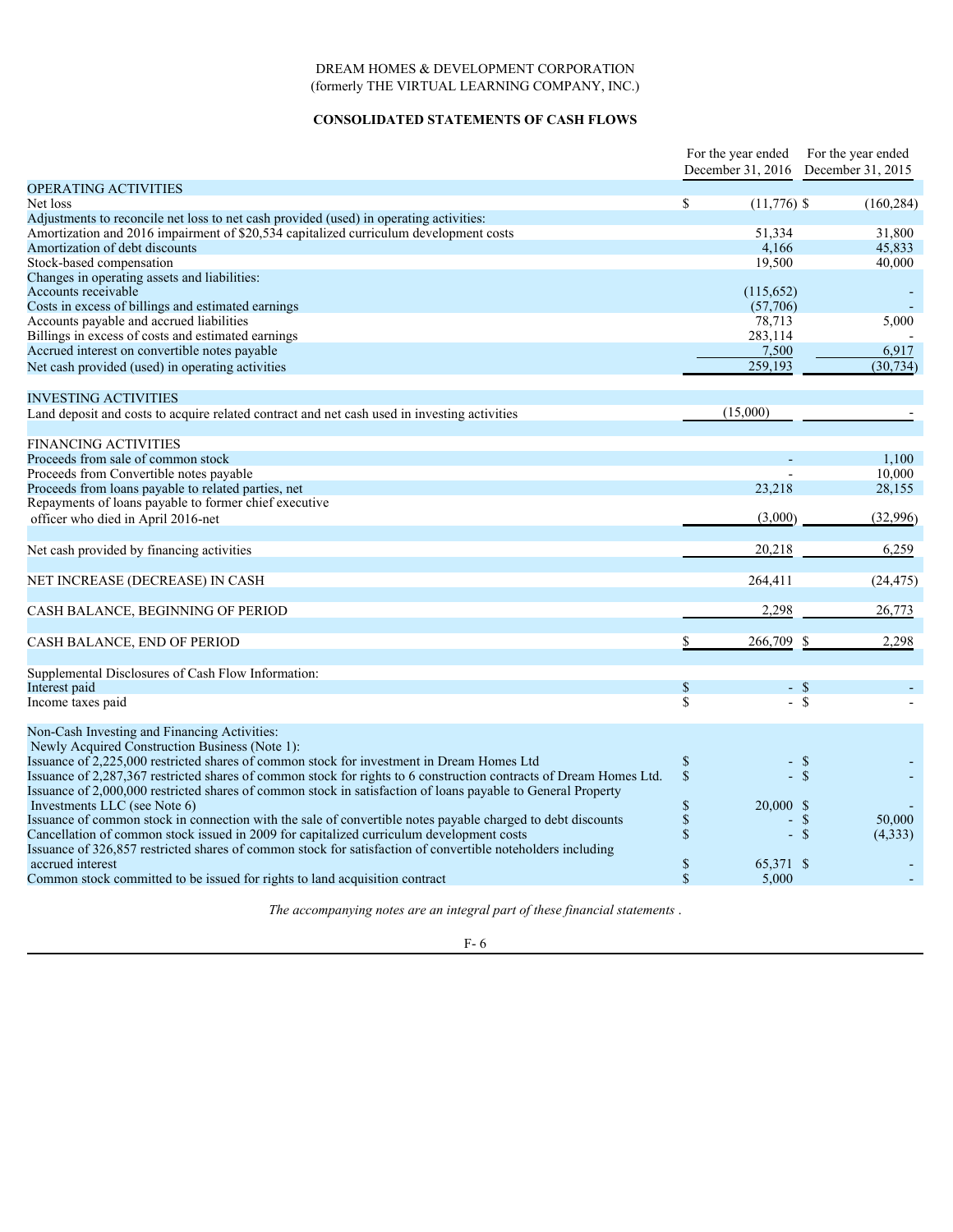### **NOTES TO THE CONSOLIDATED FINANCIAL STATEMENTS**

Years Ended December 31, 2016 and 2015

#### **Note 1 - Significant Accounting Policies**

### Nature of Operations

The Virtual Learning Company, Inc. ("Virtual Learning") was incorporated on January 6, 2009 as a Nevada corporation with 75,000,000 shares of capital stock authorized, of which 70,000,000 shares are common shares (\$.001 par value), and 5,000,000 shares are preferred shares (\$.001 par value). On March 14, 2017, Virtual Learning changed its name to Dream Homes & Development Corporation ("DHDC").

Virtual Learning was a subscription based software as a service ("SaaS") provider of education products operated by Virtual Learning's former chief executive officer who died in April 2016. Virtual Learning provided standards-based instruction, practice, assessments, and productivity tools that improve the performance of educators and students via proprietary web-based platforms at www.mathisbasic.com, www.scienceisbasic.com and www.readingisbasic.com.

Virtual Learning was also a producer of a series of practice workbooks published on CD, DVD formatted disc and USB Drives and in the ePub format which were offered for sale through Barnes and Noble's Nook and Amazon's Kindle since 2012.

#### Newly Acquired Construction Business

On August 19, 2016, Virtual Learning acquired 4.5% of Dream Homes, Ltd. ("DHL"), 100% of Dream Building, LLC ("DBL") , a wholly owned subsidiary of exchange for the issuance of 2,225,000 shares of Virtual Learning common stock to DHL at an agreed price of \$.05 per common share.

Learning and DHL were entities under common control, the acquired assets were reflected by Virtual Learning at DHL's \$0 carrying amount on the date of transfer pursuant to Accounting Standards Codification ("ASC") 805-50-30-5.

DREAM HOMES & DEVELOPMENT CORPORATION<br>
(formerly THE VIRTUAL LEARNING COMPANY, INC.)<br> **NOTES TO THE CONSOLIDATED FIRMACLES STATEMENTS**<br> **Note 1 - Significant Accounting Policies**<br> **Note 1 - Significant Accounting Policies** DREAM HOMES & DEVELOPMENT CORPORATION:<br>
(fournely THE VIRTUAL EARNING COMPANY, INC.)<br>
Years Ended December 31, 2016 and 2015<br>
Name In Specifical Accounting Publics<br>
Name Informed The Communications (SMO) are a Newton Comm From August 19, 2016 to August 23, 2016, Virtual Learning acquired the rights to complete 6 in process construction contracts of ANCL in exchange for the **EREAAM HOMES & DEVELOPMENT CORPORATION**<br>
(formerly THE VIRTUAL LEARNING COMPANY, INC)<br>
Note 1 - Significant Accounting Pulicies<br>
Note 2 - Significant Accounting Pulicies<br>
Note 2 - Expectitions (Solid Accounting Company, Learning and DHL were entities under common control, the acquired rights were reflected at DHL's \$0 carrying amount on the date of transfer pursuant to ASC 805-50-30-5. Note 1 - Significant Accounting Policies<br>
Nature affection accounting Policies<br>
Nature affection accounting the constrained the constrained the account of the accounting with 25,000 the state<br>
include the consideration an

### **Principles of Consolidation**

balances and transactions have been eliminated in consolidation.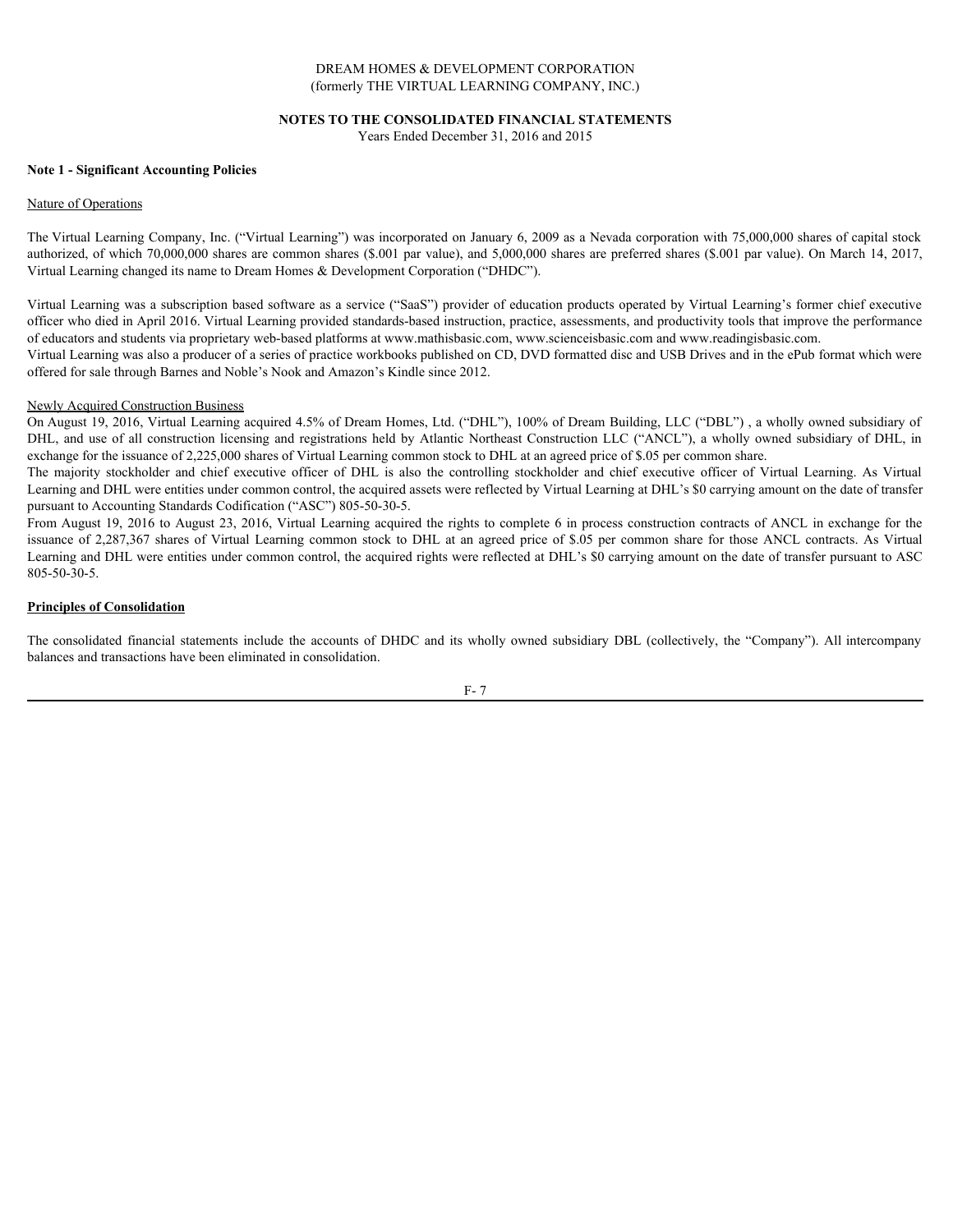### **Property and Equipment**

Property and equipment is stated at cost less accumulated depreciation. Depreciation is provided using the straight-line method over an estimated useful life of five years. Repairs and maintenance costs are expensed as incurred, and renewals and betterments are capitalized.

### **Use of Estimates**

The preparation of financial statements in conformity with accounting principles .generally accepted in the United States of America requires management to make **Property and Equipment**<br>Property and equipment is stated at cost less accumulated depreciation. Depreciation is provided using the straight-line method over an estimated useful life of five<br> **View SPECT CONFIDENT CONFIDEN** materially from these estimates. **Property and Equipment**<br> **Property and equipment** is stated at cost less accumulated depreciation. Depreciation is provided using the straight-line method over an estimated useful life of five<br> **Six of Estimates**<br> **Exist Property and Equipment**<br> **Property and equipment is stared at cost less accumulated depreciation.** Depreciation is provided using the straight-line method over an estimated useful life of five<br>
Lucar Keyam and manufactur

### **Fair Value of Financial Instruments**

participants on the measurement date. In determining fair value, GAAP establishes a three-level hierarchy used in measuring fair value, as follows:

● Level 1 inputs are quoted prices available for identical assets and liabilities in active markets.

● Level 2 inputs are observable for the asset or liability, either directly or indirectly, including quoted prices for similar assets and liabilities in active markets or other inputs that are observable or can be corroborated by observable market data.

● Level 3 inputs are less observable and reflect our own assumptions.

Our financial instruments consist of cash and cash equivalents, accounts receivable, accounts payable and accrued expenses and loans payable to related parties. approximates fair value because of their short maturities.

### **Construction Contracts**

Revenue recognition:

The Company recognizes construction contract revenue using the percentage-of-completion method, based primarily on contract cost incurred to date compared to total estimated contract cost. Cost of revenue includes an allocation of depreciation, amortization and general overhead cost. Changes to total estimated contract cost or losses, if any, are recognized in the period in which they are determined.

The Company generally provides limited warranties for work performed under its construction contracts with periods typically extending for a limited duration following substantial completion of the Company's work on a project.

The Company classifies construction-related receivables and payables that may be settled in periods exceeding one year from the balance sheet date, if any, as current assets and liabilities consistent with the length of time of its project operating cycle. For example:

- · Costs and estimated earnings in excess of billings represent the excess of contract costs and profits (or contract revenue) over the amount of contract billings to date and are classified as a current asset.
- · Billings in excess of costs and estimated earnings represent the excess of contract billings to date over the amount of contract costs and profits (or contract revenue) recognized to date and are classified as a current liability.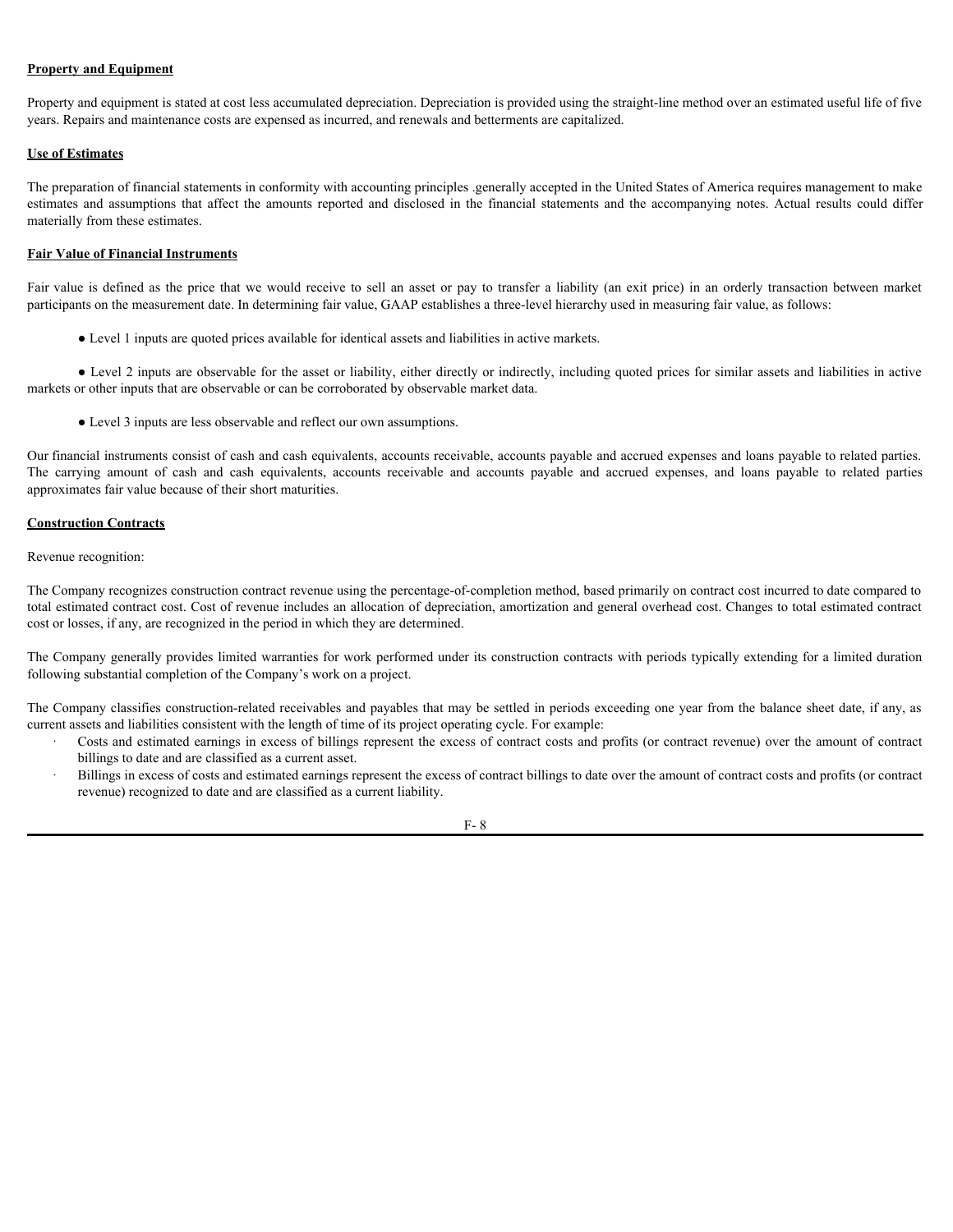Costs and estimated earnings in excess of billings result when either: 1) costs are incurred related to certain claims and unapproved change orders, or 2) the appropriate contract revenue amount has been recognized in acco Costs and estimated earnings in excess of billings result when either: 1) costs are incurred related to certain claims and unapproved change orders, or 2) the appropriate contract revenue amount has been recognized in acco recorded cannot be billed currently due to the billing terms defined in the contract. Claims occur when there is a dispute regarding both a change in the scope of work and the price associated with that change. Unapproved change orders occur when there is a dispute regarding only the price associated with a change in scope of work. For both claims and unapproved change orders, the Company recognizes revenue, but not profit, when it is determined that recovery of incurred cost is probable and the amounts can be reliably estimated.

### Change in Estimates:

The Company's estimates of contract revenue and cost are highly detailed and many factors change during a contract performance period that result in a change to contract profitability. These factors include, but are not limited to, differing site conditions: availability of skilled contract labor: performance of major material suppliers and subcontractors: on-going subcontractor negotiations and buyout provisions: unusual weather conditions: changes in the timing of scheduled work: change orders: accuracy of the original bid estimate: changes in estimated labor productivity and costs based on experience to date: achievement of incentive-based income targets: and the expected, or actual, resolution terms for claims. The factors that cause changes in estimates vary depending on the maturation of the project within its lifecycle. For example, in the ramp-up phase, these factors typically consist of revisions in anticipated project costs and during the peak and close-out phases, these factors include the impact of change orders and claims as well as additional revisions in remaining anticipated project costs. Generally, if the contract is at an early stage of completion, the current period impact is smaller than if the same change in estimate is made to the contract at a later stage of completion. Costs and estimated earnings in excess of billings result when either. I) costs are incurred related to certain chains and unapproved change orders, or 2) the appropriate contract receive recorded carment has been recogni Material changes in estimates are disclosed in the notes to the consolidated financial statements. subscription the billed carently in the billing leven is free that in the units of the particular subscription from the similar match in the subscription from the simular match in the simular match in the simular of the si work and the price associated with a change Uniqury of change reder, securities the three is those profer to the form of the subscription of the subscription of the subscription of the subscription of the subscription of t

#### **Educational Software and Products**

#### Revenue Recognition:

Revenue was recognized when all of the following conditions were satisfied: there is persuasive evidence of an arrangement, the customer has access to full use of the product, the collection is reasonably assured, and the amount to be paid by the customer is fixed or determinable.

Revenue generated from the Company's subscription based learning service was recognized when all of the following conditions are satisfied: there is persuasive evidence of an arrangement, the customer has access to full use of the product, the collection is reasonably assured, and the amount to be paid by the customer is fixed or determinable.

Revenue from customer subscriptions was recognized ratably over the subscription term beginning on the commencement date of each subscription. The average functionality with each release at no additional cost.

Although our membership contracts were generally non-cancelable, customers had the right to cancel their contracts by providing prior written notice to us of their intent to cancel the remainder of the contract term. In the event a customer cancels their contract, they were not entitled to a refund for prior services we had provided to them.

Customer support was provided to customers following the sale at no additional charge and at a minimal cost per call.

Revenue from the sale of CD's or DVD's and other materials was recognized when shipped or available to the customer in a downloadable format.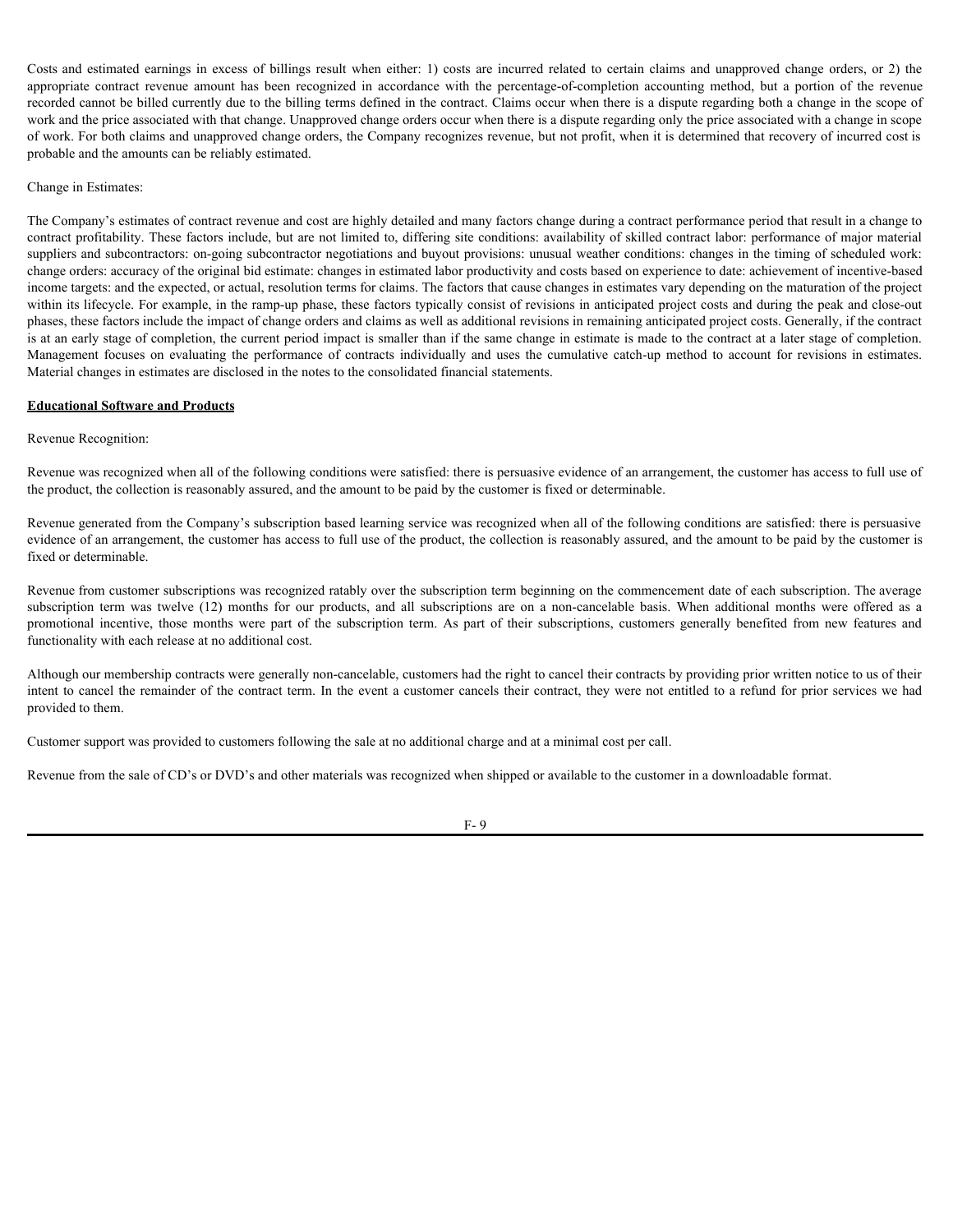### **Capitalized Curriculum Development Costs**

Virtual Learning had internally developed curriculum, which was primarily offered as web content and accessed via the Internet. Virtual Learning also created textbooks and other offline materials.

Capitalized Curriculum Development Costs<br>Virtual Learning had internally developed curriculum, which was primarily offered as web content and accessed via the Internet. Virtual Learning also created<br>textbooks and other off generally accepted in the United States of America. These principles provide guidance for the treatment of costs associated with computer software development **Capitalized Curriculum Development Costs**<br>
Virtual Learning had internally developed curriculum, which was primarily offered as web content and accessed via the Internet. Virtual Learning also created<br>
textbooks and other **Capitalized Curriculum Development Costs**<br>
Virtual Learning had internally developed curriculum, which was primarily offered as web content and accessed via the Internet. Virtual Learning also created<br>
Nirtual Learning ha development costs when the projects under development reached technological feasibility. Many of our courses were leveraged off proven delivery platforms and were primarily content, which has no technological hurdles. As a result, a significant portion of our courseware development costs qualified for capitalization due to the concentration of our development efforts on the content of the courseware. **Capitalized Carriculum Development Costs**<br>
Virual Learning had internal virus developed euricedum, which was princarly offered as web content and occessed wia the Internet Virual Learning also created<br>
such as the entire Capitalized Carriculanu Development Cants<br>
Virtual Learning last antenaliz developed contohina, which was primarily offered as web contoht and accessed via the Internet. Virtual Learning is a constant<br>
Virtual Learning ha

Technological feasibility was established when we completed all planning, designing, coding, and testing activities necessary to establish that a course can be produced to meet its design specifications. Capitalization ends when a course is available for general release to our customers, at which time amortization of the capitalized costs began. The period of time over which these development costs were amortized was five years. This is consistent with the capitalization period used by others in our industry and corresponds with our product development lifecycle.

Due to the Company's change in focus to its construction business, the Company wrote off the remaining unamortized capitalized curriculum development costs of \$20,534 at December 31, 2016.

### **Income Taxes**

The Company accounts for income taxes using the asset and liability method. Deferred tax assets and liabilities are recognized for the future tax consequences attributable to differences between the carrying amounts of assets and liabilities for financial reporting purposes and the amounts used for income tax reporting purposes. Deferred tax assets and liabilities are measured u differences are expected to be recovered or settled. The effect on deferred tax assets and liabilities of a change in tax rates is recognized in the provision for income allowance when realization of the assets is not reasonably assured. over grianaly conser, which has no reshological nuclei, A a is emptha in equiting to conserve the conserver and the matter of the conserver and the conserver and the common standard the standard standard when we completed

The Company recognizes in its financial statements the impact of tax positions that meet a "more likely than not" threshold, based on the technical merits of the position. The tax benefits recognized from such a position are measured based on the largest benefit that has a greater than fifty percent likelihood of being realized upon ultimate settlement.

### **Net Income (Loss) Per Common Share**

Basic net income (basic net loss) per common share is calculated by dividing net income (loss) by the weighted average number of common shares outstanding during the period.

Diluted net income (loss) per common share is computed using the weighted average number of common shares outstanding and potentially dilutive securities payable and accrued interest at December 31, 2015 were excluded from the calculation of diluted shares outstanding as their inclusion would be antidilutive.

### **Recent Accounting Pronouncements**

In May 2014, the Financial Accounting Standards Board ("FASB") issued Accounting Standards Update ("ASU") No. 2014-09, Revenue from Contracts with used by televars and twistery and curresponds with our product theologyment biksyde<br>Data On Codipatory change in focus to the construction business, the Company waves off the remaining unanordized equiplicited curriculum d International Financial Reporting Standards ("IFRS"). The core principle of the guidance is that an entity should recognize revenue to depict the transfer of promised goods or services to customers in an amount that reflects the consideration to which the entity expects to be entitled in exchange for those goods or services. The amendments in this ASU are effective for interim and annual reporting periods beginning after December 15, 2016, with early adoption not permitted by the FASB; however, in August 2015, the FASB issued ASU 2015-14, Revenue from Contracts with Customers (Topic 606): Deferral of the Effective Date after public comment respondents supported a proposal to delay the effective date of this ASU to annual reporting periods beginning after December 15, 2017, including interim reporting periods within that reporting period. We are currently evaluating the impact of this ASU on our financial position, results of operations and cash flows.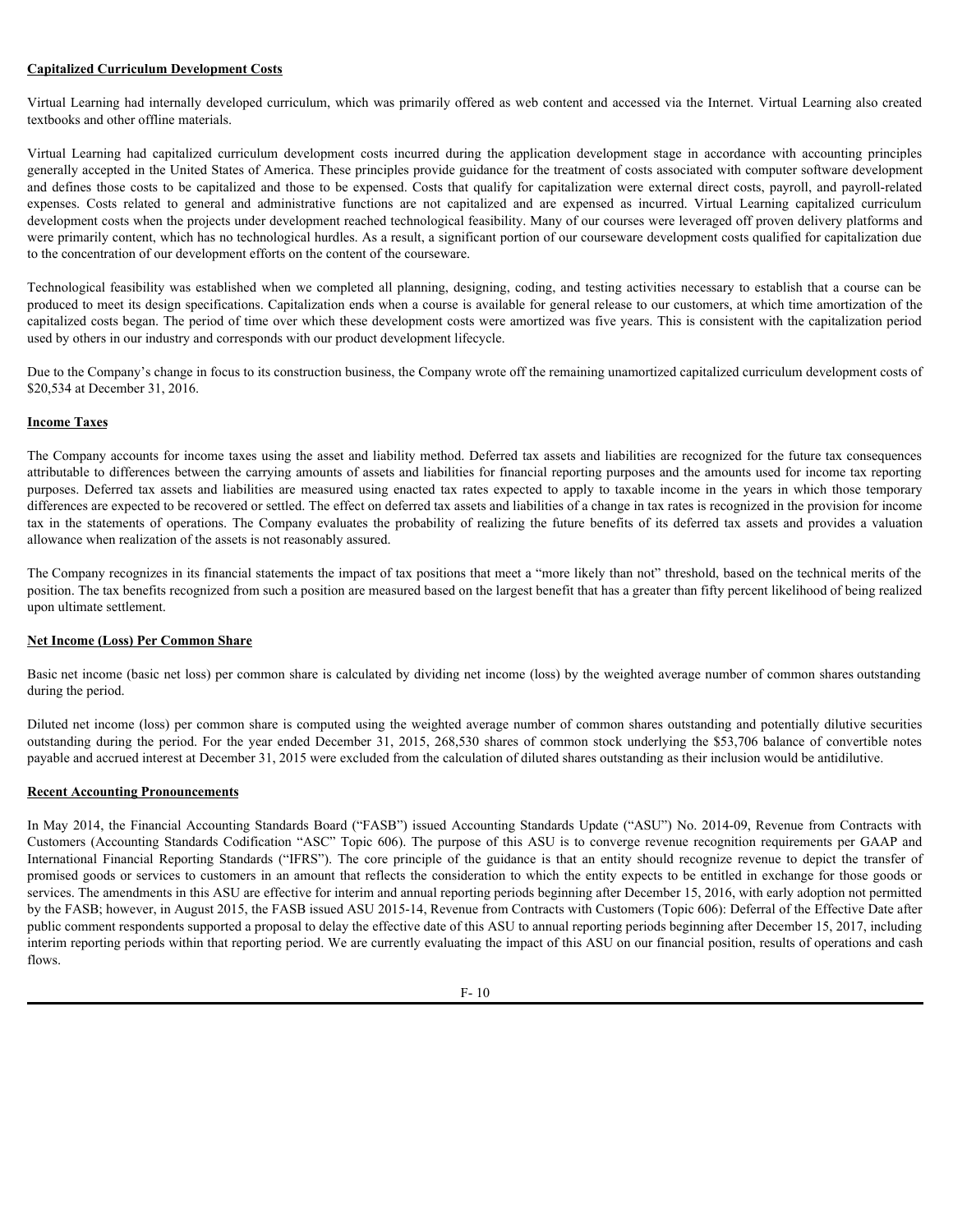Certain other accounting pronouncements have been issued by the FASB and other standard setting organizations which are not yet effective and therefore have not yet been adopted by the Company. The impact on the Company's financial position and results of operations from adoption of these standards is not expected to be material.

### **2 - Property and Equipment**

Property and equipment is summarized as follows:

|                                | December 31.<br>2016 | December 31,<br>2015 |         |
|--------------------------------|----------------------|----------------------|---------|
| Office equipment               | 4.115                |                      | 4,155   |
| Less: Accumulated depreciation | (4,115)              |                      | (4,155) |
| Property and Equipment- net    |                      |                      |         |

Depreciation expense for the years ended December 31, 2016 and 2015 was \$-0- and \$-0-, respectively.

### **3-Other Assets**

### *Capitalized Curriculum Development Costs*

Capitalized curriculum development costs is summarized as follows:

|                                                                                                           | December 31 | December 31. |
|-----------------------------------------------------------------------------------------------------------|-------------|--------------|
|                                                                                                           | 2016        | 2015         |
| Common stock issued to individuals for services relating to curriculum development                        | 110,000 \$  | 110,000      |
| Contributed services of Thomas Monahan, President of Virtual Learning, relating to curriculum development | 44,000      | 44,000       |
| Total costs                                                                                               | 154,000     | 154,000      |
| Less accumulated amortization and impairment                                                              | (154,000)   | (102, 666)   |
| Net                                                                                                       |             | 51,334       |
|                                                                                                           |             |              |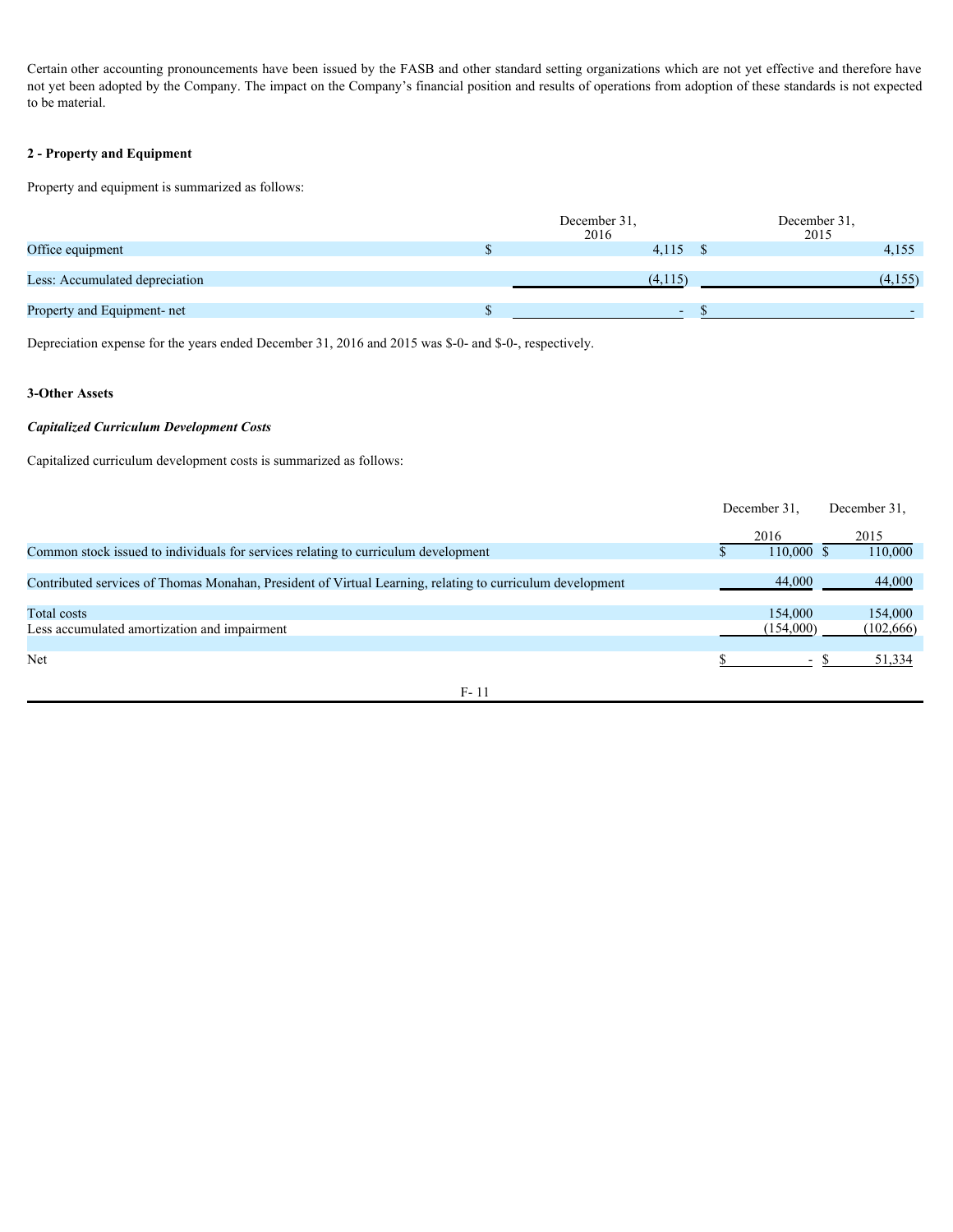As described in Note 1 above, amortization of the capitalized curriculum development costs began when the courses become available for sale to customers (which occurred in September 2012).

For the years ended December 31, 2016 and 2015, amortization and 2016 impairment of \$20,534 of Capitalized Curriculum Development Costs were \$51,334 and \$31,800, respectively.

### *Land Deposit and Costs to Acquire Related Contract*

As described in Note 1 above, amortization of the capitalized curriculum development costs began when the courses become available for sale to customers (which<br>occurred in September 2012).<br>For the years ended December 31, without amenities in Lacey Township, New Jersey (the "Lacey Contract") for \$15,000 cash (paid in December 2016) and 100,000 restricted shares of Company common stock (to be issued in 2017) valued at \$5,000. GDC acquired the rights to the contract from DHL on December 14, 2016 for \$10,000 cash. As discussed in Note 9, Commitments and Contingencies under Line of Credit, the Company has an outstanding line of credit of \$50,000 with GDC.

The Lacey Contract between DHL and the seller of the land was dated March 18, 2016 and provides for a \$1,000,000 purchase price with closing on or about 60 days after memorialization of final Development Approvals have been obtained. DHL paid the seller a \$10,000 refundable deposit in March 2016 pursuant to the Lacey Contract. In the event the transaction has not closed on at least a portion of the property within 24 months of the completion of the Due Diligence Period (as may be extended by two 6- month extensions), the seller has the option of terminating the contract. Notwithstanding this provision, the Company retains the right at all times to waive any remaining contingencies and proceed to close on the property. As described in Noe 1 above, annotization of the capitalized variionlan development sosts logan when the compare between and has been compared and the symmetric in the symmetric of STL31 and the Description (STL31 and the Land Dependi and Environ Anguine Related Contrary<br>To December 15, 2016, the Company respectively from General Development Cong ("GDC") rights to a contrary and 100,000 cannot also consider the company cannot and the corpo

At this time, the contract is in good standing and there is no risk of cancellation. As per the contract, the Company is required to close on this property no later than March 18<sup>th</sup> , 2019, which date is inclusive of the 24 month development period, and 2 additional 6-month extensions.

Due diligence for the above property was completed as of May 17, 2016, and all costs were incurred by Dream Homes Ltd., who was in the contract for the property at the time. No additional costs for due diligence have been incurred by the Company, nor are any anticipated. The Company will incur all current costs associated with this property necessary to obtain all approvals, acquire the land, install the infrastructure and prepare the property to commence construction.

In order to obtain all developmental approvals and be prepared to begin installing infrastructure, various permits and an additional amount of engineering work will be required. These permits include but are not limited to township subdivision, county, municipal utility authority, CAFRA (NJ Department of Environmental environmental scientist, along with a check for \$36,500 payable to the NJ DOT. Application will be made in the near future.

It is anticipated that complete development approvals will cost approximately \$90,000. In additional to these approval costs and acquisition costs, infrastructure costs are anticipated to cost approximately \$1,000,000. The total amount of funding required to acquire and make this property ready for home construction is approximately \$2,090,000.

The Company may need to seek out loans from banks to finance this project. As part of their financing agreements, the banks typically require Vincent Simonelli guarantees, the financing of the deal may be adversely affected. The exact amount of funding required for this particular property is not clear at the present time but will be determined when full approvals have been obtained and the Company is prepared to take title to property.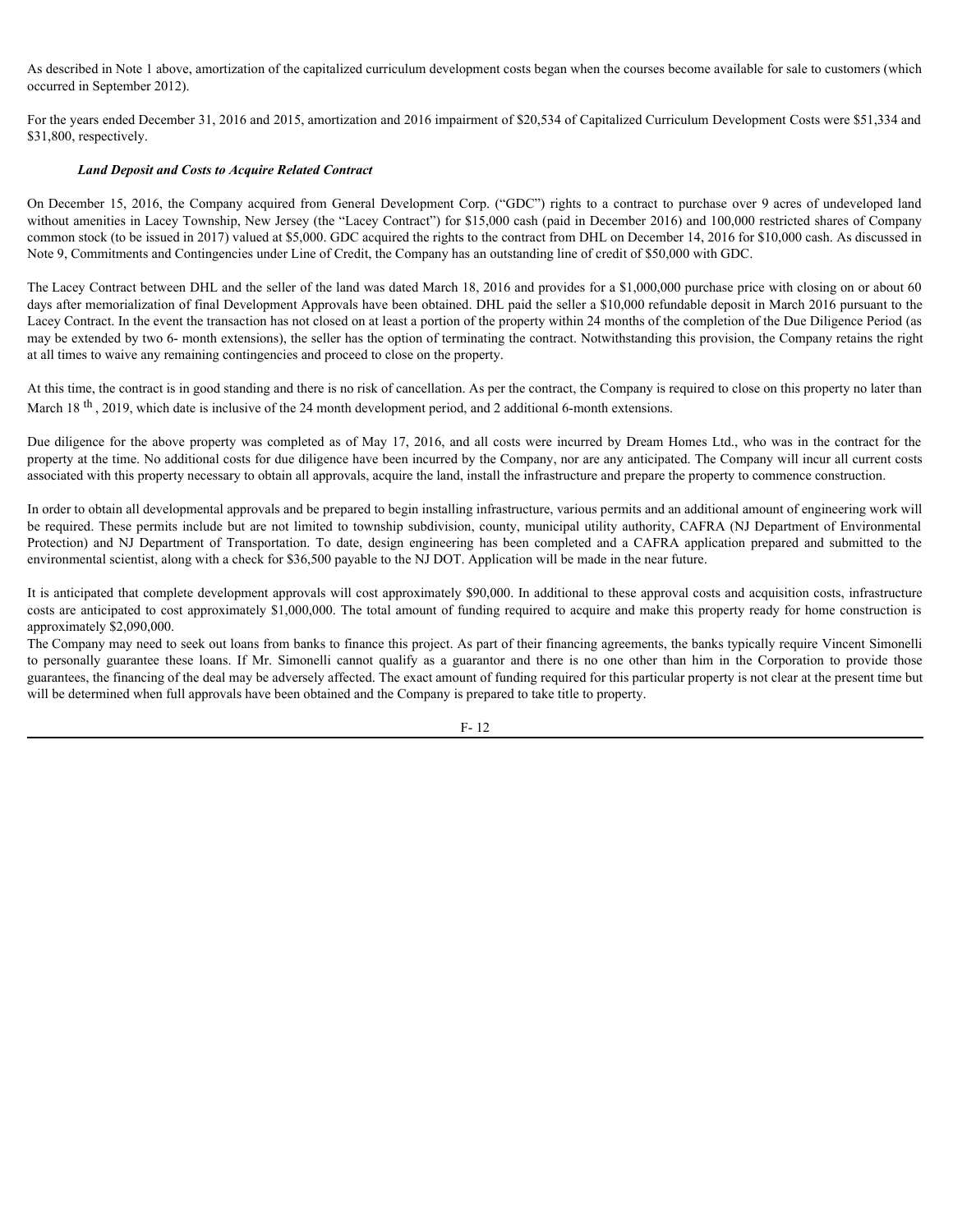### **4 - Convertible Promissory Notes-Net**

Convertible Notes Payable-net is summarized as follows:

|                                                                                                                                                                                                                                                             | 31.                      | December December<br>31. |
|-------------------------------------------------------------------------------------------------------------------------------------------------------------------------------------------------------------------------------------------------------------|--------------------------|--------------------------|
| Unsecured notes issued in October and November 2014 to three individuals and one entity, interest at 15% per annum, due one year from<br>date of receipt, principal and accrued interest convertible into Virtual Learning common stock at \$.20 per share. | 2016                     | 2015<br>$-$ \$ 40,000    |
| Unsecured notes issued in May 2015 to two individuals, interest at 15% per annum, due one year from date of receipt, principal and<br>accrued interest convertible into Virtual Learning common stock at \$.20 per share.                                   | $\overline{\phantom{0}}$ | 10,000                   |
| Accrued interest<br>Total                                                                                                                                                                                                                                   |                          | 7,872<br>57,872          |
| Less unamortized debt discounts<br>Net                                                                                                                                                                                                                      |                          | (4,166)<br>$-$ \$ 53,706 |

Included in the \$40,000 notes issued in October and November 2014 above is a \$25,000 note payable to General Property Investments LLC ("GPIL"). GPIL is controlled by the current (since July 20, 2016) chief executive officer of the Company. GPIL is also an owner of 2,265,576 shares of Company common stock at December 31, 2016.

As further consideration for making the loans, the Company issued an aggregate of 250,000 shares of common stock to the six lenders. The \$50,000 estimated fair value of the 250,000 shares was recorded as debt discounts and was amortized over the one year term of the respective notes.

On December 29, 2016, all the convertible noteholders converted their notes and accrued interest to 326,857 restricted shares of common stock at \$.20 per share (see Note 6).

### **5-Loans Payable to Related Parties**

Loans payable to related parties is summarized as follows:

$$
F-13
$$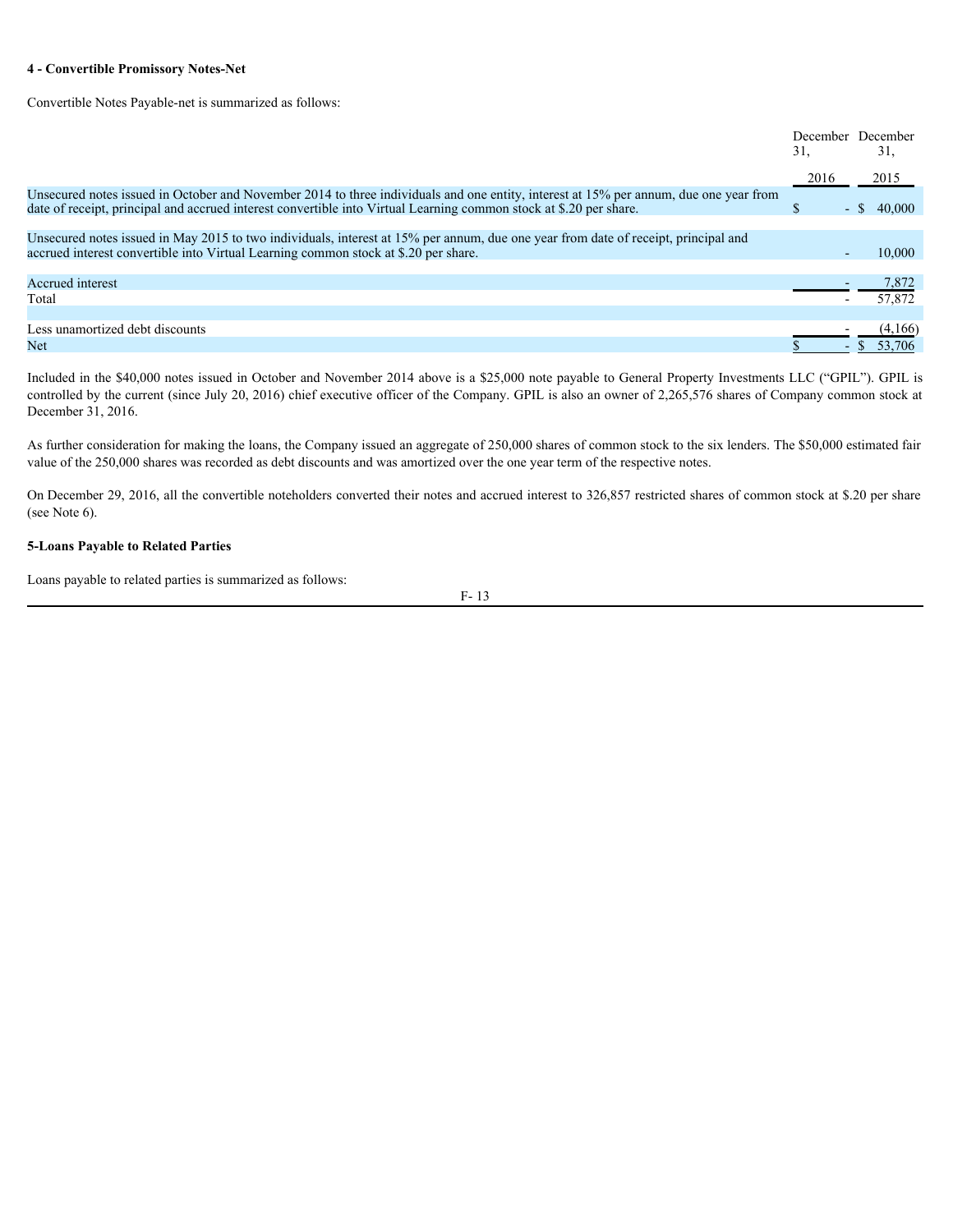|                                          | December 31. | December 31, |        |
|------------------------------------------|--------------|--------------|--------|
|                                          | 2016         | 2015         |        |
|                                          |              |              |        |
| Loans payable to chief executive officer | 11,525       |              | 14,525 |
| Loans payable to GPIL (see Note 6)       | 3,118        |              |        |
| Loan payable to DHL                      | 100          |              |        |
| Total                                    | 14,743       |              | 14,525 |

All the loans above are non-interest bearing and due on demand.

### **6 - Common Stock Issuances**

In January 2015, Virtual Learning issued a total of 200,000 shares of common stock to four noteholders in connection with their loans totaling \$40,000 (see Note 5). The 200,000 shares were valued at \$40,000 (or \$.20 per share), which amount was charged to debt discounts in the three months ended March 31, 2015 and has been amortized as an expense in the Statements of Operations over the terms of the loans though their respective original maturity dates.

In February 2015, Virtual Learning issued 200,000 shares of common stock to Mr. Roger Fidler for legal services. The 200,000 shares were valued at \$40,000 (or \$.20 per share), which amount was expensed in the three months ended March 31, 2015.

In June 2015 Virtual Learning sold a total of 2,100 shares of common stock to three individuals at a price of \$.50 per share for proceeds of \$1,050.

In June 2015, Virtual Learning issued a total of 50,000 shares of common stock to two individuals in connection with their loans totaling \$10,000 (see Note 5). The 50,000 shares were valued at \$10,000 (or \$.20 per share), which amount was charged to debt discounts in the three months ended June 30 2015.

In July 2015, Virtual Learning sold 100 shares of common stock to one individual at a price of \$.50 per share for proceeds of \$50.

On August 18, 2016, Virtual Learning issued 2,000,000 restricted shares of common stock to GPIL in satisfaction of \$20,000 loans payable (see Note 5).

On August 19, 2016 (see Note1), Virtual Learning issued 2,225,000 restricted shares of common stock to Dream Homes Ltd. for a 4.5% equity interest in Dream Homes Ltd. and certain other assets, at an agreed price of \$.05 per share.

From August 19, 2016 to August 23, 2016 (see Note 1), Virtual Learning issued a total of 2,287,367 restricted shares of common stock to Dream Homes Ltd. for rights to complete 6 in process construction contracts of Atlantic Northeast Construction LLC, a wholly owned subsidiary of Dream Homes Ltd. at an agreed price of \$.05 per share.

On August 19, 2016, Virtual Learning issued 250,000 restricted shares of common stock to Mr. Roger Fidler for legal services. The 250,000 shares were valued at \$2,500 (or \$.01 per share), which amount was expensed in the three months ended September 30, 2016.

On October 13, 2016, DHL assigned 100,000 restricted shares of Company common stock it held to a minority shareholder of DHL. This minority shareholder of DHL had contributed \$100,000 out of approximately \$500,000 in a private placement of common stock of DHL in 2010. In addition, this minority stockholder of DHL also received 275,000 restricted shares from DHL in 2011 for consulting services. Accordingly, the Company has not deemed it appropriate to measure stock-based compensation relating to the 100,000 shares assigned by DHL to its minority stockholder.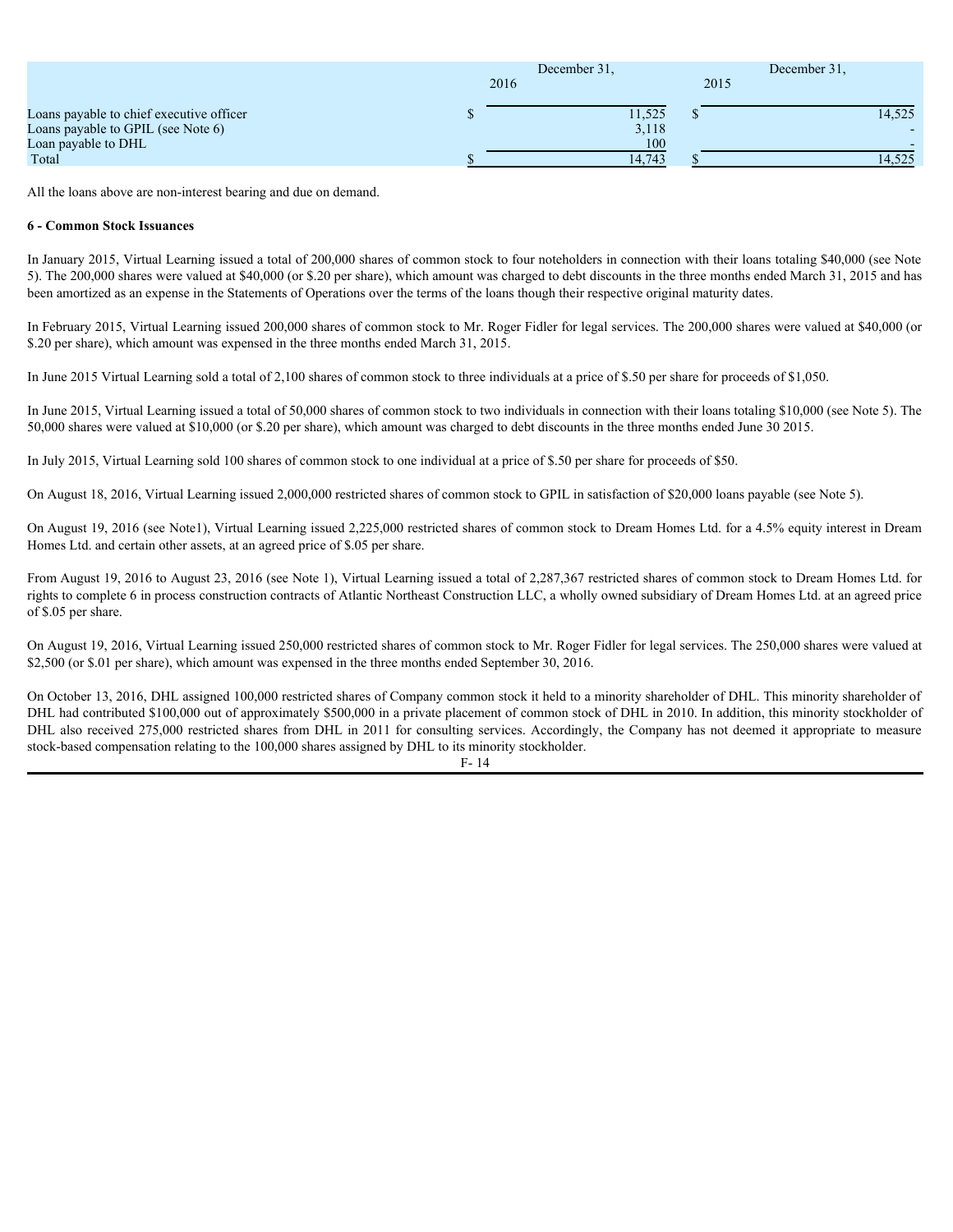On October 21, 2016, Virtual Learning issued 160,000 restricted shares of common stock to an individual for accounting services. The 160,000 restricted shares were valued at \$8,000 (or \$.05 per share), which amount was expensed in the three months ended December 31, 2016.

On December 29, 2016, Virtual Learning issued a total of 326,857 restricted shares of common stock to convertible noteholders for their notes and accrued interest totaling \$65,371 (see Note 4).

On December 29, 2016, Virtual Learning issued a total of 180,000 restricted shares of common stock (50,000 shares to the Company's chief executive officer, 50,000 shares to the Company's secretary, 10,000 shares each to our two outside directors, and a total of 60,000 shares to four other individuals, principally DHL employees, for services rendered. The 180,000 shares were valued at \$9,000 (Company officers and outside directors- \$6,000, DHL employees-\$3,000) (or \$.05 per share), which amount was expensed in the three months ended December 31, 2016. On October 21, 2016, Virtual Learning issued 160,000 restricted shares of common stock to an individual for accounting services. The 160,000 restricted shares<br>were valued at \$8,000 (or \$05 per share), which amount was expe

### **7 – Income Taxes**

income (loss) before income taxes.

The sources of the differences follow:

|                                                                                       | Year Ended December 31.<br>2016 | Year ended December 31,<br>2015 |          |
|---------------------------------------------------------------------------------------|---------------------------------|---------------------------------|----------|
|                                                                                       |                                 |                                 |          |
| Expected tax at 35%                                                                   | $(4,121)$ \$                    |                                 | (56,099) |
| Non-deductible stock-based compensation                                               | 6,825                           |                                 | 14,000   |
| Non-deductible amortization of debt discounts                                         | 1,458                           |                                 | 16,042   |
| Non-deductible amortization and 2016 impairment of Capitalized Curriculum Development |                                 |                                 |          |
| Costs                                                                                 | 17,967                          |                                 | 11,130   |
| Change in valuation allowance                                                         | (22, 129)                       | (14, 927)                       |          |
| Provision for (benefit from) income taxes                                             |                                 |                                 |          |

The significant components of Virtual Learning's deferred tax asset as of December 31, 2016 and 2015 are as follows:

|                                  |          | December 31, 2015 |
|----------------------------------|----------|-------------------|
| Deferred tax assets:             |          |                   |
| Net operating loss carry forward | 19,315   | 41,436            |
| Valuation allowance              | (19,315) | (41, 436)         |
| Net deferred tax asset           |          |                   |
|                                  |          |                   |

December 31, 2016

Based on management's present assessment, the Company has not yet determined it to be more likely than not that a deferred tax asset of \$19,315 attributable to the future utilization of \$55,185 of net operating loss carryforwards will be realized. Accordingly, the Company has maintained a 100% allowance against the deferred tax asset in the financial statements at December 31, 2016 and 2015. The Company will continue to review this valuation allowance and make adjustments as appropriate. The net operating loss carryforwards expire \$12,535 in the year 2034, and \$42,650 in the year 2035.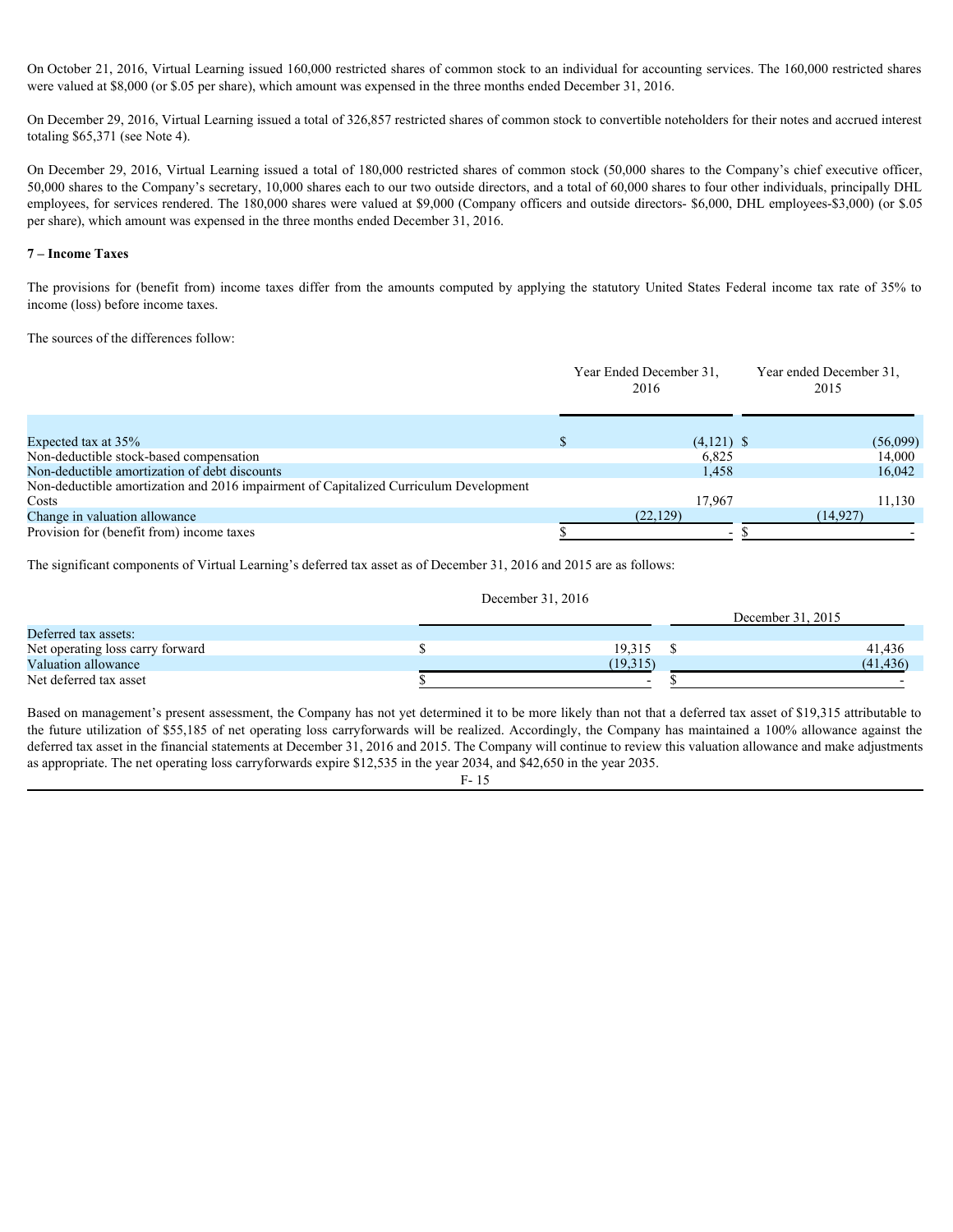### **8- Business Segments**

| Therefore, the amount available to offset future taxable income may be limited.                                                                                                  | Current United States income tax law limits the amount of loss available to be offset against future taxable income when a substantial change in ownership occurs. |                                          |  |
|----------------------------------------------------------------------------------------------------------------------------------------------------------------------------------|--------------------------------------------------------------------------------------------------------------------------------------------------------------------|------------------------------------------|--|
|                                                                                                                                                                                  |                                                                                                                                                                    |                                          |  |
| 8- Business Segments                                                                                                                                                             |                                                                                                                                                                    |                                          |  |
| The Company has two business segments: (1) educational software and products and<br>operated through DHDC's wholly owned subsidiary Dream Building, LLC (since August 19, 2016). | (2) residential construction. The educational software and products segment was operated through Virtual Learning. The residential construction segment is         |                                          |  |
| Summarized financial information by business segment for the years ended December 31, 2016 and 2015 follows:                                                                     |                                                                                                                                                                    |                                          |  |
|                                                                                                                                                                                  | Year ended                                                                                                                                                         |                                          |  |
|                                                                                                                                                                                  | December 31,                                                                                                                                                       |                                          |  |
|                                                                                                                                                                                  | 2016 2015                                                                                                                                                          |                                          |  |
| Revenue:                                                                                                                                                                         |                                                                                                                                                                    |                                          |  |
| Residential construction<br>Educational software and                                                                                                                             | \$568,291                                                                                                                                                          | $S -$                                    |  |
| products                                                                                                                                                                         | 21                                                                                                                                                                 | 107                                      |  |
| Total                                                                                                                                                                            | \$568,312                                                                                                                                                          | \$107                                    |  |
| Income (loss) from operations:                                                                                                                                                   |                                                                                                                                                                    |                                          |  |
| Residential construction                                                                                                                                                         | \$153,263                                                                                                                                                          | $\mathbb{S}$ -                           |  |
| Educational software and<br>products                                                                                                                                             |                                                                                                                                                                    |                                          |  |
| Corporate-<br>Total                                                                                                                                                              | $(51,333)$<br>$(104,618)$<br>\$(2,668)                                                                                                                             | $(31,693)$<br>$(75,841)$<br>\$(107, 534) |  |
|                                                                                                                                                                                  |                                                                                                                                                                    |                                          |  |

Identifiable assets:

| ື                                                                                   | December 31,<br>2016 2015                                               |
|-------------------------------------------------------------------------------------|-------------------------------------------------------------------------|
| Residential construction<br>Educational software and products<br>Corporate<br>Total | \$423,966<br>.১ –<br>51,334<br>2,298<br>36,101<br>\$460,067<br>\$53,632 |
|                                                                                     |                                                                         |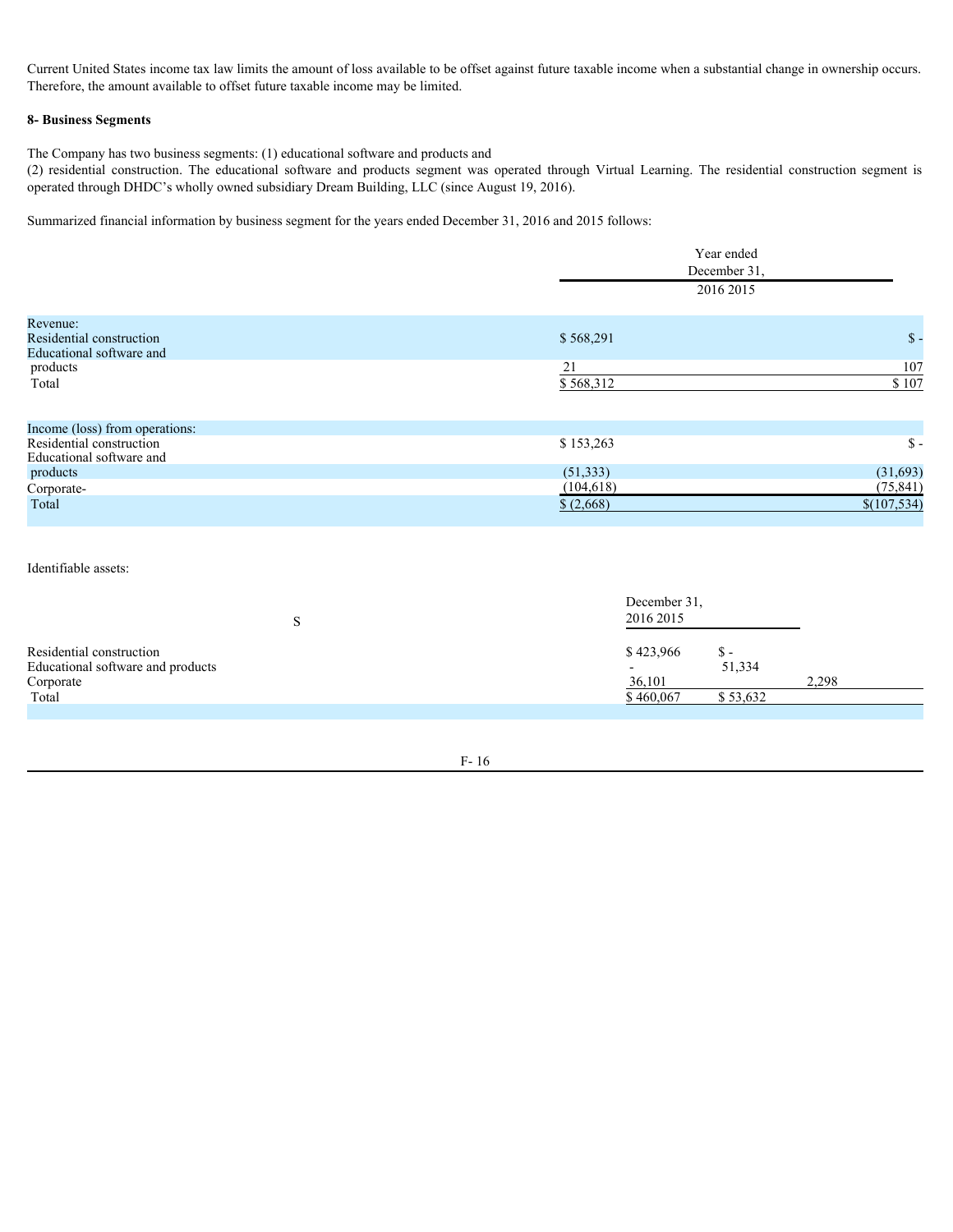### All revenue relating to the residential construction segment was derived from construction

contracts involving homeowner customers located in the State of New Jersey. These contracts primarily involve specialized construction related to compromised home foundations and related issues caused by Super Storm Sandy damage.

### **9- Commitments and Contingencies**

All revenue relating to the residential construction segment was derived from construction<br>contracts involving homeowner customers located in the State of New Jersey. These contracts primarily involve specialized construct Construction LLC and 10 contracts executed by Dream Building, LLC) with home owners with contract prices totaling \$2,438,603, which are being fulfilled in the All revenue relating to the residential construction segment was derived from construction<br>contracts involving homeowner customers located in the State of New Jersey. These contracts primarily involve specialized construct construction. The Company has no significant commitments with material suppliers or subcontractors that involve any sums of substance or, of long term duration at the date of issuance of these financial statements. Coveragio if C carbonic receales by Denomination galf yields to the seller control on the seller and the control on the seller and the control on the control on the control on the control on the control on the control on t

#### Line of Credit

On September 15, 2016, Virtual Learning established a \$50,000 line of credit with General Development Corp., a non-bank lender. Advances under the line bear interest at a rate of 12% payable monthly and the outstanding principal is due and payable in 60 months. The line is secured by the personal guarantee of the Company's Chief Executive Officer. The agreement to fund automatically renews on a yearly basis as long as interest payments are current. To date, the Company has not received any advances under the line of credit.

#### **10. Related Party Transactions**

#### Dream Homes Ltd. Allocated payroll

Dream Building LLC. (DBL) uses the services of Dream Homes Ltd. (DHL) personnel for DBL's operations. For the three months ended December 31, 2016, Dream Homes & Development Corp. (DHDC) paid DHL and expensed, \$49,103 (included with selling, general and administrative expenses) for DBL's estimated share of DHL's \$88,466 gross payroll for the three months ended December 31, 2016. Rent Free Occupancy at DHL.

The Company has occupied office space provided by DHL located in Forked River, NJ on a rent free basis from August 19, 2016 to March 31, 2017. Commencing April 2017, the Company will pay DHL monthly rent of \$2,000.

### **11- Subsequent Events**

On February 10, 2017, the Company entered into an Investor Relations and Consulting Services Agreement with an investor relations firm. The agreement has a term expiring August 31, 2017 and provides for issuance of 56,000 restricted shares of common stock to the investor relations firm (stock issued on February 1, 2017) and \$2,000 per month fees to be paid to the investor relations firm commencing March 2017. Within the first 90 days of the agreement, the Company can terminate the agreement for any reason and neither party shall have any obligation to the other party.

On March 1, 2017, the Company acquired from DHL rights to a contract to purchase over 7 acres of land in Berkeley Township, NJ (the "Tallwoods Contract") for 71,429 restricted shares of Company common stock. The Tallwoods Contract between DHL and the seller of the land was dated January 5, 2017 and provides for a refundable \$10,000 deposit in January 2017 pursuant to the Tallwoods contract. IO. Related Party I ransactions<br>Docum Bosinics Add Added Added Added Added Added Added Darris and Added Society and at the forest and added the Company and the Company of the Company of the Due Diligence Company (1911). As that of OHL 5.888 (see good ground for the duce noted to boxnber 31, 2016.<br>But first Company as OHL is company termed throu an Forestor North Control River. NJ on a retr fore between Apple 19, 2016 to Mrs. but all the Comp

The due diligence period associated with this property expired on March 4, 2017 and all costs associated with same were paid by Dream Homes Ltd. prior to the expiration date. The Company will incur no further costs related to the due diligence aspect of this purchase. The Company will incur all current and future costs associated with this property necessary to obtain all approvals, acquire the land and prepare the property to commence construction.

The land is currently improved with streets and all public utilities in place. As such, the necessary steps required to bring the property through the approval process involve primarily design engineering. Since the property is on an improved street, a major subdivision application will be filed with the township, which will create 13 conforming buildable lots from the existing single 7 acre parcel. Accordingly, the remaining costs will primarily involve engineering and approval costs, as opposed to costs associated with the installation of infrastructure.

At this time, the Company estimates that the total engineering and approval costs will be approximately \$40,000. The amount of money required to purchase the property is \$700,000 of which \$10,000 is currently on deposit.

extended by two 6-month extensions), the seller has the option of terminating the contract. Notwithstanding this provision, the Company retains the right at all times to waive any remaining contingencies and proceed to close on the property.

The Company may need to seek out loans from banks to finance this project. As part of their financing agreements, the banks typically require Vincent Simonelli guarantees, the financing of the deal may be adversely affected. The exact amount of funding required for this particular property is not clear at the present time but will be determined when full approvals have been obtained and the Company is prepared to take title to property.

On March 14, 2017, DHL assigned 275,000 restricted shares of Company common stock it held to the same minority stockholder of DHL that it assigned 100,000 shares of Company common stock on October 13, 2016 (see Note 6).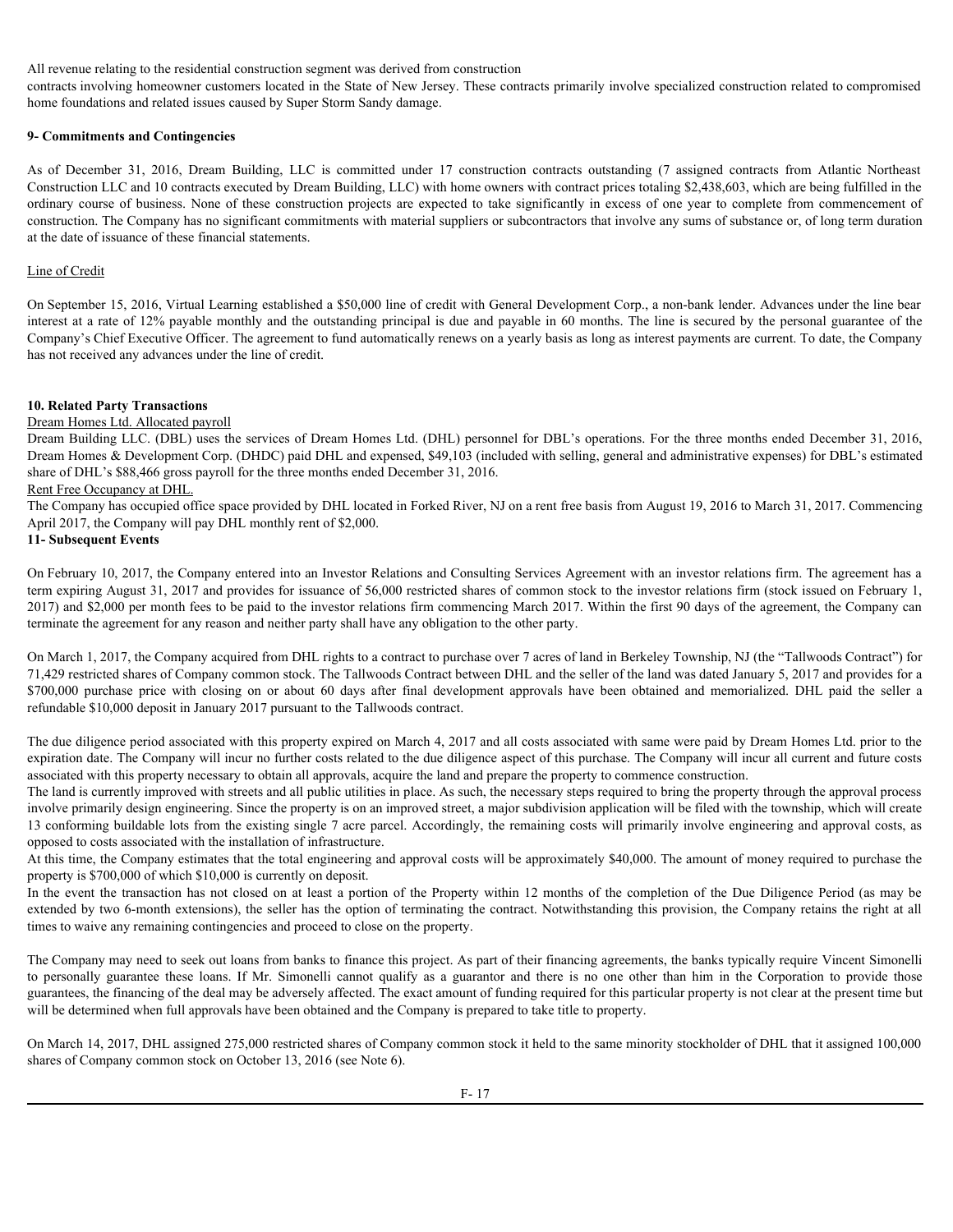### **ITEM 9. – CHANGES IN AND DISAGREEMENTS WITH ACCOUNTANTS ON ACCOUNTING AND FINANCIAL DISCLOSURE**

None.

### **ITEM 9A. – CONTROLS AND PROCEDURES.**

#### **(a) Disclosure Controls and Procedures**

The Company is required to maintain disclosure controls and procedures that are designed to ensure that information required to be disclosed in its reports filed under the Securities Exchange Act of 1934, as amended, is recorded, processed, summarized and reported within the time periods specified in the Securities and TEM 9. – CHANGES IN AND DISAGREEMENTS WITH ACCOUNTANTS ON ACCOUNTING AND FINANCIAL DISCLOSURE<br>None.<br>THEM 9A. – CONTROLS AND PROCEDURES.<br>
(a) Disclosure Controls and Procedures<br>
The Company is required to maintain disclosur executive officer (also its principal executive officer) and its chief financial officer (also its principal financial and accounting officer) to allow for timely decisions regarding required disclosure.

ITEM 9. – CHANGES IN AND DISAGREEMENTS WITH ACCOUNTANTS ON ACCOUNTING AND FINANCIAL DISCLOSURE<br>
None.<br>
None.<br>
None.<br>
(a) Disclosure Controls and Procedures<br>
(b) Disclosure Controls and procedures<br>
individued the Securities ("President"), the Company's principal executive officer ("CEO") and Chief Financial Officer ("CFO") (the Company's principal financial and accounting officer), have evaluated the effectiveness of the Company's disclosure controls and procedures (as defined under Rule 13a-15(e) under the Exchange Act) as of the end of the period covered by this report. Based upon that evaluation the Company's CEO, President and CFO concluded that the Company's disclosure controls and procedures were effective as of December 31, 2016 to ensure that information required to be disclosed by the Company in the reports that the Company files or submits under the Exchange Act, is recorded, processed, summarized and reported, within the time periods specified in the SEC's rules and forms, and that such information is accumulated and communicated to the Company's management, including the Company's CEO and CFO, as appropriate, to allow timely decisions regarding required disclosure.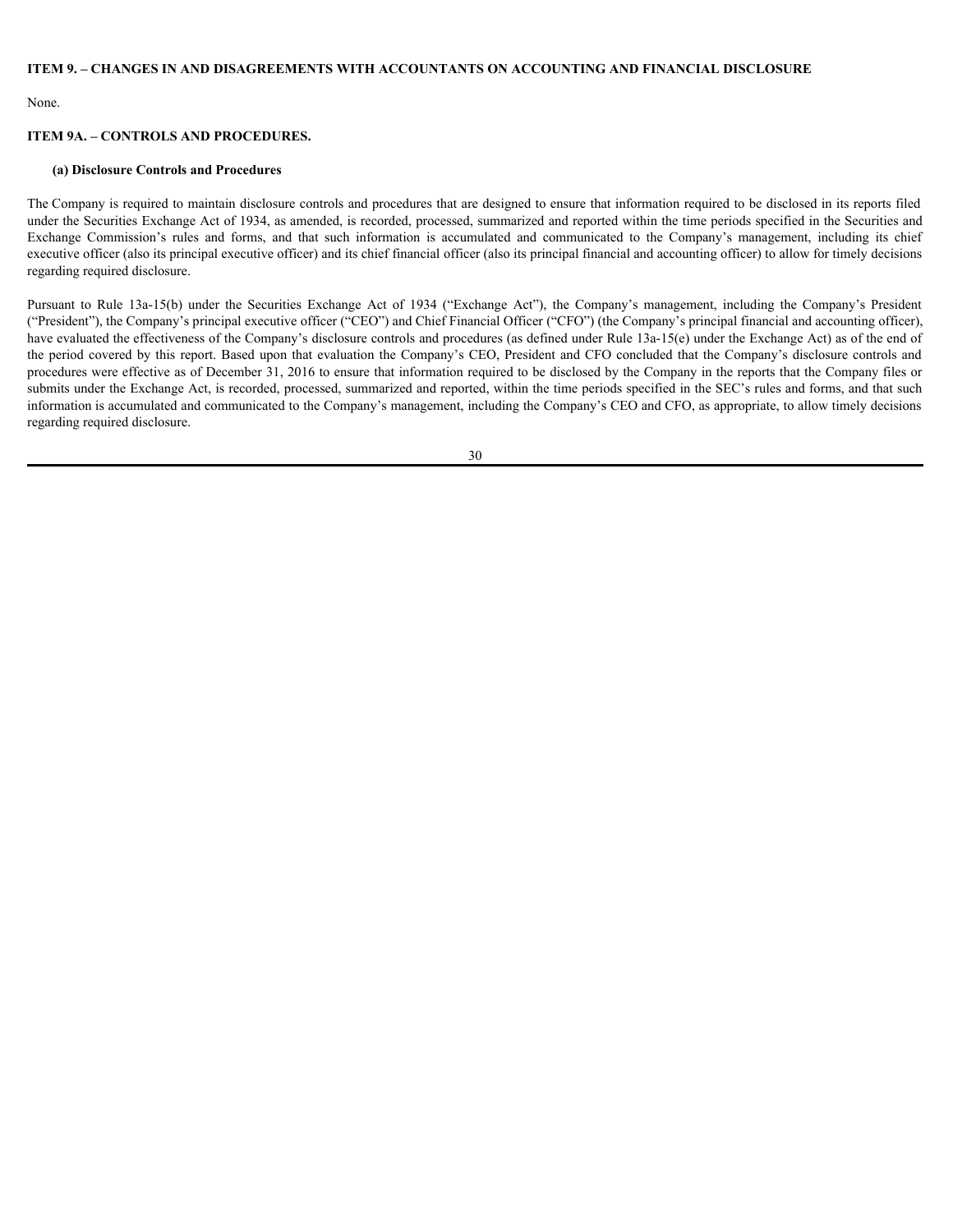### **(b) Management's Report on Internal Control over Financial Reporting**

(b) Management's Report on Internal Control over Financial Reporting<br>The Company's management is responsible for establishing and maintaining adequate internal control over financial reporting. Internal control over financ reporting is defined in Rule 13a-15(f) or 15d-15(f) promulgated under the Securities Exchange Act of 1934 as a process designed by, or under the supervision of, the company's principal executive and principal financial officers and effected by the company's board of directors, management and other personnel, to provide reasonable assurance regarding the reliability of financial reporting and the preparation of financial statements for external purposes in accordance with accounting principles generally accepted in the United States of America and includes those policies and procedures that: **(b) Management's Report on Internal Control over Financial Reporting<br>
The Company's management is responsible for establishing and maintaining adequate internal control over financial reporting. Internal control over fina** 

- Pertain to the maintenance of records that in reasonable detail accurately and fairly reflect the transactions and dispositions of the assets of the company;
- principles generally accepted in the United States of America and that receipts and expenditures of the company are being made only in accordance with authorizations of management and directors of the company; and
- Provide reasonable assurance regarding prevention or timely detection of unauthorized acquisition, use or disposition of the company's assets that could have a material effect on the financial statements.

Because of its inherent limitations, internal control over financial reporting may not prevent or detect misstatements. Projections of any evaluation of effectiveness to future periods are subject to the risk that controls may become inadequate because of changes in conditions, or that the degree of compliance with the policies or procedures may deteriorate. All internal control systems, no matter how well designed, have inherent limitations. Therefore, even those systems determined to be effective can provide only reasonable assurance with respect to financial statement preparation and presentation. Because of the inherent limitations of internal control, there is a risk that material misstatements may not be prevented or detected on a timely basis by internal control over financial reporting. However, these **(b) Management's Report on Taternal Control over Financial Reporting<br>The Company's monographs in the responsible for establishing and maintaining adequate internal control over financial reporting in company's poincing co** eliminate, this risk. (b) Management's Report on Internal Control over Financial Reporting<br>The Company's management is reported for evaluables and minimisme decompositions increases and procedures by or and<br>or Revenue in South and the stabilish (0) Management's Report on Internal Control over Fhancials Reporting<br>The Company's management is responsible for establishing and maintaining advents internal control over financial considerations and the second in the sec ghe constant principle excepte only principles and stated by decays and excepted the counterpolar constant and provide and provide and provide accessore and provide accessore and the secondary accessore and the properties

As of December 31, 2016, management assessed the effectiveness of the Company's internal control over financial reporting based on the criteria for effective Treadway Commission ("COSO") and SEC guidance on conducting such assessments. Based on that evaluation, the Company concluded that, during the period covered by this report, such internal controls and procedures were not effective to detect the inappropriate application of US GAAP rules as more fully described controls and that may be considered to be material weaknesses.

The matters involving internal controls and procedures that the Company's management considered to be material weaknesses under the standards of the Public Company Accounting Oversight Board was (a) the lack of a functioning audit committee, (b) there are insufficient written policies and procedures for accounting and financial reporting with respect to the requirements and application of US GAAP and SEC disclosure requirements, (c) there is a lack of expertise with US transactions and (d) lack of effective oversight during the financial close process resulting in ineffective oversight in the establishment and monitoring of required internal controls and procedures. The aforementioned material weaknesses were identified by the Company's management in connection with the review of its financial statements for the year ended December 31, 2016.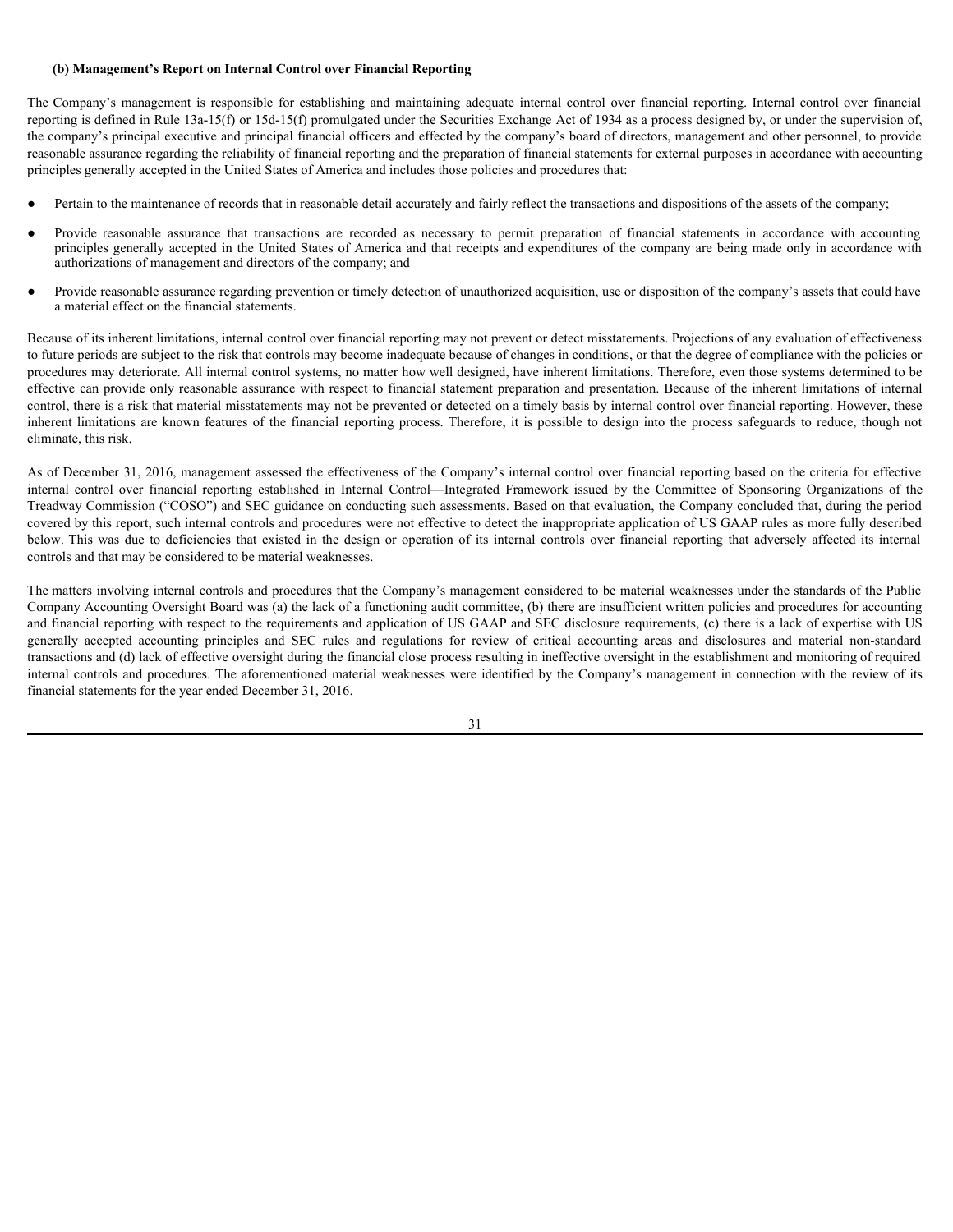Management believes that the material weaknesses set forth above did not have an effect on its financial results. However, management believes that the lack of a functioning audit committee and the lack of a majority of outside directors, coupled with not having individuals on staff or retainer with a thorough knowledge of US GAAP and SEC rules and regulations and lack of effective oversight on the financial close process results in ineffective oversight in the establishment and monitoring of required internal controls and procedures, which could result in a material misstatement in its financial statements in future periods.

This annual report does not include an attestation report of the Company's registered public accounting firm regarding internal control over financial reporting. Management's report was not subject to attestation by its registered public accounting firm pursuant to temporary rules of the SEC that permit the Company to provide only management's report in this annual report.

### Remediation Plan

Management is sensitive to the issues presented and intends to take appropriate action when the Company's financial resources permit. Management will continue to review and make necessary changes to the overall design of its internal control environment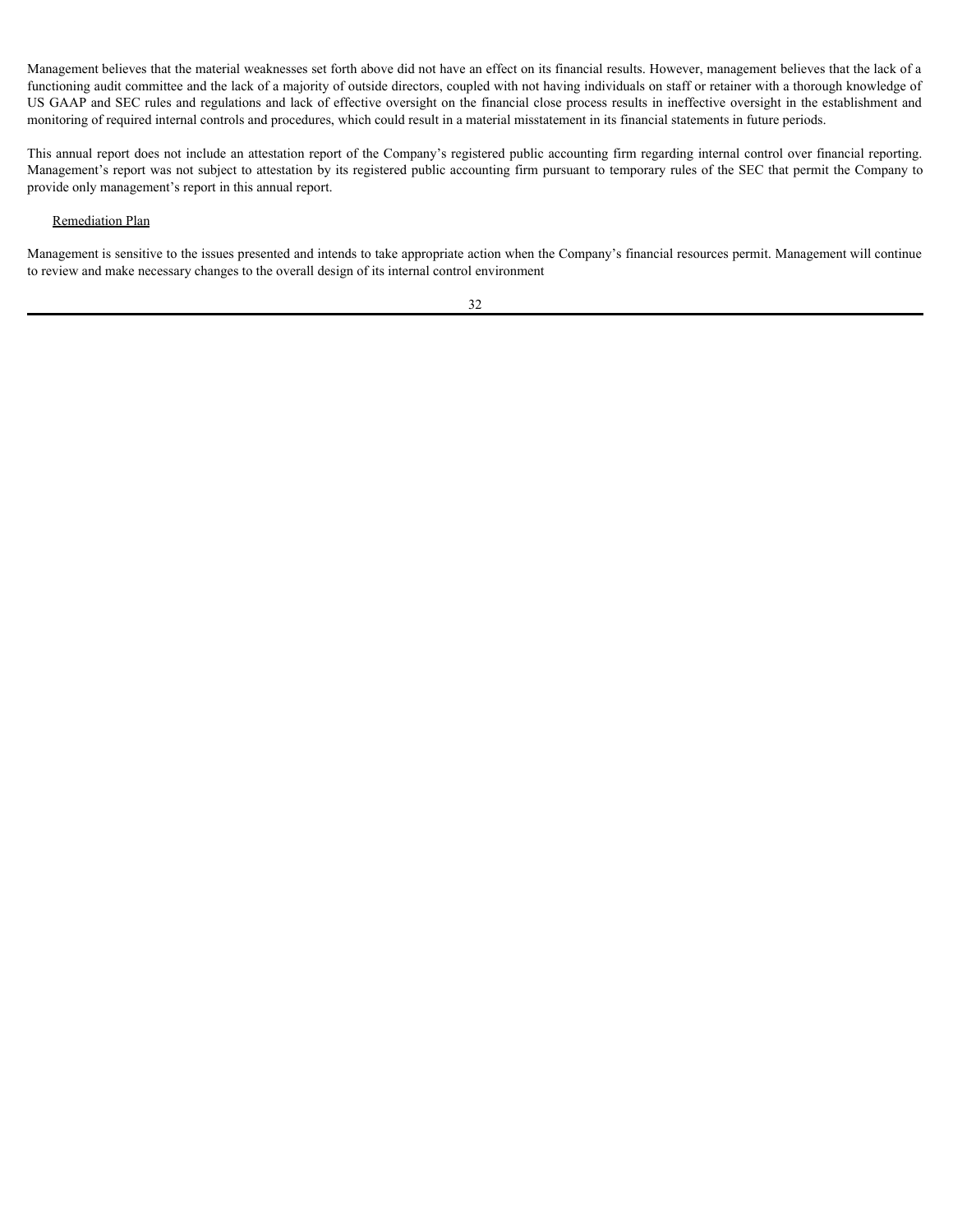#### **PART III**

### **Item 10. Directors, Executive Officers and Corporate Governance**

### **Family Relationships**

There are no family relationships among any of our officers or directors.

### **Indemnification of Directors and Officers**

Our Articles of Incorporation and Bylaws both provide for the indemnification of our officers and directors to the fullest extent permitted by Nevada law.

#### **Limitation of Liability of Directors**

Pursuant to the Nevada General Corporation Law, our Articles of Incorporation exclude personal liability for our Directors for monetary damages based upon any violation of their fiduciary duties as Directors, except as to liability for any breach of the duty of loyalty, acts or omissions not in good faith or which involve intentional misconduct or a knowing violation of law, or any transaction from which a Director receives an improper personal benefit. This exclusion of liability does not limit any right which a Director may have to be indemnified and does not affect any Director's liability under federal or applicable state securities laws. We have agreed to indemnify our directors against expenses, judgments, and amounts paid in settlement in connection with any claim against a Director if he acted in good faith and in a manner he believed to be in our best interests. **Exercise Executive Officers and Corporate Covernance**<br> **There are to family relationships among any of our officers**<br> **Readion of Directors and Officers**<br> **Readion of Directors and Officers**<br> **Our Articles of Incorporatio** If Anticles of Incorporation and Bylows bofi provide for the indemnification of our officers and directors the the Directors for monetary during estimates the between the between the between the between the between the bet

#### **Election of Directors and Officers**

appointed to serve until the meeting of the Board of Directors following the next annual meeting of stockholders and until their successors have been elected and qualified.

### *Section 16(a) Beneficial Ownership Reporting Compliance*

Section 16(a) of the Securities Exchange Act of 1934, as amended (the "Exchange Act"), requires our executive officers and directors, and persons who beneficially own more than ten percent of our common stock, to file initial reports of ownership and reports of changes in ownership with the SEC. Executive officers, directors and greater-than-ten-percent beneficial owners are required by SEC regulations to furnish us with copies of all Section 16(a) forms they file. Based upon a review of the copies of such forms furnished to us and written representations from our executive officers and directors, we believe that as of the date of this filing they were all current in their filings.

### **Code of Ethics**

A code of ethics relates to written standards that are reasonably designed to deter wrongdoing and to promote:

- relationships;
- 2) Full, fair, accurate, timely and understandable disclosure in reports and documents that are filed with, or submitted to, the Commission and in other public communications made by an issuer;
- 3) Compliance with applicable governmental laws, rules and regulations;
- 4) The prompt internal reporting of violations of the code to an appropriate person or persons identified in the code; and
- 5) Accountability for adherence to the code.

We have not adopted a corporate code of ethics that applies to our principal executive officer, principal financial officer, principal accounting officer or controller, or persons performing similar functions.

Our decision to not adopt such a code of ethics results from our having a small management structure for the Company. We believe that the limited interaction which occurs having such a small management structure for the Company eliminates the current need for such a code, in that violations of such a code would be reported to the party generating the violation.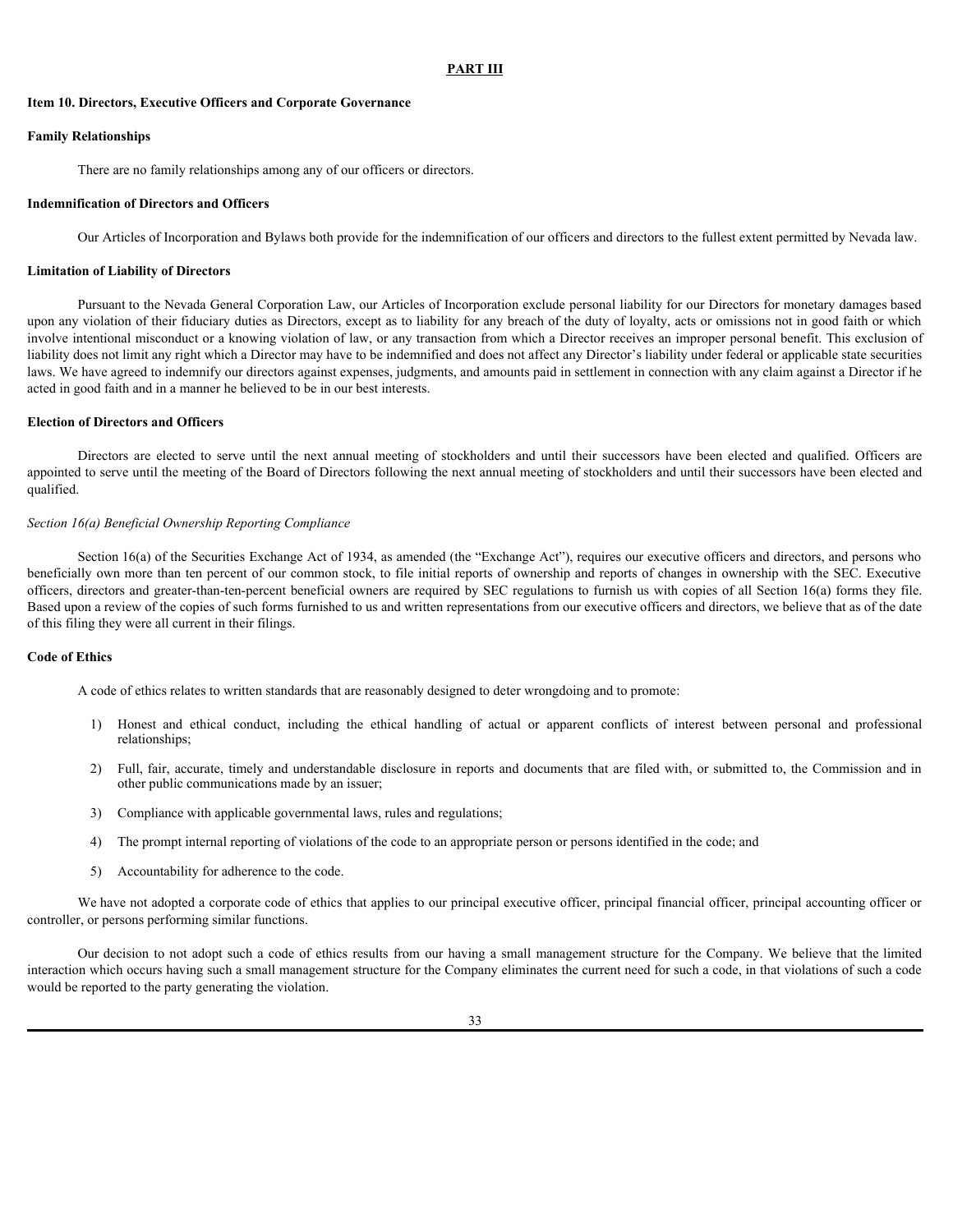### **Corporate Governance**

We currently do not have standing audit, nominating and compensation committees of the board of directors, or committees performing similar functions. Until formal committees are established, our entire board of directors will perform the same functions as an audit, nominating and compensation committee.

### *DIRECTORS AND EXECUTIVE OFFICERS*

The name, age and titles of our executive officers and directors is as follows:

| <b>Name and Address of Executive</b><br><b>Officer and/or Director</b> | Age | <b>Position</b>                                                                                                                                                     |
|------------------------------------------------------------------------|-----|---------------------------------------------------------------------------------------------------------------------------------------------------------------------|
|                                                                        |     |                                                                                                                                                                     |
| Vincent C. Simonelli                                                   | 51  | President, Treasurer, and Director (Principal Executive, Financial and Accounting Officer)                                                                          |
| Kathleen M. Dotoli 50 Director                                         |     |                                                                                                                                                                     |
| Richard Pezzullo 58 Director                                           |     |                                                                                                                                                                     |
| Valerie Jones 45 Secretary                                             |     |                                                                                                                                                                     |
| <b>AUDIT COMMITTEE</b>                                                 |     |                                                                                                                                                                     |
| expert at this time is prohibitive.                                    |     | We do not have an audit committee financial expert. We do not have an audit committee financial expert because we believe the cost related to retaining a financial |

### **ITEM 11. EXECUTIVE COMPENSATION**

The table below summarizes all compensation awarded to, earned by, or paid to our executive officers by any person for all services rendered in all capacities to us for the year ended December 31, 2016.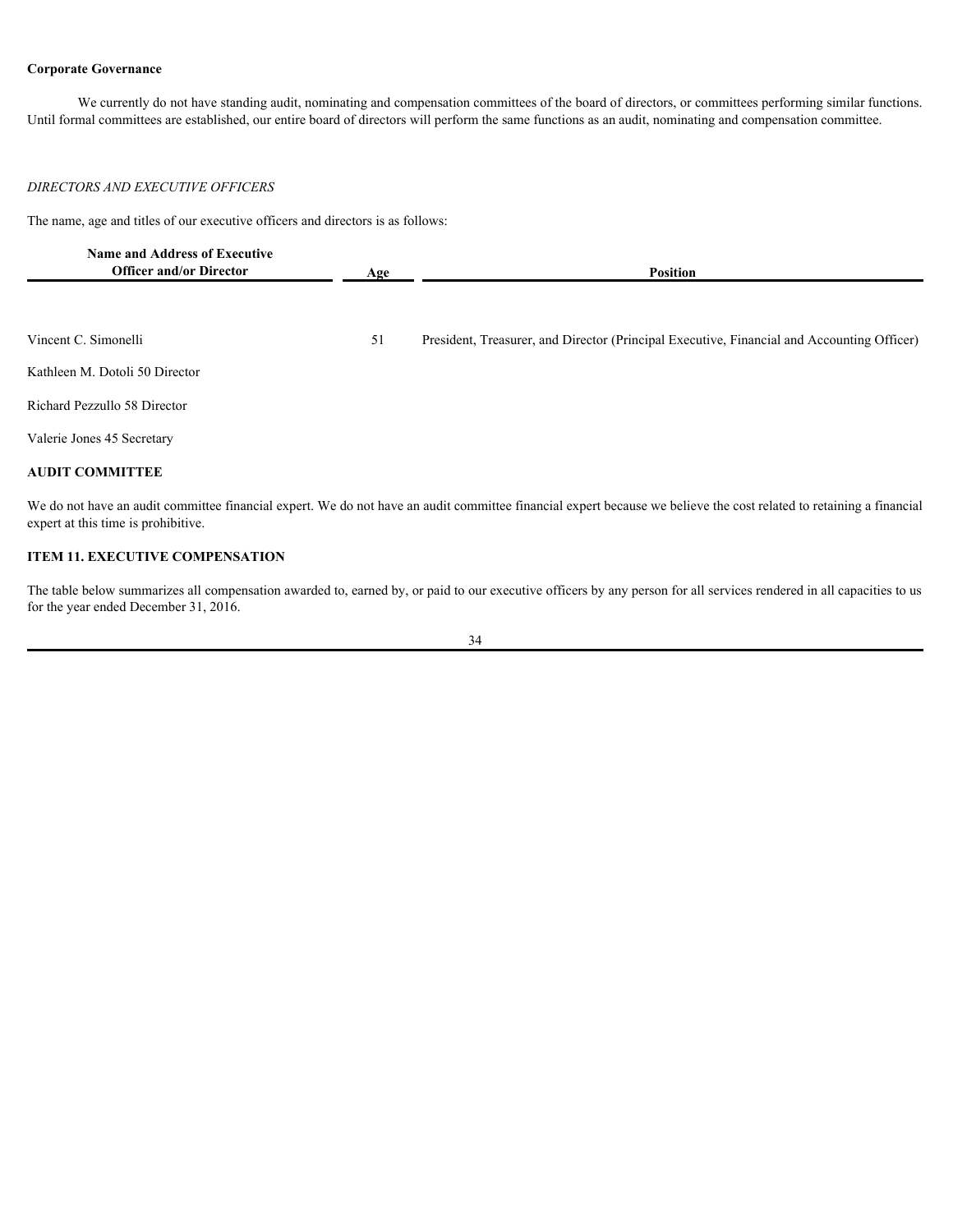### **Summary Compensation Table**

| Name and<br>Principal<br><b>Position</b> | Year | <b>Salary</b><br>$(\$)$ | <b>Bonus</b><br>$(\$)$ | <b>Stock</b><br>Awards<br>(S) | Option<br>Awards<br>(S) | <b>Non-Equity</b><br>Incentive<br>Plan<br>Compensation<br>(S) | All Other<br>Compensation<br><b>(S)</b> | All Other<br>Compensation<br>(S) | Total<br>$(\$)$ |
|------------------------------------------|------|-------------------------|------------------------|-------------------------------|-------------------------|---------------------------------------------------------------|-----------------------------------------|----------------------------------|-----------------|
| Vincent C. Simonelli                     |      |                         |                        |                               |                         |                                                               |                                         |                                  |                 |
| President, CEO<br>and Treasurer (a)      | 2016 | $-6,000$                | $-0-$                  | 2500                          | $-0-$                   | $-0-$                                                         | $-0-$                                   | $-0-$                            | 8500            |
| Valerie Jones<br>Secretary (a)           | 2016 | 15400                   | $-0-$                  | 2500                          | $-0-$                   | $-0-$                                                         | $-0-$                                   | $-0-$                            | 17,900          |

There are no current employment agreements between the company and its officers.

Note (a): These payroll amounts represent allocated payroll paid by DHL, which is currently a 17.6% owner of the Company.

### CHANGE OF CONTROL

As of December 31, 2016, we had no pension plans or compensatory plans or other arrangements which provide compensation in the event of a termination of employment or a change in our control.

### **ITEM 12. SECURITY OWNERSHIP OF CERTAIN BENEFICIAL OWNERS AND MANAGEMENT AND RELATED STOCKHOLDER MATTERS**

The following table provides certain information regarding the ownership of our common stock, as of December 31, 2016 and as of the date of the filing of this annual report by:

- each of our executive officers;
- each director;
- each person known to us to own more than 5% of our outstanding common stock; and
- all of our executive officers and directors and as a group.

| <b>Title of Class</b>                  | Name and Address of<br><b>Beneficial Owner</b> | <b>Amount and Nature of</b><br><b>Beneficial Ownership</b> | Percentage |
|----------------------------------------|------------------------------------------------|------------------------------------------------------------|------------|
|                                        |                                                |                                                            |            |
| Common Stock                           | Vincent Simonelli<br>CEO & Director            | 13,503,942 shares of common stock $(1)$                    | 56.76%     |
|                                        | Valerie Jones<br>Secretary                     | 150,000 shares of common stock                             | $.63\%$    |
|                                        | Kathleen Dotoli<br>Director                    | 37,000 shares of common stock                              | .16%       |
|                                        | Richard Pezzullo<br>Director                   | 410,000 shares of common stock                             | 1.72%      |
|                                        |                                                |                                                            |            |
|                                        | Athena. Monahan*                               | 3,000,0000 shares of common stock                          | 12.61%     |
|                                        | Roger L. Fidler Esq.                           | 1,650,000 shares of common stock                           | $6.94\%$   |
| All officers and directors (4 persons) |                                                | 14,100,942 shares of common stock                          | 59.27%     |

The percent of class is based on 23,789,524 shares of common stock issued and outstanding as of the date of this annual report.

(1) Vincent Simonelli owns 100% of General Property Investments (GPIL) which includes 4,187,367 shares owned by Dream Homes Ltd. (DHL) and 2,266,575 shares owned by General Property Investments LLC (GPIL). Mr. Simonelli owns 80% of DHL and 100% of GPIL.

\*Athena Monahan is the heir to the shares of Mr. Monahan, her husband.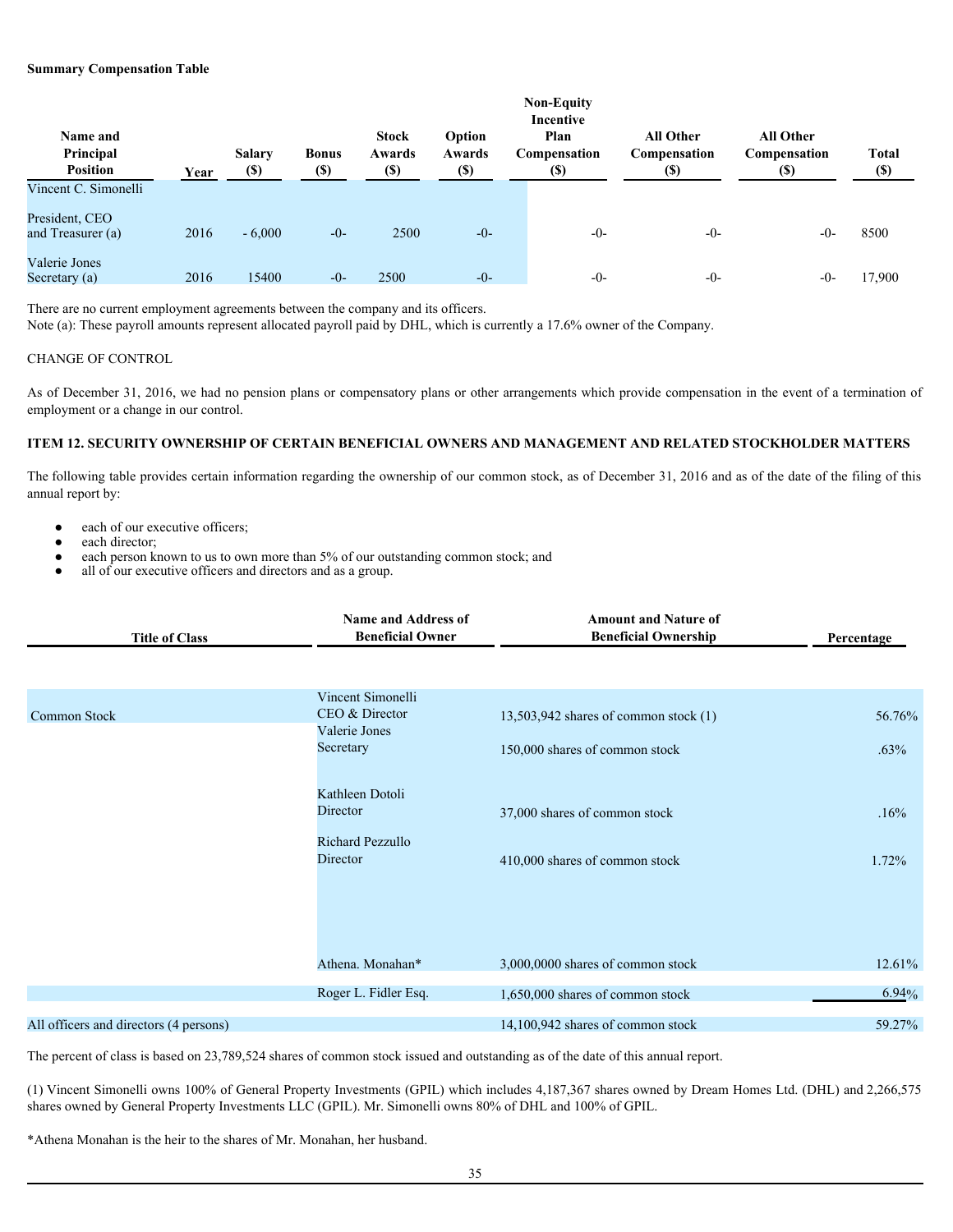### **ITEM 13. CERTAIN RELATIONSHIPS AND RELATED TRANSACTIONS**

On February 17, 2009, Virtual Learning issued 10,000,000 shares of common stock at par value (\$.001 per share) to Thomas P. Monahan, President, in exchange for cash of \$10,000.

On March 31, 2009, Virtual Learning issued an aggregate of 700,000 shares of common stock to four individuals for services relating to curriculum development. The 700,000 shares were valued at \$140,000 (or \$.20 per share), which amount was charged to "Capitalized Curriculum Development Costs" (See Note 3) in 2009.

On March 31, 2009, Virtual Learning issued 3,000,000 shares of common stock to Dr. John Swint for services. The 3,000,000 shares were valued at \$600,000 (or \$.20 per share), which amount was expensed and included in "Common Stock issued for consulting fees" in the accompanying Statements of Operations in 2009.

On March 31, 2009, Virtual Learning issued 400,000 shares of common stock to Mr. Roger Fidler for legal services. The 400,000 shares were valued at \$80,000 (or \$.20 per share), which amount was expensed and included in "Common stock issued for legal fees" in the accompanying Statements of Operations in 2009.

In March 2010, Virtual Learning issued 100,000 shares of common stock for a cash price of \$20,000 at \$.20 per share to one individual.

In June 2010, Mr. Roger Fidler, President, received an additional 600,000 shares of common stock for legal services. The 600,000 shares were valued at \$120,000 (or \$.20 per share), which amount was expensed and included in "Common stock issued for legal fees" in the accompanying Statements of Operations in 2010.

In June 2010, Virtual Learning issued an aggregate of 550,000 shares of common stock to four individuals for services relating to curriculum development. The 550,000 shares were valued at \$110,000 (or \$.20 per share), which amount was charged to "Capitalized Curriculum Development Costs" (See Note 3) in 2010.

In October 2011, an agreement with one individual was rescinded for non-performance. The stock certificate for 200,000 shares was returned to Virtual Learning and canceled. The 200,000 shares were valued at \$40,000 (or \$.20 per share), which amount was credited to "Capitalized Curriculum Costs" (See Note 3) in 2011.

In December 2011, Virtual Learning issued an additional 200,000 shares of common stock to Mr. Roger Fidler for legal services. The 200,000 shares were valued at \$40,000 (or \$.20 per share), which amount was expensed and included in "Common stock issued for legal fees" in the accompanying Statements of Operations in 2011.

In December 2012, Virtual Learning's public offering of up to 1,000,000 shares of common stock at \$.50 per share (See Note 1) terminated. An aggregate of 2,100 shares of stock were sold for \$1,050.

In June 2013, Virtual Learning issued an aggregate of 550,000 shares of common stock to five individuals for consulting and other services. The 550,000 shares were valued at \$110,000 (or \$.20 per share), which amount will be expensed in the three months ended June 30, 2013.

In October and November, 2014, Virtual Learning received cash loans from three individuals and one entity totaling \$40,000. The loans bear interest at 15% per annum and are due one year from the date of receipt. The lenders have the right to convert all or part of the principal and interest into Virtual Learning common stock at a price of \$.20 per share.

In May 2015, Virtual Learning received cash loans from two individuals totaling \$10,000. The loans bear interest at 15% per annum and are due one year from the date of receipt. The lenders have the right to convert all or part of the principal and interest into Virtual Learning common stock at a price of \$.20 per share.

In January 2015, Virtual Learning issued a total of 200,000 shares of common stock to four noteholders in connection with their loans totaling \$40,000.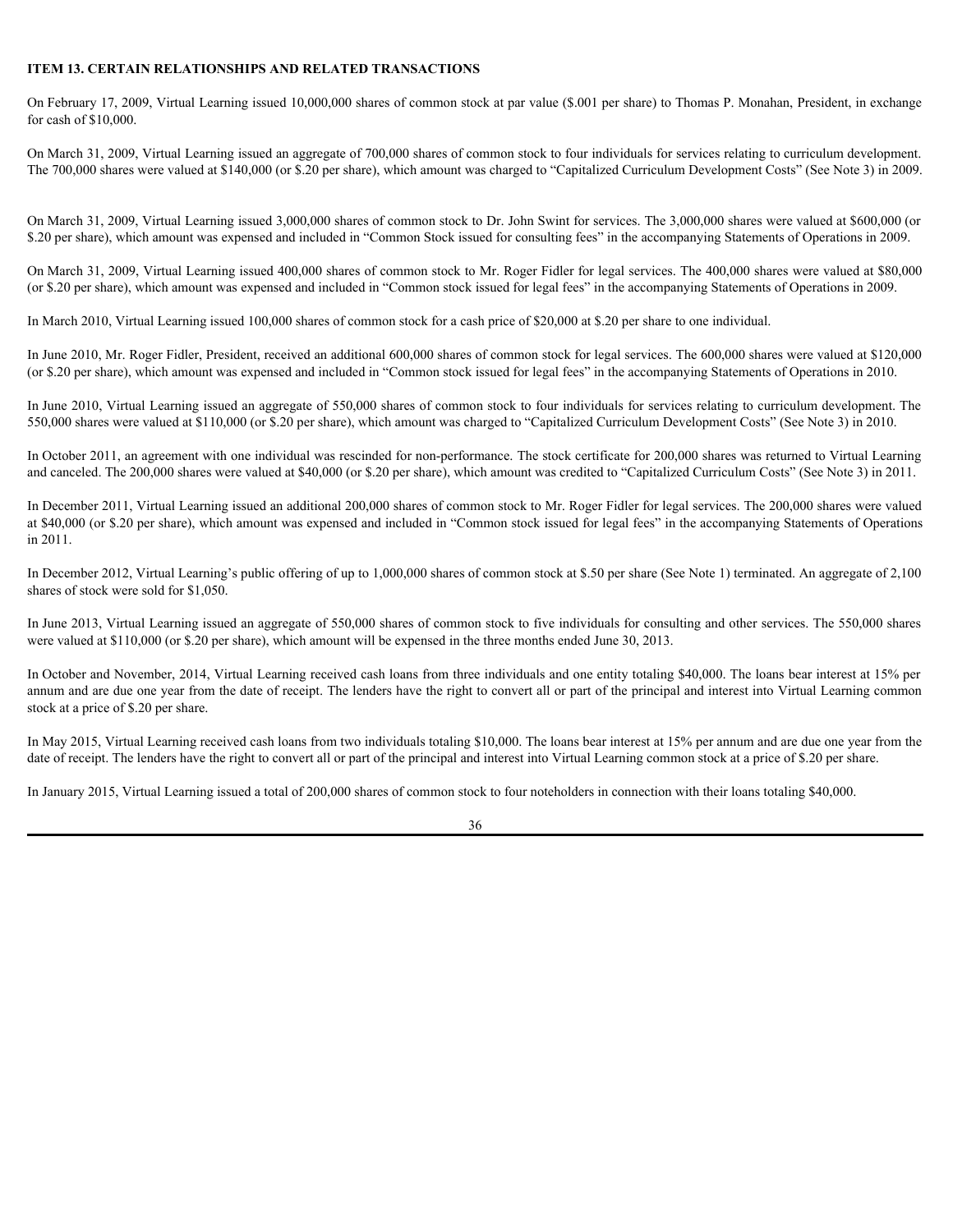The 200,000 shares were valued at \$40,000 (or \$.20 per share), which amount was charged to debt discounts in the three months ended March 31, 2015.

In February 2015, Virtual Learning issued 200,000 shares of common stock to Mr. Roger Fidler, President, for legal services. The 200,000 shares were valued at \$40,000 (or \$.20 per share), which amount was expensed in the three months ended March 31, 2015.

In June 2015 Virtual Learning sold a total of 2,100 shares of common stock to three individuals at a price of \$.50 per share for proceeds of \$1,050.

In June 2015, Virtual Learning issued a total of 50,000 shares of common stock to two individuals in connection with their loans totaling \$10,000. The 50,000 shares were valued at \$10,000 (see Note 5). The 50,000 shares were valued at \$10,000 (or \$.20 per share), which amount was charged to debt discounts in the three months ended June 30 2015.

In July 2015, Virtual Learning sold a total of 100 shares of common stock to one individual at a price of \$.50 per share for proceeds of \$50.

On August 18, 2016, Virtual Learning issued 2,000,000 restricted shares of common stock to GPIL in satisfaction of \$20,000 loans payable (see Note 5).

On August 19, 2016 (see Note1), Virtual Learning issued 2,225,000 restricted shares of common stock to Dream Homes Ltd. for a 4.5% equity interest in Dream Homes Ltd. and certain other assets, at an agreed price of \$.05 per share.

From August 19, 2016 to August 23, 2016 (see Note 1), Virtual Learning issued a total of 2,287,367 restricted shares of common stock to Dream Homes Ltd. for rights to complete 6 in process construction contracts of Atlantic Northeast Construction LLC, a wholly owned subsidiary of Dream Homes Ltd. at an agreed price of \$.05 per share.

On October 13, 2016, DHL assigned 100,000 restricted shares of Company common stock it held to a minority shareholder of DHL. This minority shareholder of DHL had contributed \$100,000 out of approximately \$500,000 in a private placement of common stock of DHL in 2010. In addition, this minority stockholder of DHL also received 275,000 restricted shares from DHL in 2011 for consulting services. Accordingly, the Company has not deemed it appropriate to measure stock-based compensation relating to the 100,000 shares by DHL to its minority stockholder.

On December 29, 2016, Virtual Learning issued a total of 326,857 restricted shares of common stock to convertible noteholders for their notes and interest totaling \$65,371 (see Note 4).

On December 29, 2016, Virtual Learning issued a total of 180,000 restricted shares of common stock (50,000 shares to the Company's chief executive officer, 50,000 shares to the Company's secretary, 10,000 shares each to our two outside directors, and a total of 60,000 shares to four other individuals, principally DHL employees, for services rendered. The 180,000 shares were valued at \$9,000 (Company officers and outside directors- \$6,000, DHL employees-\$3,000) (or \$.05 per share), which amount was expensed in the three months ended December 31, 2016.

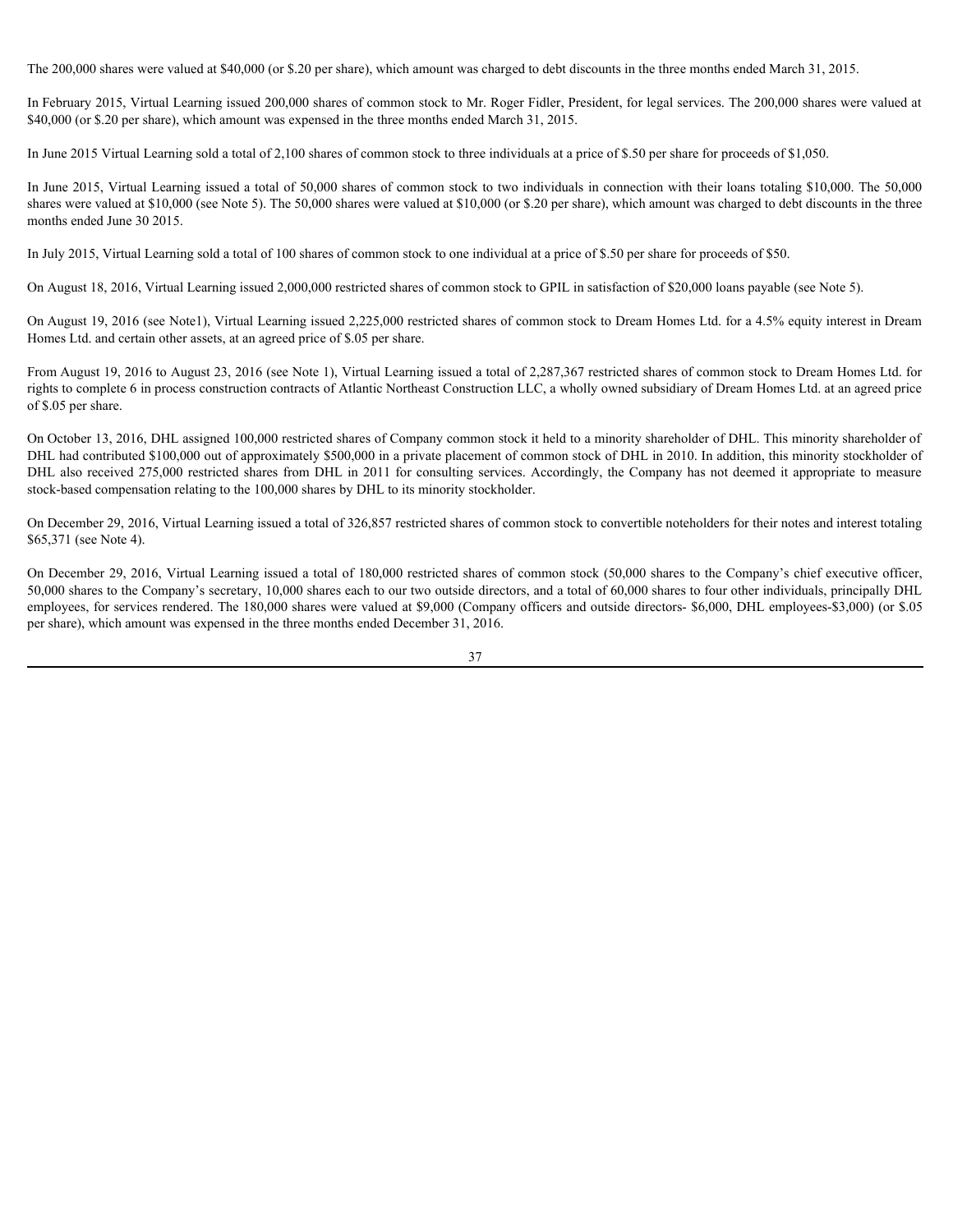### **ITEM 14. PRINCIPAL ACCOUNTANT FEES AND SERVICES**

| ITEM 14. PRINCIPAL ACCOUNTANT FEES AND SERVICES                                                                                                           |                |            |              |            |  |
|-----------------------------------------------------------------------------------------------------------------------------------------------------------|----------------|------------|--------------|------------|--|
|                                                                                                                                                           |                |            |              |            |  |
| During fiscal year ended December 31, 2016, we incurred approximately \$14,500 in fees to our principal independent accountants for professional services |                |            |              |            |  |
| rendered in connection with the audit of our financial statements and for the quarterly reviews of our financial statements.                              |                |            |              |            |  |
|                                                                                                                                                           | 2016           |            | 2015         |            |  |
| <b>Audit Fees</b>                                                                                                                                         | $\mathbb{S}$   | 14,500     | $\mathbb{S}$ | 14,500     |  |
| Tax Fees<br>All Other Fees                                                                                                                                |                | Nil<br>Nil |              | Nil<br>Nil |  |
| <b>Total</b>                                                                                                                                              | S.             | 14,500     | \$           | 14,500     |  |
|                                                                                                                                                           | <b>PART IV</b> |            |              |            |  |
|                                                                                                                                                           |                |            |              |            |  |

### **Item 15. Exhibits**

The following exhibits are filed as part of this annual report.

| Exhibits<br>Number           | Description                                                                                                                                                                                    |
|------------------------------|------------------------------------------------------------------------------------------------------------------------------------------------------------------------------------------------|
| 3.1(1)                       | Certificate of Incorporation of The Virtual Learning Company, Inc.                                                                                                                             |
| 3.2(1)                       | By-laws of The Virtual Learning Company, Inc.                                                                                                                                                  |
| 4.1(1)                       | Sample Stock Certificate                                                                                                                                                                       |
| 10.1(1)                      | Intellectual Property Purchase Agreement                                                                                                                                                       |
| 10.2(1)                      | Consulting Agreement with William Kazmierczach                                                                                                                                                 |
| $*31.1$                      | Certification of Principal Executive Officer and Principal Financial Officer, pursuant to SEC Rules 13a-14(a) and 15d-14(a), adopted pursuant<br>Section 302 of the Sarbanes Oxley Act of 2002 |
| $*32.1$                      | Certification of Chief Executive Officer and Principal Financial Officer, pursuant to 18 U.S.C. Section 1350, as adopted pursuant to Section 906<br>of the Sarbanes-Oxley Act of 2002          |
| $*101$ . INS                 | <b>XBRL</b> Instance Document                                                                                                                                                                  |
| $*101$ .SCH                  | <b>XBRL Taxonomy Extension Schema Document</b>                                                                                                                                                 |
| $*101.CAL$                   | XBRL Taxonomy Extension Calculation Linkbase Document                                                                                                                                          |
| $*101.$ DEF                  | XBRL Taxonomy Extension Definition Linkbase Document                                                                                                                                           |
| $*101$ LAB                   | XBRL Taxonomy Extension Label Linkbase Document                                                                                                                                                |
| $*101.PRE$                   | XBRL Taxonomy Extension Presentation Linkbase Document                                                                                                                                         |
| (1) Previously filed.        |                                                                                                                                                                                                |
| $(45.721 \pm 1.1)$ $(11.71)$ |                                                                                                                                                                                                |

38

(\*) Filed herewith.